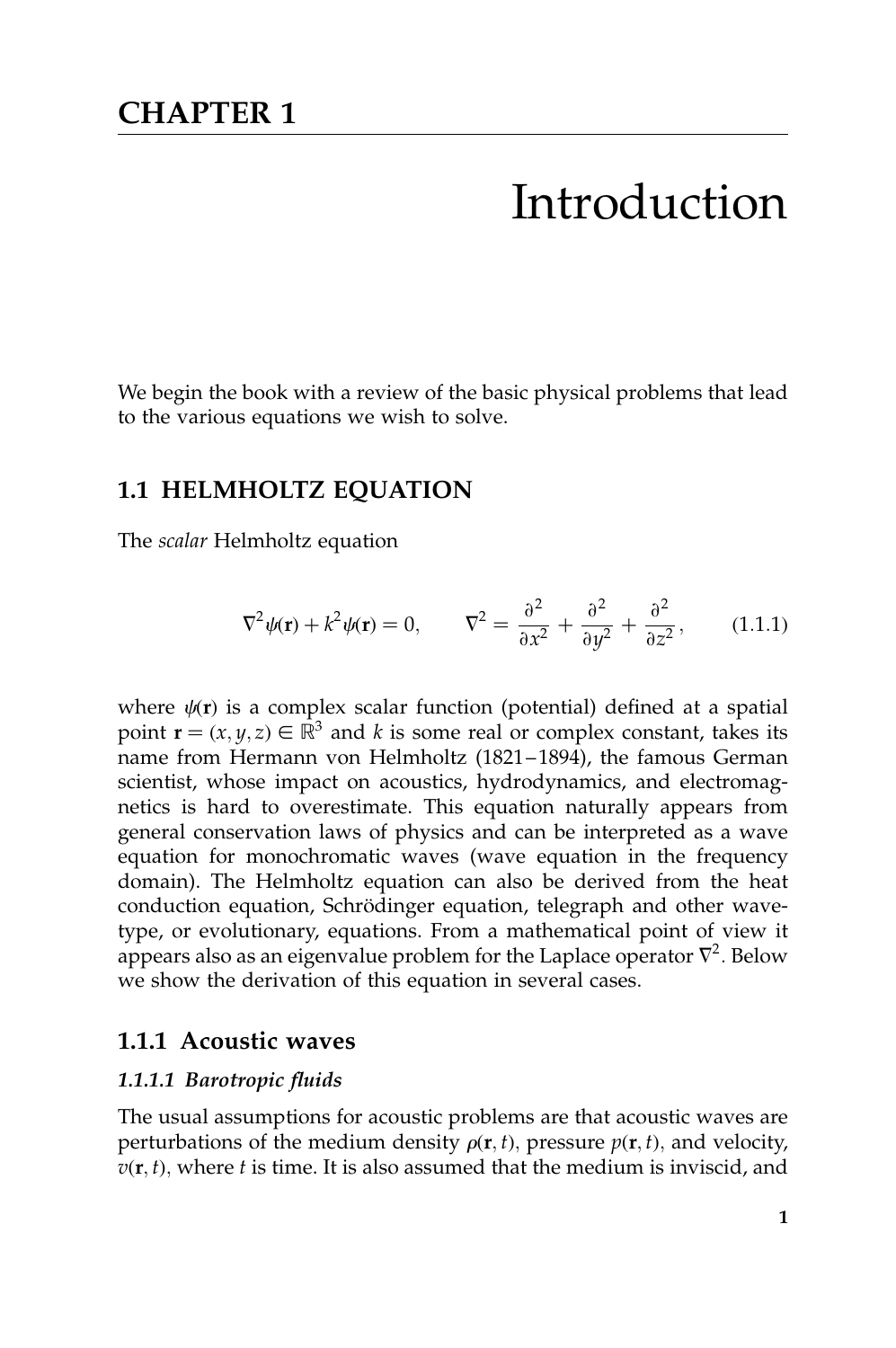that perturbations are small, so that:

$$
\rho = \rho_0 + \rho', \qquad p = p_0 + p', \qquad \rho' \ll \rho_0, \qquad p' \ll p_0,
$$
  

$$
|\mathbf{v}'| \ll c \sim \sqrt{\frac{p_0}{\rho_0}}.
$$
 (1.1.2)

Here the perturbations are about an initial spatially uniform state  $(\rho_0, p_0)$ of the fluid at rest ( $v_0 = 0$ ) and are denoted by primes. The latter equation states that the velocity of the fluid is much smaller than the speed of sound  $c$  in that medium. In this case the linearized continuity (mass conservation) and momentum conservation equations can be written as:

$$
\frac{\partial \rho'}{\partial t} + \nabla \cdot (\rho_0 \mathbf{v}') = 0, \qquad \rho_0 \frac{\partial \mathbf{v}'}{\partial t} + \nabla p' = 0,
$$
 (1.1.3)

where

$$
\nabla = \mathbf{i}_x \frac{\partial}{\partial x} + \mathbf{i}_y \frac{\partial}{\partial y} + \mathbf{i}_z \frac{\partial}{\partial z},
$$
 (1.1.4)

is the invariant "nabla" operator, represented by formula (1.1.4) in Cartesian coordinates, where  $(i_x, i_y, i_z)$  are the Cartesian basis vectors.

Differentiating the former equation with respect to  $t$  and excluding from the obtained expression  $\partial {\bf v}'/\partial t$  due to the latter equation, we obtain:

$$
\frac{\partial^2 \rho'}{\partial t^2} = \nabla^2 p'.\tag{1.1.5}
$$

Note now that system (1.1.3) is not closed since the number of variables (three components of velocity, pressure, and density) is larger than the number of equations. The relation needed to close the system is the equation of state, which relates perturbations of the pressure and density. The simplest form of this relation is provided by *barotropic* fluids, where the pressure is a function of density alone:

$$
p = p(\rho). \tag{1.1.6}
$$

We can expand this in the Taylor series near the unperturbed state:

$$
p = p(\rho_0) + \frac{dp}{dp}\Big|_{\rho = \rho_0} (\rho - \rho_0) + O((\rho - \rho_0)^2).
$$
 (1.1.7)

Taking into account that  $p(\rho_0) = p_0$  we, obtain, neglecting the secondorder nonlinear term:

$$
p' = c^2 \rho', \qquad c^2 = \frac{\mathrm{d}p}{\mathrm{d}\rho}\Big|_{\rho = \rho_0},\tag{1.1.8}
$$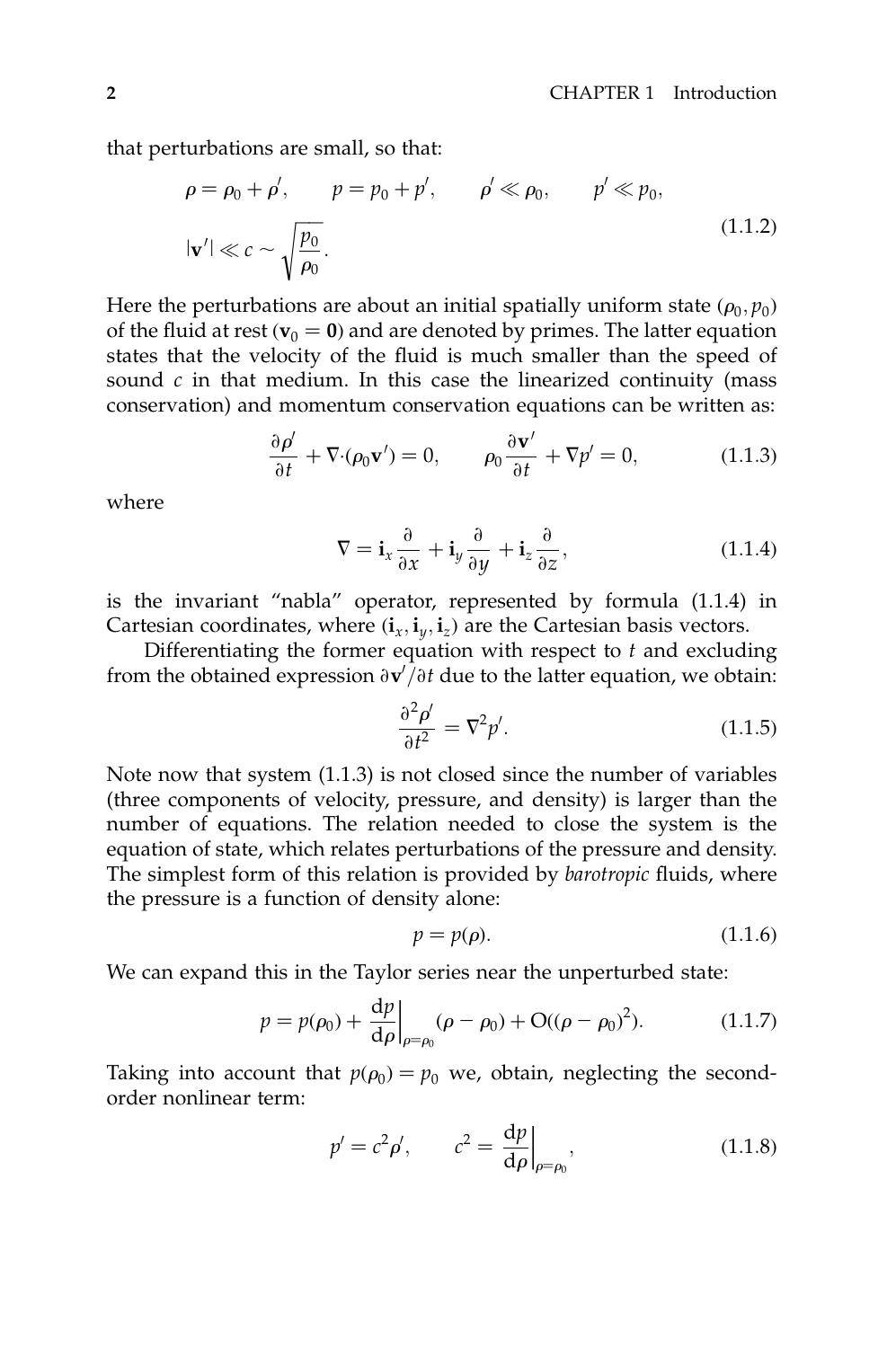where we used the definition of the speed of sound in the unperturbed fluid, which is a real positive constant (property of the fluid). Substitution of expression (1.1.8) into relation (1.1.5) yields the wave equation for pressure perturbations:

$$
\frac{1}{c^2} \frac{\partial^2 p'}{\partial t^2} = \nabla^2 p'.
$$
\n(1.1.9)

Obviously, the density perturbations satisfy the same equation. The velocity is a vector and satisfies the vector wave equation:

$$
\frac{1}{c^2} \frac{\partial^2 \mathbf{v}'}{\partial t^2} = \nabla^2 \mathbf{v}'.
$$
 (1.1.10)

This also means that each of the components of the velocity  $\mathbf{v}' = (v'_x, v'_y, v'_z)$ satisfies the *scalar* wave equation (1.1.9). Note that these components are not independent. The momentum equation (1.1.3) shows that there exists some scalar function  $\phi'$ , which is called the velocity potential, such that

$$
\mathbf{v}' = \nabla \phi, \qquad \frac{1}{c^2} \frac{\partial^2 \phi}{\partial t^2} = \nabla^2 \phi \qquad \left( \rho_0 \frac{\partial \phi}{\partial t} = -p' \right). \tag{1.1.11}
$$

So the problem can be solved for the potential and then the velocity field can be found as the gradient of this scalar field.

## 1.1.1.2 Fourier and Laplace transforms

The wave equation derived above is linear and has particular solutions that are periodic in time. In particular, if the time dependence is a harmonic function of *circular frequency*  $\omega$ , we can write

$$
\phi(\mathbf{r}, t) = \text{Re}(e^{-i\omega t}\psi(\mathbf{r})), \quad i^2 = -1,
$$
\n(1.1.12)

where  $\psi(\mathbf{r})$  is some complex valued scalar function and the real part is taken, since  $\phi(\mathbf{r}, t)$  is real. Substituting expression (1.1.12) into the wave equation (1.1.11), we see that the latter is satisfied if  $\psi(\mathbf{r})$  is a solution of the Helmholtz equation:

$$
\nabla^2 \psi(\mathbf{r}) + k^2 \psi(\mathbf{r}) = 0, \qquad k = \frac{\omega}{c}.
$$
 (1.1.13)

The constant k is called the *wavenumber* and is real for real  $\omega$ . The name is related to the case of plane wave propagating in the fluid, where the *wavelength* is  $\lambda = 2\pi/k$  and so k is the *number* of waves per  $2\pi$  units of length.

The Helmholtz equation, therefore, stands for monochromatic waves, or waves of some given frequency  $\omega$ . For polychromatic waves, or sums of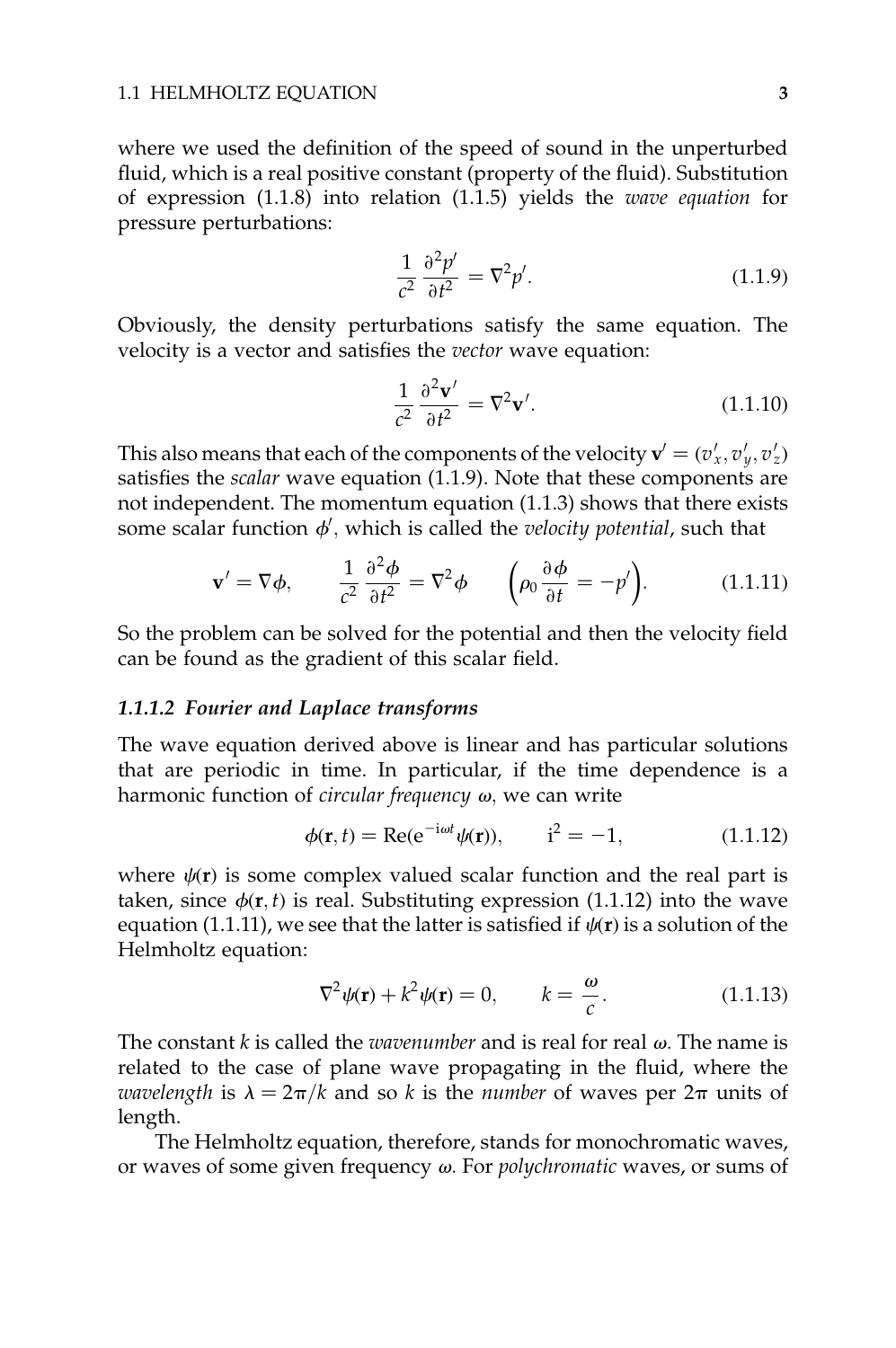waves of different frequencies, we can sum up solutions with different  $\omega$ . More generally, we can perform the *inverse Fourier transform* of the potential  $\phi(\mathbf{r}, t)$  with respect to the temporal variable:

$$
\psi(\mathbf{r}, \omega) = \int_{-\infty}^{\infty} e^{i\omega t} \phi(\mathbf{r}, t) dt.
$$
 (1.1.14)

In this case  $\psi(\mathbf{r}, \omega)$  satisfies the Helmholtz equation (1.1.13). Solving this equation we can determine the solution of the wave equation using the forward Fourier transform:

$$
\phi(\mathbf{r},t) = \frac{1}{2\pi} \int_{-\infty}^{\infty} e^{-i\omega t} \psi(\mathbf{r},\omega) d\omega, \qquad \omega = ck.
$$
 (1.1.15)

We note that in the Fourier transform the frequency  $\omega$  can either be negative or positive. This results in either negative or positive values of the wavenumber. However, the Helmholtz equation depends on  $k^2$  and is *invariant* with respect to a change of sign in  $\overline{k}$ . This phenomenon, in fact, has a deep physical and mathematical origin, and appears from the property that the wave equation is a two-wave equation. It describes solutions which are a superposition of two waves propagating with the same velocity in opposite directions. We will consider this property and rules for proper selection of sign in Section 1.2.

While monochromatic waves are important solutions with physical meaning, we note that mathematically we can also consider solutions of the wave equation of the type:

$$
\phi(\mathbf{r},t) = \text{Re}(e^{st}\psi(\mathbf{r})), \qquad s \in \mathbb{C}, \tag{1.1.16}
$$

where s is an arbitrary complex constant. In this case, as follows from the wave equation,  $\psi(\mathbf{r})$  satisfies the following Helmholtz equation

$$
\nabla^2 \psi(\mathbf{r}) + k^2 \psi(\mathbf{r}) = 0, \qquad k^2 = -\frac{s}{c}.
$$
 (1.1.17)

Here the constant  $k^2$  can be an arbitrary complex number. This type of solution also has physical meaning and can be applied to solve initial value problems for the wave equation. Indeed, if we consider solutions of the wave equation, such that the fluid was unperturbed for  $t \leq 0$  ( $\phi(\mathbf{r}, t) =$  $0, t \leq 0$ ) while for  $t > 0$  we have a non-trivial solution, then we can use the Laplace transform:

$$
\psi(\mathbf{r},s) = \int_{-\infty}^{\infty} e^{-st} \phi(\mathbf{r},t) dt, \quad \text{Re}(s) > 0,
$$
 (1.1.18)

which converts the wave equation into the Helmholtz equation with complex  $k$ , (Eq. (1.1.17)). If an appropriate solution of the Helmholtz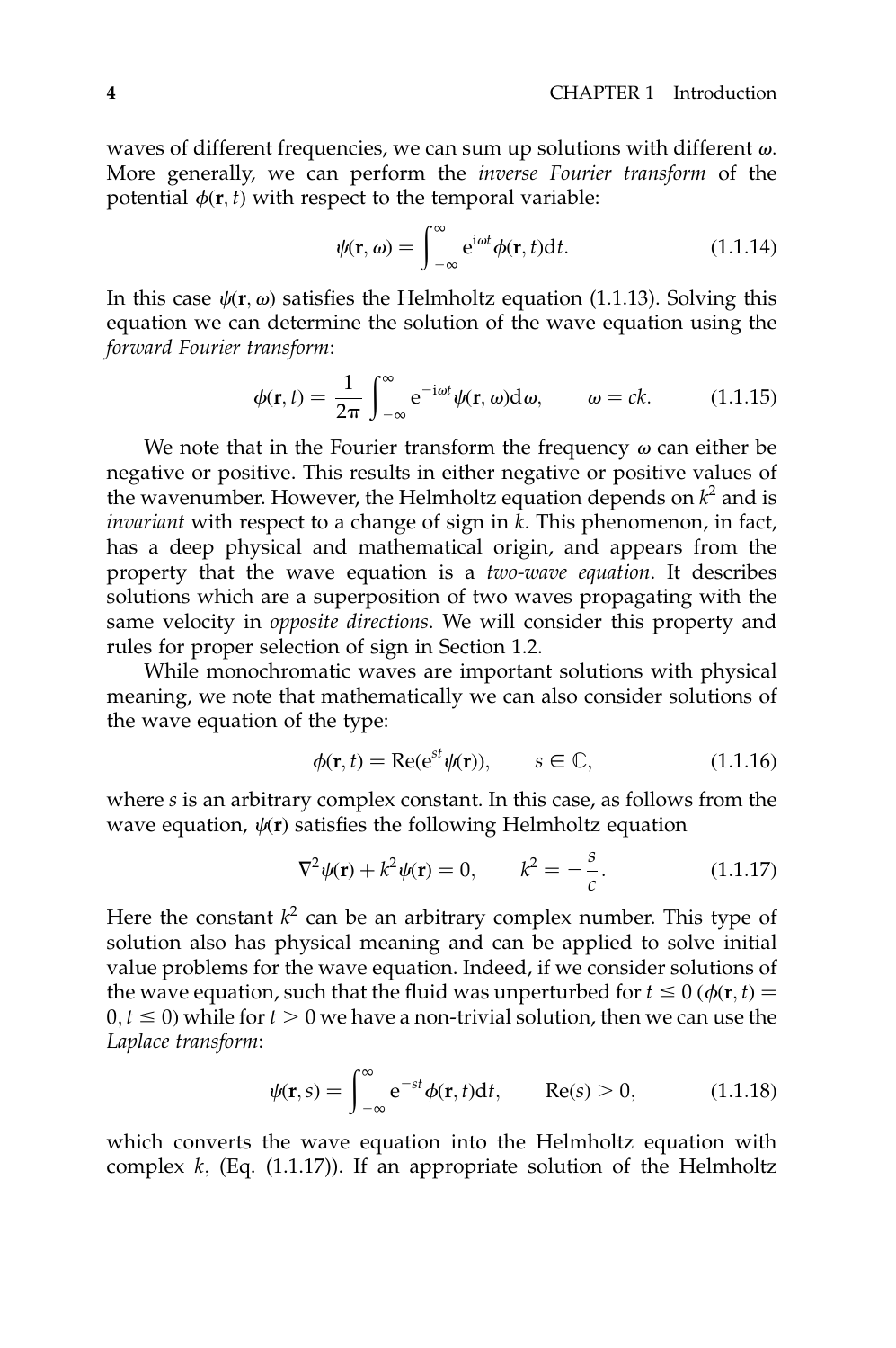equation is available, then we can determine the solution of the wave equation using the inverse Laplace transform:

$$
\phi(\mathbf{r},t) = \frac{1}{2\pi i} \int_{\sigma - i\infty}^{\sigma + i\infty} e^{st} \psi(\mathbf{r},s) ds, \qquad \sigma > 0.
$$
 (1.1.19)

The above examples show that integral transforms with exponential kernels convert the wave equation into the Helmholtz equation. In the case of the Fourier transform we can state that the Helmholtz equation is the wave equation in the frequency domain. Since methods for fast Fourier transform are widely available, conversion from time to frequency domain and back are computationally efficient, and so the problem of the solution of the wave equation can be reduced to the solution of the Helmholtz equation, which is an equation of lower dimensionality (3 instead of 4) than the wave equation.

## 1.1.2 Scalar Helmholtz equations with complex  $k$

#### 1.1.2.1 Acoustic waves in complex media

Despite the fact that the barotropic fluid model is a good idealization for real fluids in certain frequency ranges, it may not be adequate for complex fluids, where internal processes occur under external action. Such processes may happen at very high frequencies due to molecular relaxation and chemical reactions or at lower frequencies if some inclusions in the form of solid particles or bubbles are present. One typical example of a medium with internal relaxation processes is plasma.

To model a medium with relaxation one can use the mass and momentum conservation equations (1.1.3) or a consequence of these. The difference between the models of barotropic fluid and relaxating medium occurs in the equation of state, which can sometimes be written in the form:

$$
p = p(\rho, \dot{\rho}), \tag{1.1.20}
$$

where the dot denotes the substantial derivative with respect to time. Being perturbed, the density of such a medium does not immediately follow the pressure perturbations, but rather returns to the equilibrium state with some dynamics. In the case of small perturbations, linearization of this equation yields:

$$
p' = c^2 \left( \rho' + \tau_\rho \frac{\partial \rho'}{\partial t} \right).
$$
 (1.1.21)

Here  $\tau$ <sub>o</sub> is a constant having dimensions of time, and can be called the density relaxation time.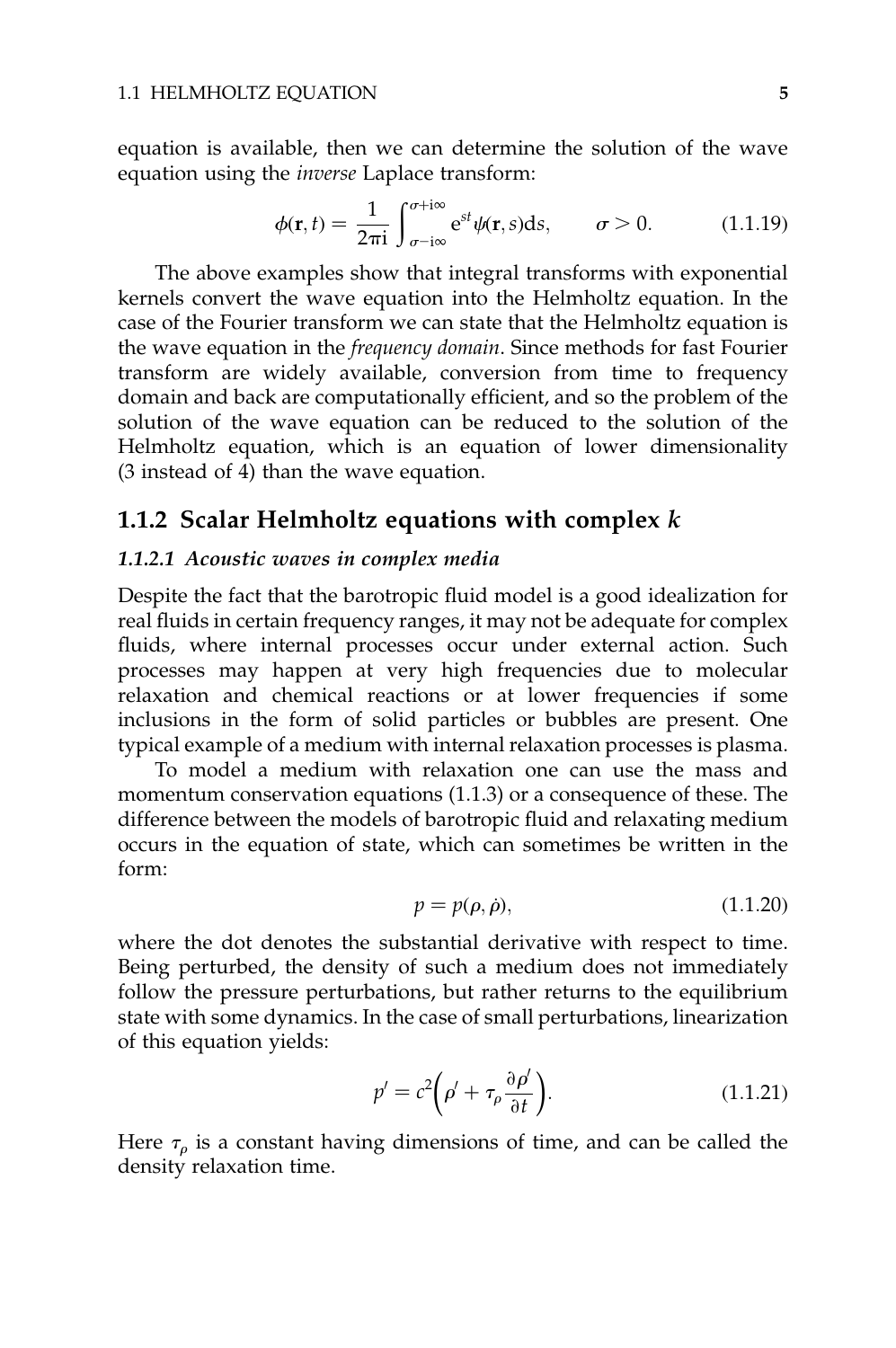Equations (1.1.5) and (1.1.21) form a closed system, which has a particular solution oscillating with time so solutions of type Eq. (1.1.12) can be considered. To obtain corresponding Helmholtz equations for the wave equations considered, note that for a harmonic function we can simply replace the time derivative symbols:

$$
\frac{\partial}{\partial t} \to -\mathrm{i}\omega. \tag{1.1.22}
$$

This replacement of the time derivative with  $-i\omega$  can be interpreted as a transform of the equations from the time to the frequency domain. With this remark, we can derive from relations (1.1.5) and (1.1.21) a single equation for the density perturbation in the frequency domain (denoted by symbol  $\psi$ :

$$
\nabla^2 \psi(\mathbf{r}) + k^2 \psi(\mathbf{r}) = 0, \qquad k^2 = \frac{\omega^2}{c^2 (1 - i \omega \tau_\rho)}.
$$
 (1.1.23)

Thus we obtained the Helmholtz equation with a complex wavenumber. At low frequencies,  $\omega \ll \tau_{\rho}^{-1}$ , the relaxation term is not important and we obtain the Helmholtz equation with real  $k$ . For high frequencies, the character of the dependency  $k(\omega)$  is different, plus k appears to be complex.

A more general dependence of the pressure on the density and its derivatives can be considered for waves in complex media, e.g.

$$
p = p(\rho, \dot{\rho}, \ddot{\rho}, \ldots). \tag{1.1.24}
$$

Dependences of this type may also include integrals over time with kernels (media with memory). It is not difficult to see that various linearized equations of state result in equations of type:

$$
\nabla^2 \psi(\mathbf{r}) + k^2 \psi(\mathbf{r}) = 0, \qquad k^2 = k^2(\omega) \tag{1.1.25}
$$

in the frequency domain. The function  $k^2(\omega)$  depends on the particular medium considered and is related to its equation of state. The frequency dependence of the wavenumber is also called the dispersion relationship. If  $\omega/k$  is characterized as the speed of sound, we can see that, in contrast to barotropic fluids in complex media, the speed of sound is now a function of frequency, and moreover, can be complex. In fact, the quantity

$$
c_p = \frac{\omega}{\text{Re}(k)}\tag{1.1.26}
$$

is called the phase velocity, and characterizes the velocity of propagation of lines of constant phase, and the imaginary part of  $\omega/k$  characterizes the attenuation of waves in the medium. The dependence of the real part on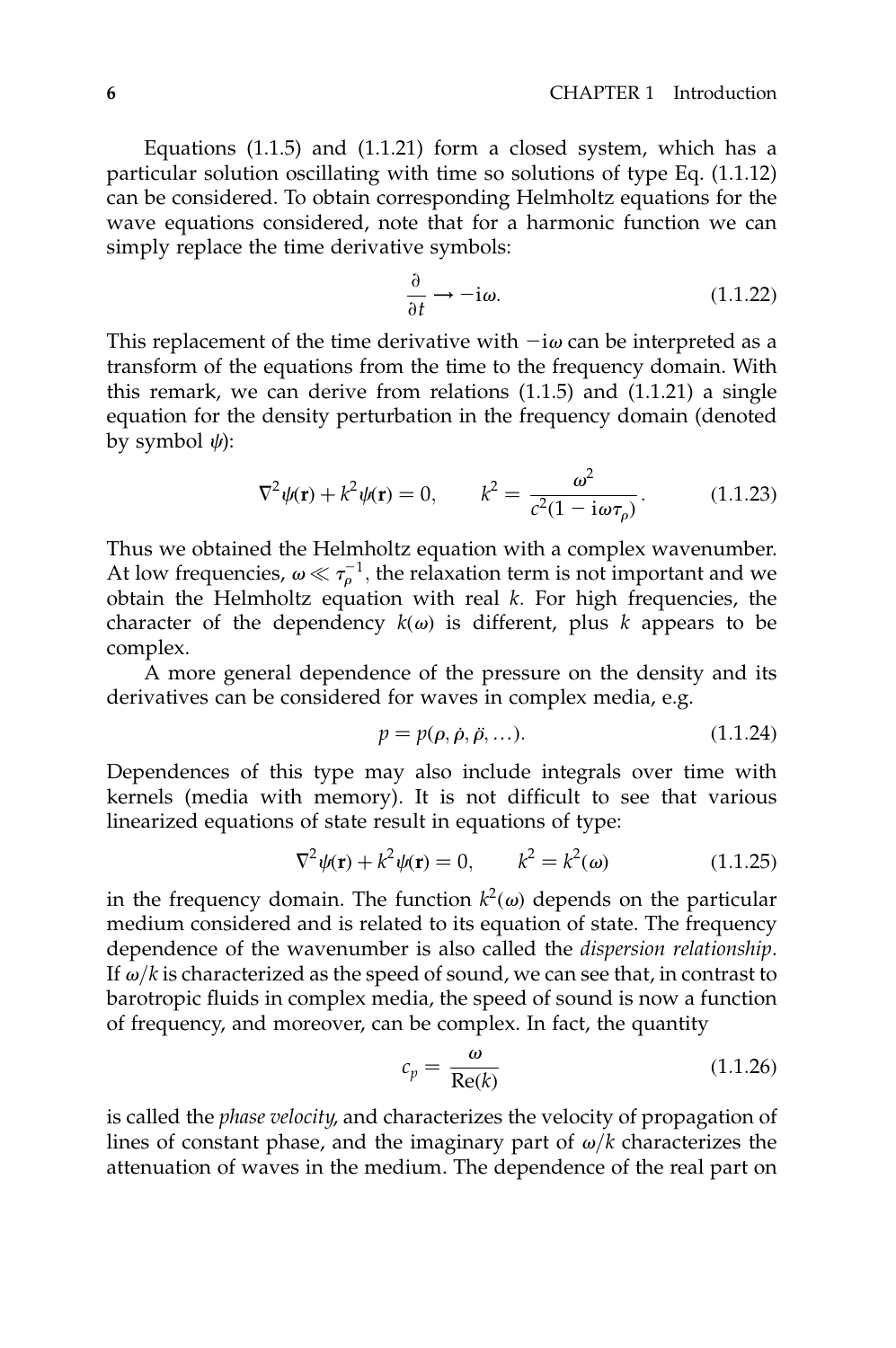frequency is also known as the dispersion of the phase velocity (or simply, dispersion), which means that waves of different frequencies propagate with different velocities. There is a special case of the dispersion relationship, when  $k(\omega)$  is real (e.g. this appears in some models of waves in plasma, and gravitation waves on a liquid free surface). In this case the medium is characterized as a medium with dispersion and without dissipation. As we can see from examples of medium with relaxation, the dispersion relationship (1.1.23) contains both real and imaginary parts, and so a medium with relaxation can also be characterized as a medium with dispersion and dissipation.

## 1.1.2.2 Telegraph equation

Another example of an equation that can be reduced to the Helmholtz equation is the telegraph equation. It is closely related to the equation for waves in a relaxating medium. The one-dimensional version of this equation first appeared in the description of signal transmission through a cable. It can be interpreted as a general wave equation with attenuation and extended to two and three dimensions, and is used by some researchers for modeling media with relaxation and dissipation, extremely low frequency electromagnetic wave propagation in the ionosphere, etc. This equation can be written in the time domain as:

$$
\frac{1}{c^2} \frac{\partial^2 \Phi}{\partial t^2} + a \frac{\partial \Phi}{\partial t} + b\Phi = \nabla^2 \Phi,
$$
 (1.1.27)

where  $a, b$ , and  $c$  are some constants. In the frequency domain we obtain the following Helmholtz equation (see Eq. (1.1.22)):

$$
\nabla^2 \psi(\mathbf{r}) + k^2 \psi(\mathbf{r}) = 0, \qquad k^2 = \frac{\omega^2}{c^2} + i\omega a - b. \tag{1.1.28}
$$

This is a special case of Eq.  $(1.1.25)$  where k is complex.

It is interesting to note that for  $a = b = 0$  the telegraph equation turns into the usual wave equation, while for  $c = \infty$ ,  $b = 0$  it turns into the diffusion equation, discussed in Section 1.1.2.3, and for  $c = \infty$ ,  $a = 0$ it reduces to the Helmholtz equation in the time or frequency domains, with  $k^2 = -b$ . For real positive b both roots of the latter equation appear to be purely imaginary and this corresponds to two types of waves: exponentially growing and exponentially decaying. If there are no energy sources in the medium only decaying waves should be considered.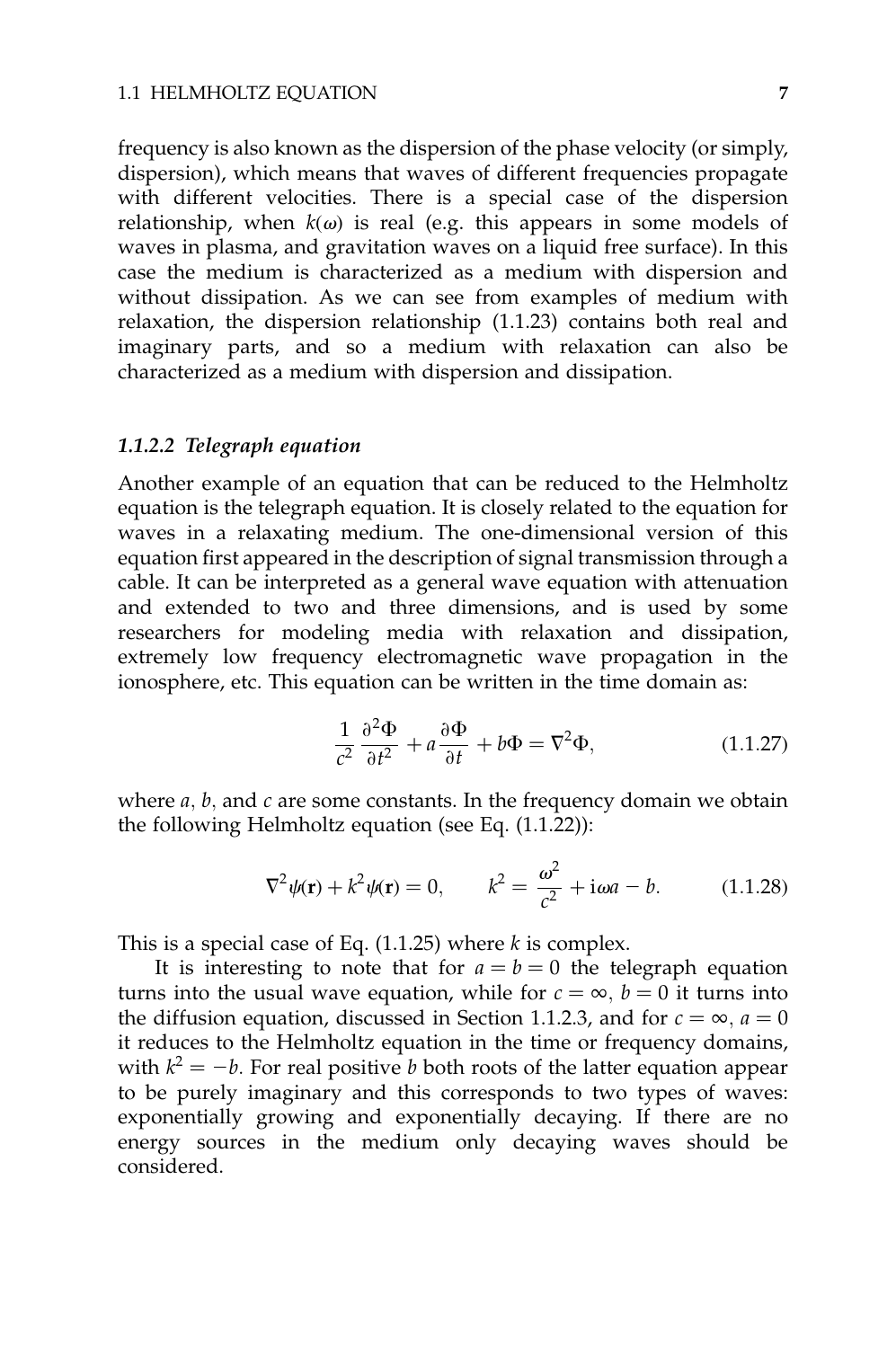#### 1.1.2.3 Diffusion

The heat conduction equation in solids can be written in the form:

$$
\frac{\partial T}{\partial t} = \kappa \nabla^2 T,\tag{1.1.29}
$$

where  $T$  is the perturbation of the temperature and  $\kappa$  is the thermal diffusivity. This equation also describes heat conduction in incompressible liquids if the convective term is negligibly small compared to the conductive term and is the case when the liquid is at rest or the temperature of the liquid changes much faster than the liquid flows.

The heat conduction equation is universal and appears in many other problems, e.g. for description of mass diffusion. In this case T should be interpreted as the perturbation of mass concentration and  $\kappa$  as the mass diffusivity. Another example interprets Eq. (1.1.29) as one describing diffusion of vorticity in viscous fluids. In this case T is a component of the vorticity vector and  $\kappa$  is a kinematic viscosity of the fluid.

In any case the heat conduction equation can be considered in the frequency domain using the Fourier transform. In that domain a corresponding equation can be easily found using rule (1.1.22):

$$
\nabla^2 \psi(\mathbf{r}) + k^2 \psi(\mathbf{r}) = 0, \qquad k^2 = \frac{\mathrm{i}\omega}{\kappa}.
$$
 (1.1.30)

This is the Helmholtz equation with purely imaginary  $k^2$ . Therefore, the wavenumber in this case will have both real and imaginary parts. Since both  $k$  and  $-k$  provide solutions of the Helmholtz equation then either two "thermal waves" can be considered or one solution can be set to zero, based on the problem. For example, for heat propagation from a body in an infinite medium, one should select solutions which decay at infinity.

It is also interesting to note that at high frequencies,  $\omega \gg \tau_{\rho}^{-1}$ , propagation of waves in media with relaxation is described by the same type of dispersion relationship as for the heat conduction equation (see Eq. (1.1.23)).

## 1.1.2.4 Schrödinger equation

Having its origin in quantum mechanics, the Schrödinger equation appears as a universal equation for modulations of quasi-monochromatic acoustic and electromagnetic waves in complex media, e.g. in plasma. Modulation waves in weakly nonlinear approximation are described by the nonlinear Schrödinger equation and in linear approximation by the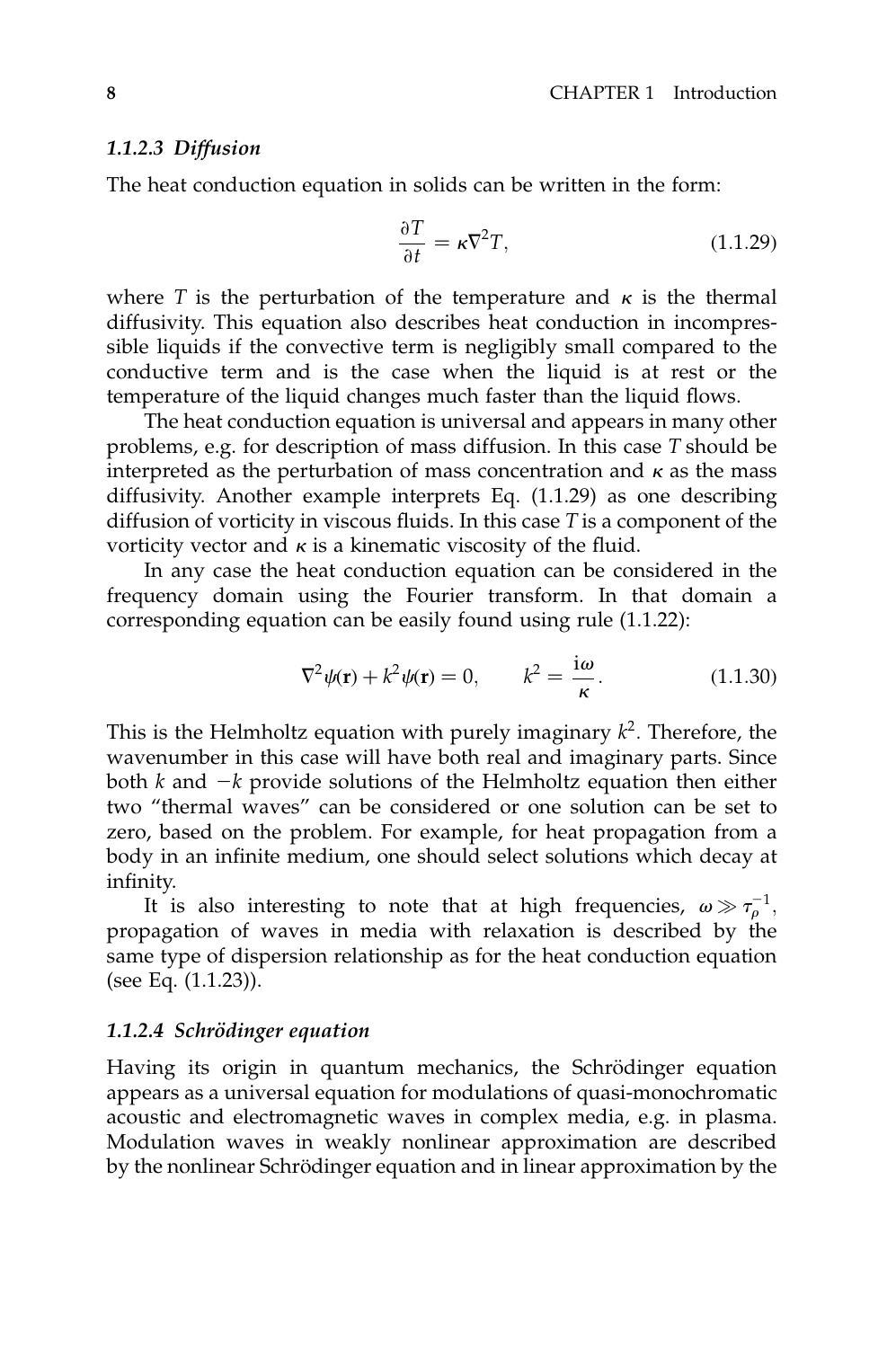linear Schrödinger equation:

$$
-i\frac{\partial \Psi}{\partial t} = \nabla^2 \Psi.
$$
 (1.1.31)

Here  $\Psi$  is the wavefunction or the complex amplitude of a modulation wave. Transforming this equation into the frequency domain by using rule (1.1.22), we get:

$$
\nabla^2 \psi(\mathbf{r}) + k^2 \psi(\mathbf{r}) = 0, \qquad k^2 = \omega. \tag{1.1.32}
$$

Therefore, as in the case of wave equation (1.1.13), we obtained the Helmholtz equation with real  $k^2$ . Despite a similarity to the Helmholtz equations, we note the following important differences from the physical view point. First, in the case of the Schrödinger equation we have a dispersion of the phase velocity (Eq. (1.1.26)),  $c_p = c_p(\omega)$  while for the wave equation  $c_p = c_0$  = const. Second, since  $\omega$  in the Fourier transform changes from  $-\infty$  to  $\infty$ ,  $k^2$  appears to be negative for  $\omega < 0$  and so k in this case is purely imaginary.

## 1.1.2.5 Klein–Gordan equation

The Schrödinger equation is a quantum mechanical equation for nonrelativistic mechanics. For relativistic quantum mechanics the corresponding equation, which describes a free particle with zero spin, is called the Klein–Gordan equation and can be written in the form:

$$
\frac{\partial^2 \Psi}{\partial t^2} = \nabla^2 \Psi - m^2 \Psi,
$$
\n(1.1.33)

where  $\Psi$  is the wavefunction and m is the normalized particle mass. In the frequency domain, this corresponds to the following Helmholtz equation:

$$
\nabla^2 \psi(\mathbf{r}) + k^2 \psi(\mathbf{r}) = 0, \qquad k^2 = -(m^2 - \omega^2). \tag{1.1.34}
$$

Let us look for time-independent solutions ( $\partial \Psi / \partial t = 0$  or  $\omega = 0$ ) of the Klein–Gordan equation. In this case it reduces to the Helmholtz equation with purely imaginary  $k = im$ . The spherically symmetrical solution of this equation decaying at infinity is

$$
\Psi = \frac{C}{r} e^{-mr}, \qquad r = |\mathbf{r}|,\tag{1.1.35}
$$

where C is some constant. The case  $m = 0$  corresponds to non-relativistic approximation and in this case the potential is a fundamental solution of the Laplace equation  $\sim r^{-1}$ , which is known from electrostatics or gravitation theory. For non-zero  $m$  this potential is known as the Yukawa potential. The Yukawa potential can be used in the theory of relativistic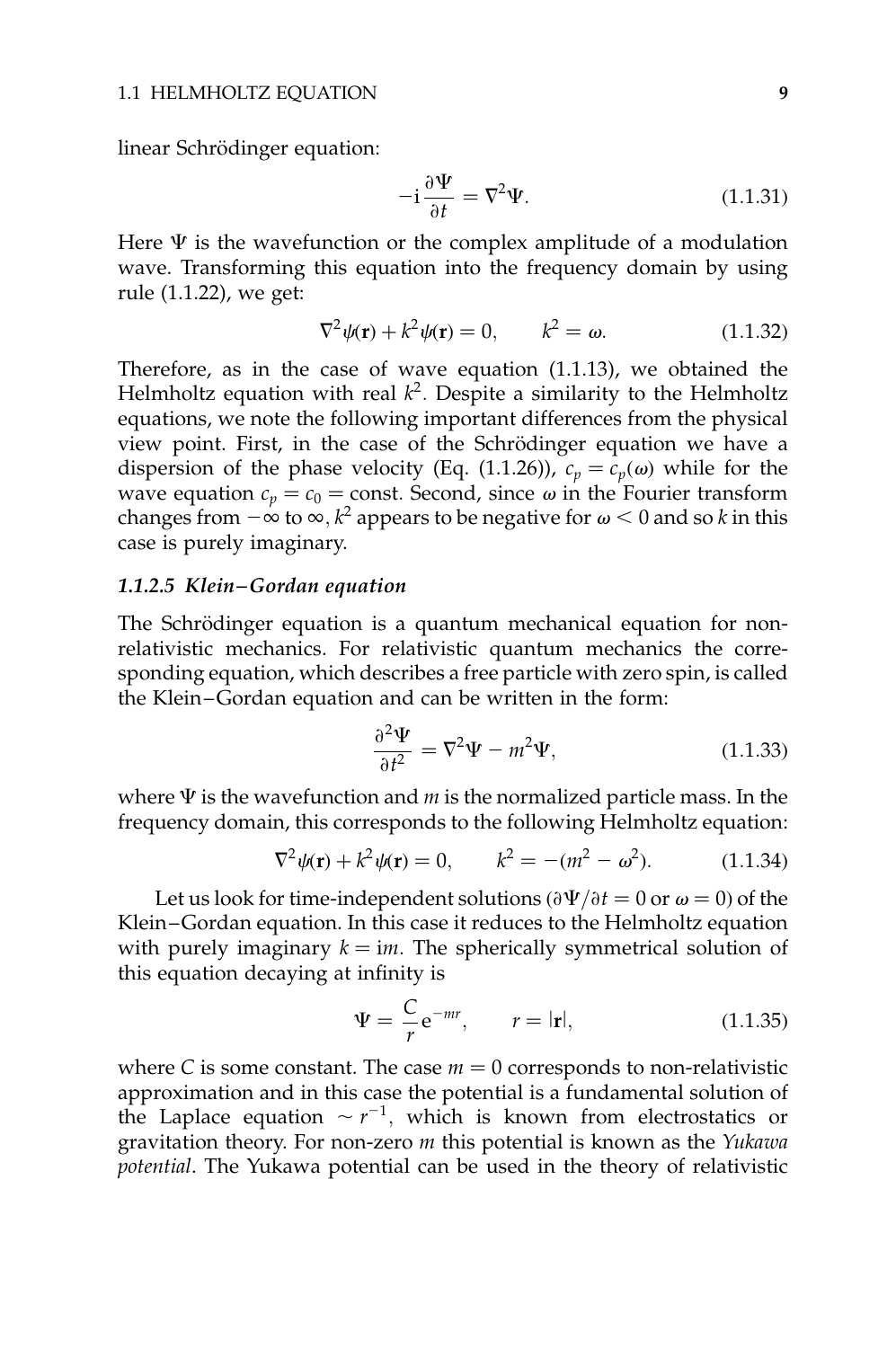gravitation or as an analog of the electrostatic potential for description of intermolecular forces and interactions.

## 1.1.3 Electromagnetic waves

#### 1.1.3.1 Maxwell's equations

Consider now the appearance of the scalar Helmholtz equation in the context of Maxwell equations describing propagation of electromagnetic waves. For a medium free of charges and imposed currents, these equations can be written as:

$$
\nabla \times \mathbf{E} = -\mu \frac{\partial \mathbf{H}}{\partial t}, \quad \nabla \times \mathbf{H} = \varepsilon \frac{\partial \mathbf{E}}{\partial t}, \quad \nabla \cdot \mathbf{E} = 0, \quad \nabla \cdot \mathbf{H} = 0,
$$
 (1.1.36)

where **E** and **H** are the electric and magnetic field vectors, and  $\mu$  and  $\varepsilon$  are the magnetic permeability and electric permittivity in the medium, respectively. In the case of a vacuum we have

$$
\mu = \mu_0, \quad \varepsilon = \varepsilon_0, \quad c = (\mu_0 \varepsilon_0)^{-1/2},
$$

where c is the speed of light in a vacuum and  $c \approx 3 \times 10^8$  m/s.

Taking the curl of the first equation and using the second equation, we have

$$
\nabla \times \nabla \times \mathbf{E} = -\mu \frac{\partial}{\partial t} \nabla \times \mathbf{H} = -\mu \varepsilon \frac{\partial^2 \mathbf{E}}{\partial t^2} = -\frac{1}{c^2} \frac{\partial^2 \mathbf{E}}{\partial t^2},
$$
(1.1.37)

Due to the following well-known identity for the  $\nabla$  operator and the third equation in Eq. (1.1.36):

$$
\nabla^2 \mathbf{E} = \nabla(\nabla \cdot \mathbf{E}) - \nabla \times \nabla \times \mathbf{E} = -\nabla \times \nabla \times \mathbf{E}, \quad (1.1.38)
$$

we obtain

$$
\frac{1}{c^2} \frac{\partial^2 \mathbf{E}}{\partial t^2} = \nabla^2 \mathbf{E}.
$$
 (1.1.39)

Similarly,

$$
\frac{1}{c^2} \frac{\partial^2 \mathbf{H}}{\partial t^2} = \nabla^2 \mathbf{H}.
$$
 (1.1.40)

Thus, both the electric and magnetic field vectors satisfy the vector wave equation. Transformation of this equation into the frequency domain yields

$$
(\nabla^2 + k^2)\hat{\mathbf{E}} = 0, \qquad k = \frac{\omega}{c}
$$
  

$$
(\nabla^2 + k^2)\hat{\mathbf{H}} = 0,
$$
 (1.1.41)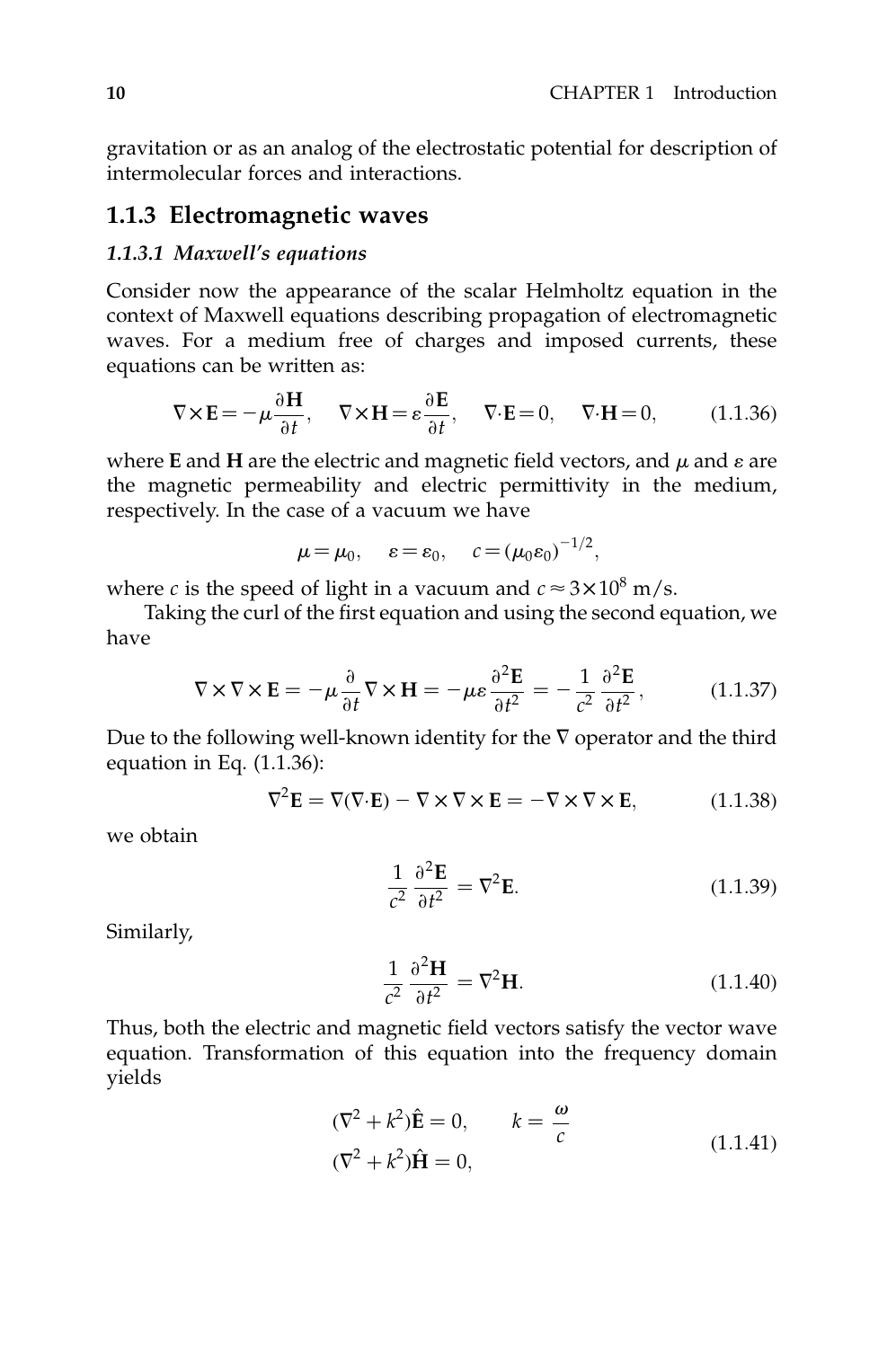where we use circumflex to denote that we are in the frequency domain and  $\hat{E}$  and  $\hat{H}$  are the complex amplitudes of E and H for harmonic oscillations with frequency  $\omega$ . These complex functions are also known as *phasors*.<sup>1</sup>

Note that the number of scalar equations (1.1.41) in three dimensions is six (each Cartesian component of  $\hat{E}$  or  $\hat{H}$  satisfies the scalar Helmholtz equation), while the original formulation (1.1.36) provide eight relations for the same quantities. The missing relations are equations stating that the divergence of the electric and magnetic fields is zero. This imposes limitations on the components of the electric and magnetic field vectors, since they should be constrained to satisfy these additional equations. So any of these fields is described by the following system of equations:

$$
(\nabla^2 + k^2)\hat{\mathbf{E}} = 0, \qquad \nabla \cdot \hat{\mathbf{E}} = 0,
$$
\n(1.1.42)

where  $\hat{E}$  can be replaced by  $\hat{H}$ . It is interesting to note that, in the equation describing propagation of acoustic waves (Eq. (1.1.10)), the velocity field also satisfies the vector wave equation (so its phasor satisfies the vector Helmholtz equation) with an additional condition  $\nabla \times \mathbf{v}' = 0$ . This is equivalent to the existence of a scalar potential which satisfies the scalar wave equation,  $\mathbf{v}' = \nabla \phi$ . Below we will show that the second equation in Eq. (1.1.42) enables the introduction of two scalar potentials, which satisfy the scalar equations, and both vectors  $\hat{E}$  and  $\hat{H}$  can be expressed via these functions.

#### 1.1.3.2 Scalar potentials

Since the components of  $\hat{E}$  are related via the divergence free condition, we can consider the representation of  $\hat{E}$  via two independent scalar functions  $\psi_1$  and  $\psi_2$ , where each of these the functions satisfies the scalar Helmholtz equation:

$$
(\nabla^2 + k^2)\psi_1 = 0, \qquad (\nabla^2 + k^2)\psi_2 = 0. \tag{1.1.43}
$$

To do this we prove the following two theorems using vector algebra (these theorems can be found elsewhere).

THEOREM 1 Let  $\psi$  be a scalar function that satisfies the Helmholtz equation (1.1.43). Then the function  $\hat{\mathbf{E}} = \nabla \psi \times \mathbf{r}$  satisfies the constrained vector Helmholtz equations (1.1.42).

 $1$  In general we can define the phasor as a Fourier-image of the function. For example, in Eq. (1.1.14) function  $\Omega$  is the phasor of  $\phi'$ .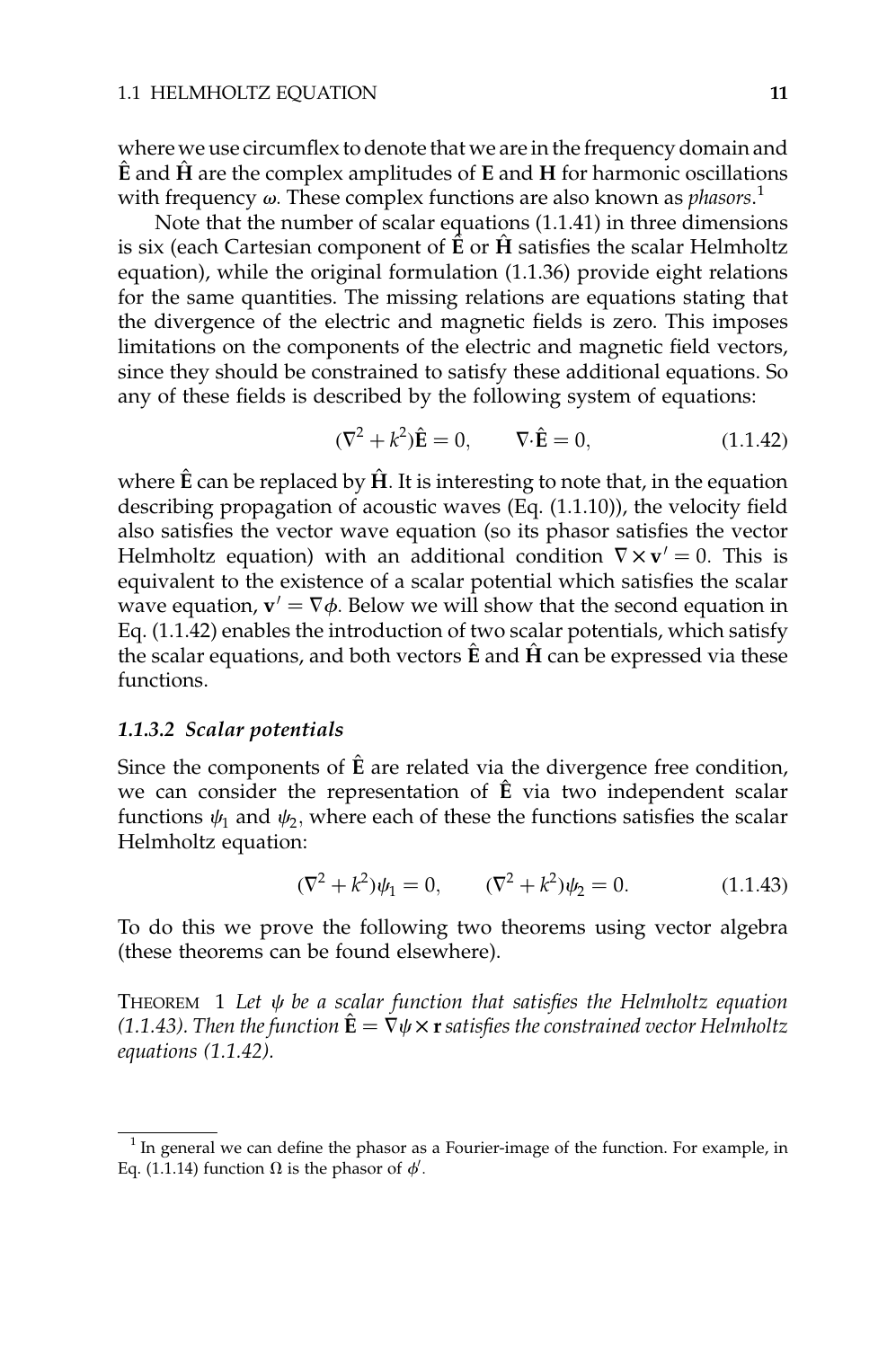PROOF. First we note that this function is a curl of some vector:

$$
\hat{\mathbf{E}} = \nabla \psi \times \mathbf{r} = \nabla \times (\mathbf{r}\psi)
$$
 (1.1.44)

So it is a solenoidal (or divergence free) field:

$$
\nabla \cdot \hat{\mathbf{E}} = \nabla \cdot [\nabla \times (\mathbf{r}\psi)] = 0. \tag{1.1.45}
$$

Thus the second equation in Eq. (1.1.42) is satisfied. Consider now the first equation in Eq. (1.1.42). We have

$$
(\nabla^2 + k^2)\hat{\mathbf{E}} = -\nabla \times \nabla \times \nabla \times (\mathbf{r}\psi) + k^2 \nabla \times (\mathbf{r}\psi)
$$
  
=  $\nabla \times [-\nabla \times \nabla \times (\mathbf{r}\psi) + k^2 \mathbf{r}\psi] = \nabla \times [\nabla^2(\mathbf{r}\psi) + k^2 \mathbf{r}\psi].$  (1.1.46)

The last equality holds due to:

$$
-\nabla \times \nabla \times (\mathbf{r}\psi) = \nabla^2(\mathbf{r}\psi) - \nabla[\nabla \cdot (\mathbf{r}\psi)],\tag{1.1.47}
$$

and the curl of of the last term in Eq. (1.1.47) is zero (the curl of gradient). Consider now:

$$
\nabla^2(\mathbf{r}\psi) = \nabla^2(\mathbf{i}_x x \psi) + \nabla^2(\mathbf{i}_y y \psi) + \nabla^2(\mathbf{i}_z z \psi)
$$
  
\n
$$
= \mathbf{i}_x \nabla^2(x\psi) + \mathbf{i}_y \nabla^2(y\psi) + \mathbf{i}_z \nabla^2(z\psi)
$$
  
\n
$$
= (\mathbf{i}_x x + \mathbf{i}_y y + \mathbf{i}_z y) \nabla^2 \psi + 2(\mathbf{i}_x \nabla x \cdot \nabla \psi + \mathbf{i}_y \nabla y \cdot \nabla \psi + \mathbf{i}_z \nabla z \cdot \nabla \psi)
$$
  
\n
$$
= \mathbf{r} \nabla^2 \psi + 2 \nabla \psi.
$$
\n(1.1.48)

So from Eqs. (1.1.43) and (1.1.46) we have:

$$
(\nabla^2 + k^2)\hat{\mathbf{E}} = \nabla \times [\nabla^2(\mathbf{r}\psi) + k^2 \mathbf{r}\psi] = \nabla \times [\mathbf{r}(\nabla^2 + k^2)\psi + 2\nabla\psi]
$$
  
=  $2\nabla \times \nabla \psi = 0.$  (1.1.49)

This proves the theorem.  $\Box$ 

COROLLARY 1 Let  $\psi$  be a scalar function that satisfies the Helmholtz equation (1.1.43). Then the function  $\hat{\mathbf{E}} = \nabla \psi \times \mathbf{r}_*$ , where  $r_*$  is an arbitrary constant vector (also called a "pilot vector"), satisfies Eqs. (1.1.42).

PROOF. To prove this statement it is sufficient to see that the Maxwell (or corresponding Helmholtz) equations are invariant with respect to selection of the origin of the reference frame. Therefore, the function  $\hat{\mathbf{E}}_1 = \nabla \psi \times (\mathbf{r} - \mathbf{r}_*)$  satisfies Eqs. (1.1.42). Because of the linearity of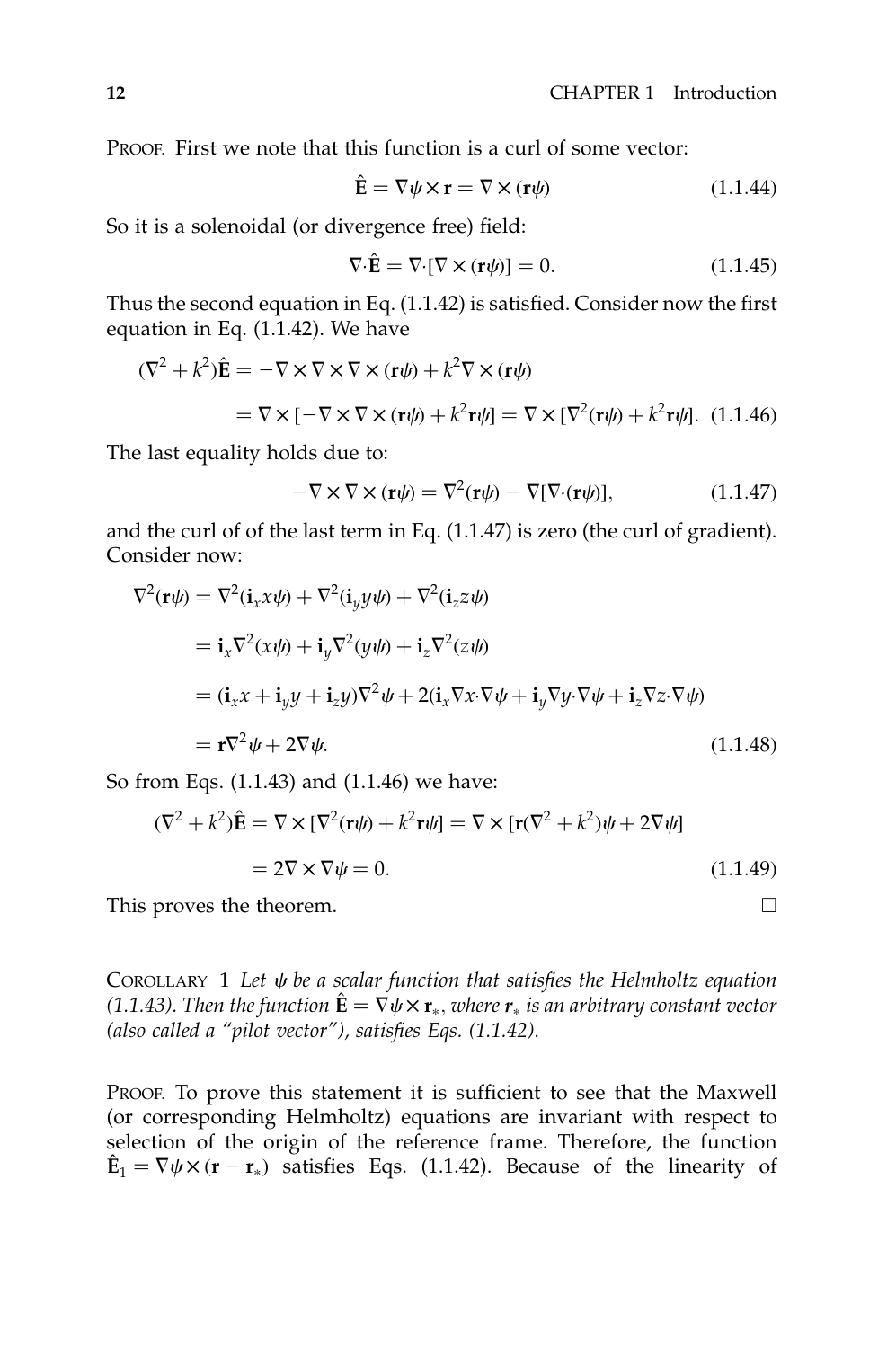equations the difference  $\hat{\mathbf{E}} = \nabla \psi \times \mathbf{r} - \nabla \psi \times (\mathbf{r} - \mathbf{r}_*) = \nabla \psi \times \mathbf{r}_*$  also satisfies Eqs.  $(1.1.42)$ .

THEOREM 2 Let  $\psi$  be a scalar function that satisfies the Helmholtz equation (1.1.43). Then  $\hat{\mathbf{E}} = \nabla \times (\nabla \psi \times \mathbf{r})$  satisfies Eqs. (1.1.42).

PROOF. Since  $\hat{E}$  is the curl of some vector we immediately have  $\nabla \cdot \hat{E} = 0$ . We also have

$$
(\nabla^2 + k^2)\hat{\mathbf{E}} = \nabla \times \nabla \times [\nabla^2(\mathbf{r}\psi) + k^2 \mathbf{r}\psi] = 0,
$$
 (1.1.50)

which follows from identities (1.1.46) and (1.1.49). This proves the theorem.  $\Box$ 

COROLLARY 2 Let  $\psi$  be a scalar function that satisfies the Helmholtz equation (1.1.43). Then the function  $\hat{\mathbf{E}} = \nabla \times (\nabla \psi \times \mathbf{r}_*)$ , where  $\mathbf{r}_*$  is an arbitrary constant (pilot) vector, satisfies Eqs. (1.1.42).

PROOF. The proof is similar to the proof of the corollary for Theorem 2.  $\Box$ 

One can then think that, by application of the curl, more linearly independent solutions can be generated. This is not true since operator  $\nabla \times \nabla \times$  can be expressed via the Laplacian as:

$$
\nabla \times \nabla \times (\nabla \psi \times \mathbf{r}) = -\nabla^2 (\nabla \psi \times \mathbf{r}) = k^2 (\nabla \psi \times \mathbf{r}).
$$
 (1.1.51)

Thus the function  $\hat{\mathbf{E}}^{(2)} = \nabla \times \nabla \times (\nabla \psi \times \mathbf{r}) = k^2 \hat{\mathbf{E}}^{(0)}$  linearly depends on  $\hat{\mathbf{E}}^{(0)},$ where  $\hat{\mathbf{E}}^{(0)} = \nabla \psi \times \mathbf{r}$  and is a solution of the Maxwell equations. This shows that all solutions produced by multiple application of the curl operator to  $\nabla \psi \times r$  can be expressed via the two basic solutions  $\nabla \psi \times r$  and  $\nabla \times (\nabla \psi \times r)$  and, generally, we can represent solutions of the Maxwell equations in the form:

$$
\hat{\mathbf{E}} = \nabla \psi_1 \times \mathbf{r} + \nabla \times (\nabla \psi_2 \times \mathbf{r}), \tag{1.1.52}
$$

where  $\phi$  and  $\psi$  are two arbitrary scalar functions that satisfy Eqs. (1.1.43). Owing to identity (1.1.44) this also can be rewritten as:

$$
\hat{\mathbf{E}} = \nabla \times [\mathbf{r}\psi_1 + \nabla \times (\mathbf{r}\psi_2)].
$$
\n(1.1.53)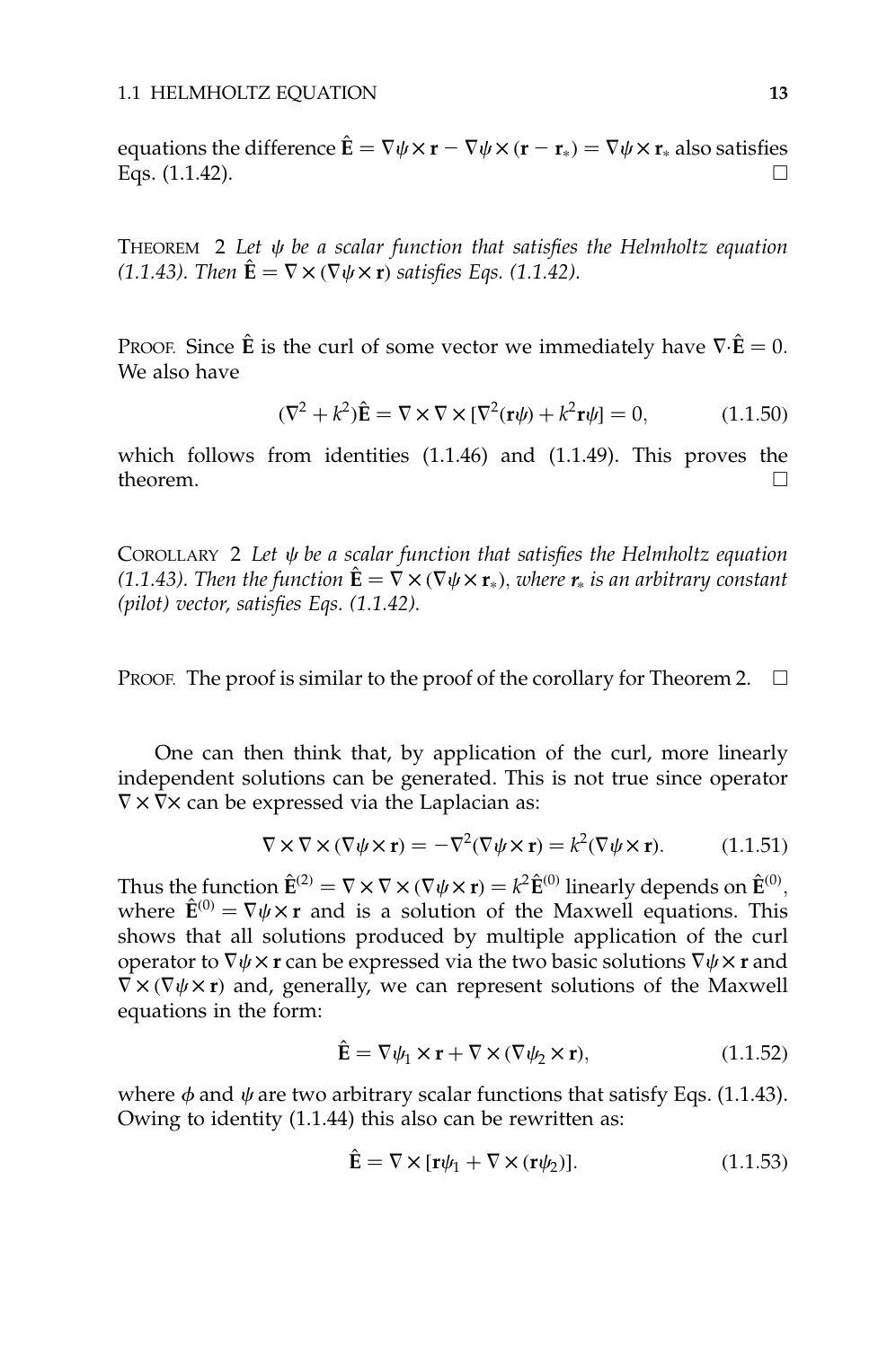Note that the above decomposition is *centered* at  $r = 0$  ( $r = 0$  is a special point). Obviously the center can be selected at an arbitrary point  $\mathbf{r} = \mathbf{r}_*$ . For some problems it is more convenient to use a constant vector  $\mathbf{r}_*$ instead of r for the decomposition we used above. More generally, one can use a decomposition in the form:

$$
\hat{\mathbf{E}} = \nabla \times \{ (a_1 \mathbf{r} + \mathbf{r}_{*1}) \psi_1 + \nabla \times \left[ (a_2 \mathbf{r} + \mathbf{r}_{*2}) \psi_2 \right] \},\tag{1.1.54}
$$

which is valid for arbitrary constants  $a_1$  and  $a_2$  (can be zero) and vectors  $r_{*1}$  and  $r_{*2}$ , which can be selected as convenience dictates for the solution of a particular problem.

Consider now the phasor of the magnetic field vector. As follows from the first equation (1.1.36) it satisfies the equation:

$$
i\omega\mu\hat{H} = \nabla \times \hat{E}.
$$
 (1.1.55)

Substituting here decomposition (1.1.43) and using identities (1.1.44) and (1.1.51), we obtain

$$
ic\mu k\hat{\mathbf{H}} = \nabla \times (\nabla \psi_1 \times \mathbf{r}) + k^2 (\nabla \psi_2 \times \mathbf{r}) = \nabla \times [k^2 \mathbf{r} \psi_2 + \nabla \times (\mathbf{r} \psi_1)]. \tag{1.1.56}
$$

This form is similar to the representation of the phasor of the electric field (1.1.53) where functions  $\psi_1$  and  $\psi_2$  exchange their roles and some coefficients appear. In the case of more general decomposition (1.1.54) we have:

$$
ic\mu k\hat{H} = \nabla \times \{k^2(a_2r + r_{*2})\psi_2 + \nabla \times [(a_1r + r_{*1})\psi_1]\}.
$$
 (1.1.57)

This shows that solution of Maxwell equations in the frequency domain is equivalent to two scalar Helmholtz equations. These equations can be considered as independent, while their coupling occurs via the boundary conditions for particular problems.

Note that the wavenumber  $k$  in the scalar Helmholtz equations (1.1.43) is real. More complex models of the medium can be considered (say, owing to the presence of particles of sizes much smaller than the wavelength and for waves whose period is comparable with the periods of molecular relaxation or resonances once we consider waves in some media, not vacuum). In such a medium one can expect effects of dispersion and dissipation such as we considered for acoustic wave propagation in complex media. This will introduce a dispersion relationship  $k = k(\omega)$  and complex k.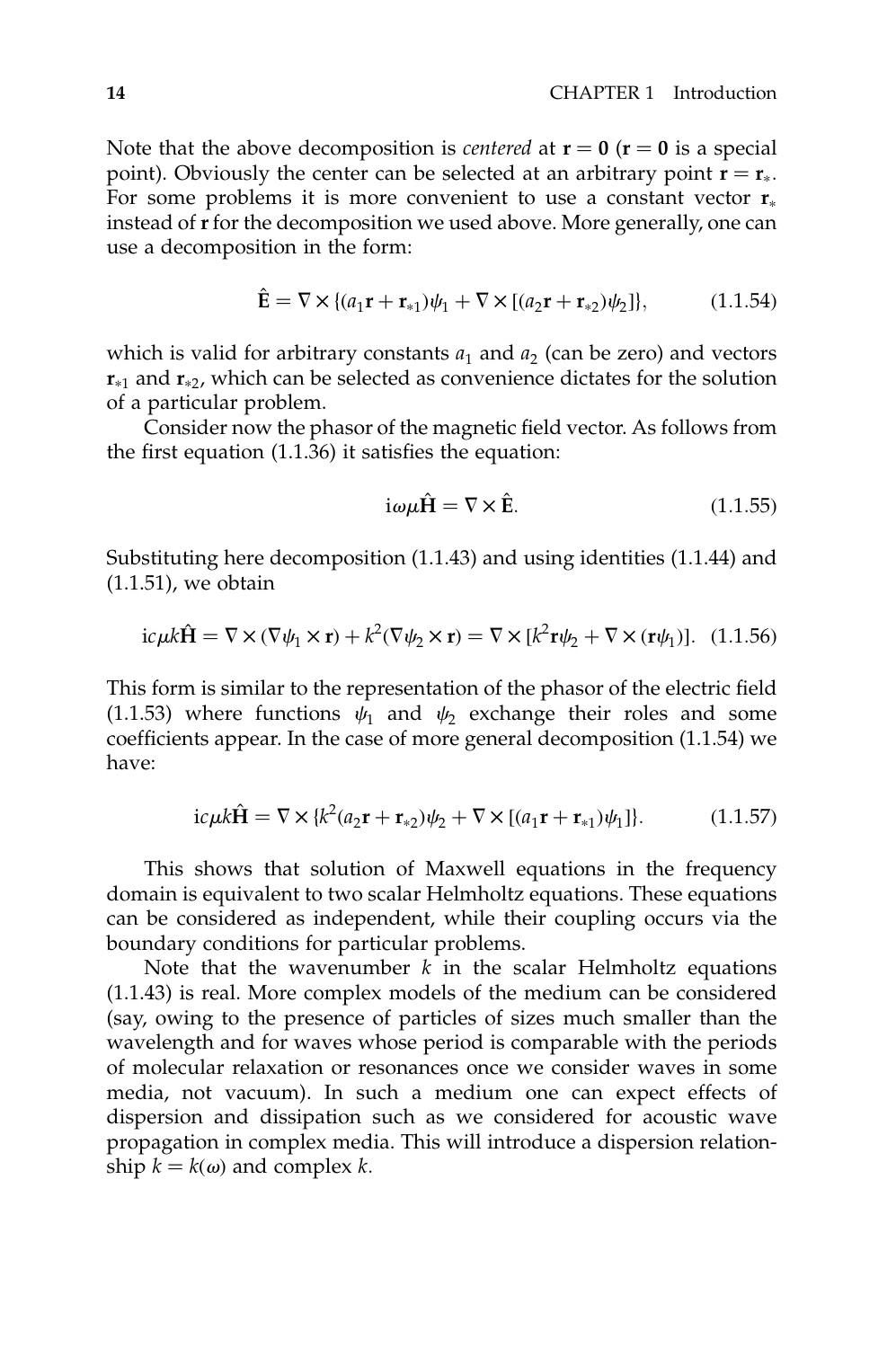## 1.2 BOUNDARY CONDITIONS

The Helmholtz equation is an equation of the elliptic type, for which it is usual to consider boundary value problems. Boundary conditions follow from particular physical laws (conservation equations) formulated on the boundaries of the domain in which a solution is required. This domain can be finite (internal problems) or infinite (external problems). For infinite domains, the solutions should satisfy some conditions at the infinity. These conditions also have a physical origin. For the Helmholtz equation that arises as a transform of the wave equation into the frequency domain, the boundary conditions should be understood in the context of the original wave equation.

# 1.2.1 Conditions at infinity

## 1.2.1.1 Spherically symmetrical solutions

To understand the conditions which should be imposed on solutions of the Helmholtz equation in infinite domains, we start with the consideration of spherically symmetrical solutions of the scalar wave equation. In this case a function  $\phi$ , which satisfies the wave equation (1.1.11), depends on the distance  $r = |\mathbf{r}|$  only. It is well known that a solution of this equation can be written in the following D'Alembert form:

$$
\phi(r,t) = \frac{1}{r} [f(t+r/c) + g(t-r/c)], \qquad (1.2.1)
$$

where  $f$  and  $g$  are two arbitrary differentiable functions. The former function describes *incoming waves* towards the center  $r = 0$  and the latter function describes *outgoing waves* from the center  $r = 0$ . Indeed the incoming wave phase can be characterized by some constant value of f, which is realized at  $r = -ct + \text{const}$ , and so the wavefronts converge towards the center as  $t$  is growing. Inversely, the outgoing wave phase is characterized by some constant value of  $g$ , which is realized at  $r = ct + const$  and so the wavefronts for the outgoing waves diverge from the center as increasing  $t$ .

Therefore, a spherically symmetrical solution of the scalar wave equation can be characterized by specification of two functions of time  $f(t)$ and  $g(t)$ . Assume that these functions satisfy the necessary conditions to perform the Fourier transform. Then, in the frequency domain we have images of these functions according to Eq. (1.1.11):

$$
\hat{f}(\omega) = \int_{-\infty}^{\infty} e^{i\omega t} f(t) dt, \qquad \hat{g}(\omega) = \int_{-\infty}^{\infty} e^{i\omega t} g(t) dt.
$$
 (1.2.2)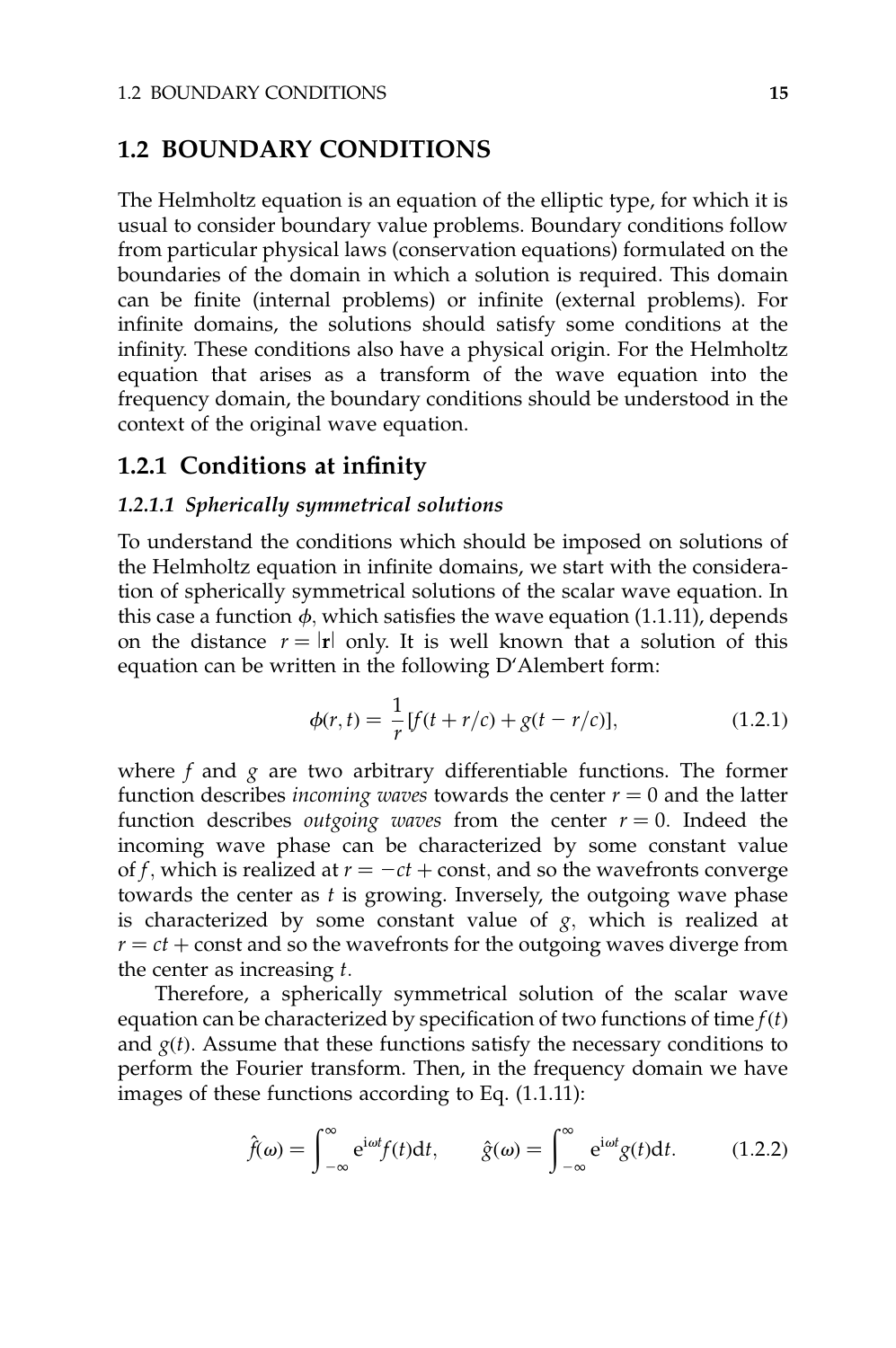With these definitions and solution (1.2.1) we can determine the image, or phasor  $\psi(r, \omega)$  of  $\phi(r, t)$  in the frequency domain as:

$$
\psi(r,\omega) = \int_{-\infty}^{\infty} e^{i\omega t} \phi(r,t) dt
$$
  
\n
$$
= \frac{1}{r} \Biggl[ \int_{-\infty}^{\infty} e^{i\omega t} f(t+r/c) dt + \int_{-\infty}^{\infty} e^{i\omega t} g(t-r/c) dt \Biggr]
$$
  
\n
$$
= \frac{1}{r} \Biggl[ \int_{-\infty}^{\infty} e^{i\omega (t'-r/c)} f(t') dt' + \int_{-\infty}^{\infty} e^{i\omega (t'+r/c)} g(t') dt \Biggr]
$$
  
\n
$$
= \frac{1}{r} \hat{f}(\omega) e^{-ikr} + \frac{1}{r} \hat{g}(\omega) e^{ikr}, \qquad k = \frac{\omega}{c}.
$$
 (1.2.3)

Here we defined  $k = \omega/c$  and so this quantity is negative for  $\omega < 0$ and positive for  $\omega > 0$ . The function  $\psi(r, \omega)$  is a solution of the spherically symmetrical Helmholtz equation (1.1.13). It is seen that solutions corresponding to the incoming waves are proportional to  $e^{-ikr}$  while solutions corresponding to the outgoing waves are proportional to  $e^{ikr}$ .

It is not difficult to see also that at large  $r$  we have:

$$
r\left(\frac{\partial\psi}{\partial r} - ik\psi\right) = -2ik\hat{f}(\omega)e^{-ikr} + O\left(\frac{1}{r}\right),\tag{1.2.4}
$$

$$
r\left(\frac{\partial \psi}{\partial r} + ik\psi\right) = 2ik\hat{g}(\omega)e^{ikr} + O\left(\frac{1}{r}\right).
$$
 (1.2.5)

This means that if the condition

$$
\lim_{r \to \infty} \left[ r \left( \frac{\partial \psi}{\partial r} - ik \psi \right) \right] = 0 \tag{1.2.6}
$$

holds then  $\hat{f}(\omega) \equiv 0$ . This results in  $f(t) \equiv 0$  and in this case  $\phi(r, t)$  consists only of outgoing waves. Similarly, in the case if the condition

$$
\lim_{r \to \infty} \left[ r \left( \frac{\partial \psi}{\partial r} + ik\psi \right) \right] = 0 \tag{1.2.7}
$$

holds, the solution consists only of incoming waves and  $g(t) \equiv 0$ .

## 1.2.1.2 Sommerfeld radiation condition

The problems which are usually considered in relation to the wave equation in three-dimensional unbounded domains are scattering problems. In this case the wave function is specified as:

$$
\phi(\mathbf{r},t) = \phi_{\text{in}}(\mathbf{r},t) + \phi_{\text{scat}}(\mathbf{r},t),\tag{1.2.8}
$$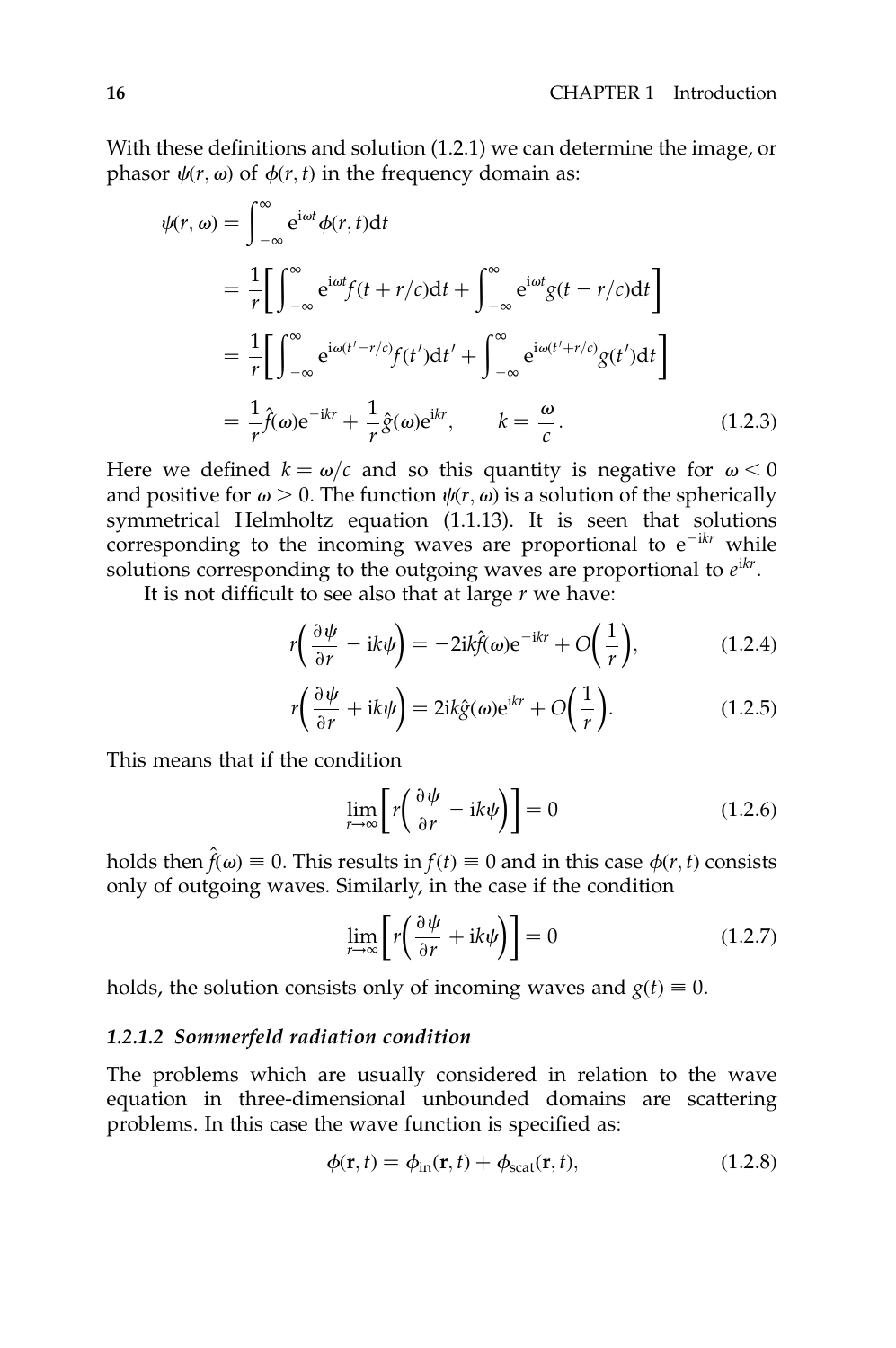where both functions  $\phi_{\text{in}}(\mathbf{r}, t)$  and  $\phi_{\text{scat}}(\mathbf{r}, t)$  satisfy the wave equation. The function  $\phi_{\text{in}}(\mathbf{r}, t)$  is the potential of the incident field, while  $\phi_{\text{scat}}(\mathbf{r}, t)$  is the potential of the scattered field, which arises due to the presence of one or several scatterers. In the absence of scatterers  $\phi(\mathbf{r}, t) = \phi_{\text{in}}(\mathbf{r}, t)$  is some given function (e.g. the potential of a plane wave propagating along the z-direction,  $\phi_{\text{in}}(\mathbf{r},t) = F(t-z/c)$ ).

To understand the scattered field we may turn our attention to the Huygens principle, which represents wave propagation as an emission of secondary wave from the points located on the current wavefront. When the primary wave described by  $\phi_{in}(\mathbf{r}, t)$  reaches the scatterer boundary the secondary waves are generated from the boundary points located at the intersection of the boundary and the wavefront. Owing to the finite speed of wave propagation, spatial points far from the boundary "do not know" about these secondary waves, so these waves can be thought of as waves outgoing from the boundary points. For each point we can then write the secondary wave potential in the form  $(1.2.1)$ , where  $f \equiv 0$  and, therefore, in the frequency domain condition (1.2.6) holds. Since the total scattered field,  $\phi_{scat}(\mathbf{r}, t)$ , can now be seen as a superposition of outgoing waves, the corresponding potential in the frequency domain should satisfy the condition:

$$
\lim_{r \to \infty} \left[ r \left( \frac{\partial \psi_{\text{scat}}}{\partial r} - i k \psi_{\text{scat}} \right) \right] = 0. \tag{1.2.9}
$$

This condition is called the Sommerfeld radiation condition or just the radiation condition. It states that the scattered field consists of outgoing waves only. Solutions of the Helmholtz equation which satisfy the radiation condition are called radiating solutions or radiating functions.

In some wave problems considered in infinite domains all the wave sources and scatterers can be enclosed inside some sphere. Since in the absence of the wave sources the solution of the wave equation is trivial,  $\phi(\mathbf{r}, t) \equiv 0$ , then all perturbations for points located outside the sphere come only from some events inside the sphere. This means that in this case the total field in the frequency domain,  $\psi(\mathbf{r}, \omega)$  is a radiating function.

We emphasize that the radiation condition (1.2.9) derived from consideration of point sources is applied to a set of sources, i.e. to the case  $\psi_{\text{scat}} = \psi_{\text{scat}}(\mathbf{r}, k)$ . Generally, the far-field asymptotics of  $\psi_{\text{scat}}$  is

$$
\psi_{\text{scat}} \sim \frac{1}{r} \Psi(\theta, \varphi) e^{ikr}, \qquad (1.2.10)
$$

where  $\Psi(\theta, \varphi)$  is the angular dependence on spherical angles  $\theta$  and  $\varphi$ , and so condition (1.2.9) holds. Indeed, from a very remote point, a set of sources or scatterers is seen as one point (like we see galaxies consisting of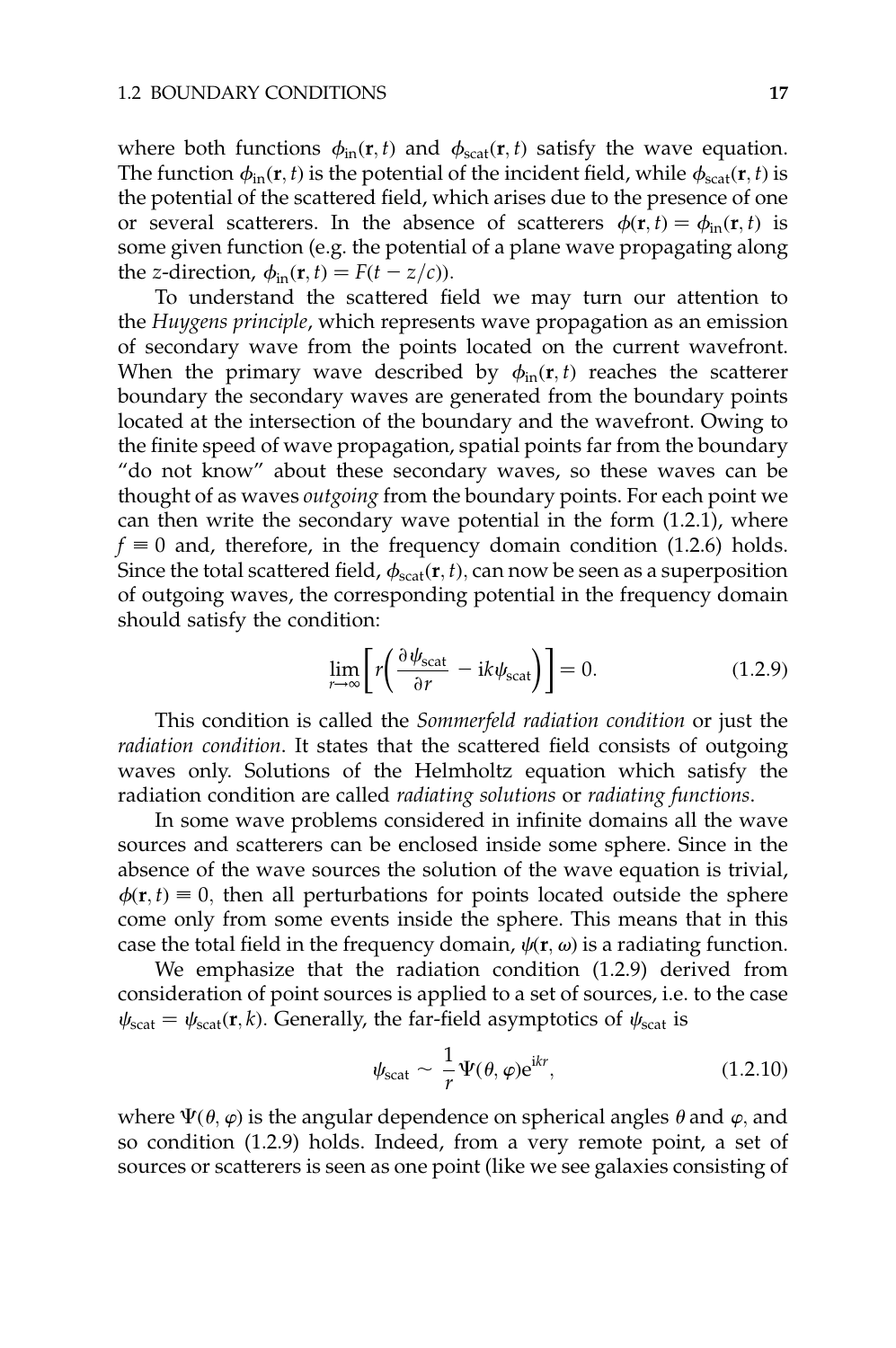many stars as one "star"). While for different angles there will be different values of of  $\psi_{scat}$  (so it is not spherically symmetrical), for given, or fixed, angles  $\theta$  and  $\varphi$  there is no difference between the asymptotic behavior of a set of sources and an equivalent single source.

## 1.2.1.3 Complex wavenumber

As we showed above, the Helmholtz equation with complex  $k$  can appear in some models:

$$
k = k_r + ik_i, \t k_i \neq 0.
$$
 (1.2.11)

For any  $k \neq 0$ , the solution of the spherically symmetrical Helmholtz equation can be written in the form:

$$
\psi(r,k) = \frac{1}{r}\hat{f}(k)e^{-ikr} + \frac{1}{r}\hat{g}(k)e^{ikr}
$$
  
= 
$$
\frac{1}{r}\hat{f}(k)e^{k_ir}e^{-ik_rr} + \frac{1}{r}\hat{g}(k)e^{-k_ir}e^{ik_rr},
$$
 (1.2.12)

where  $\hat{f}(k)$  and  $\hat{g}(k)$  are some integration constants.

In the case  $k_r = 0$ , which is realized, e.g. for the Klein–Gordan equation, we have a sum of exponentially growing and decaying solutions. The decaying solution is nothing but the Yukawa potential (1.1.35) and so it should be selected if we request that solutions are bounded outside a sphere which contains the point of singularity  $r = 0$ . Hence in this case the boundary condition is:

$$
\lim_{r \to \infty} \psi = 0. \tag{1.2.13}
$$

The case  $k_r \neq 0$  deserves a more detailed consideration. Assume that solution (1.2.12) represents the complex amplitude of a monochromatic wave propagating in complex medium (1.1.12):

$$
\phi(r,t) = \frac{1}{r} \text{Re}(\hat{f}(k)e^{k_i r} e^{-ik_r (r+c_p t)} + \hat{g}(k)e^{-k_i r} e^{ik_r (r-c_p t)}), \tag{1.2.14}
$$

where  $c_p$  is the phase velocity (1.1.26). Since k appears in the Helmholtz equation as  $k^2$  and the definition of the sign of k depends on our choice, we can define its sign, as in the case of real  $k$ , in such a way that the phase velocity is positive at positive frequencies, i.e.  $k_r > 0$  at  $\omega > 0$ . This means that the first term in expression (1.2.14) describes the incoming wave, while the second term corresponds to the outgoing wave. In the case of wave scattering or propagation outside of waves generated in a finite spatial domain we need to select only the solution corresponding to outgoing waves—in other words to set  $\hat{f}(\vec{k}) = 0$ . Therefore, as in the case of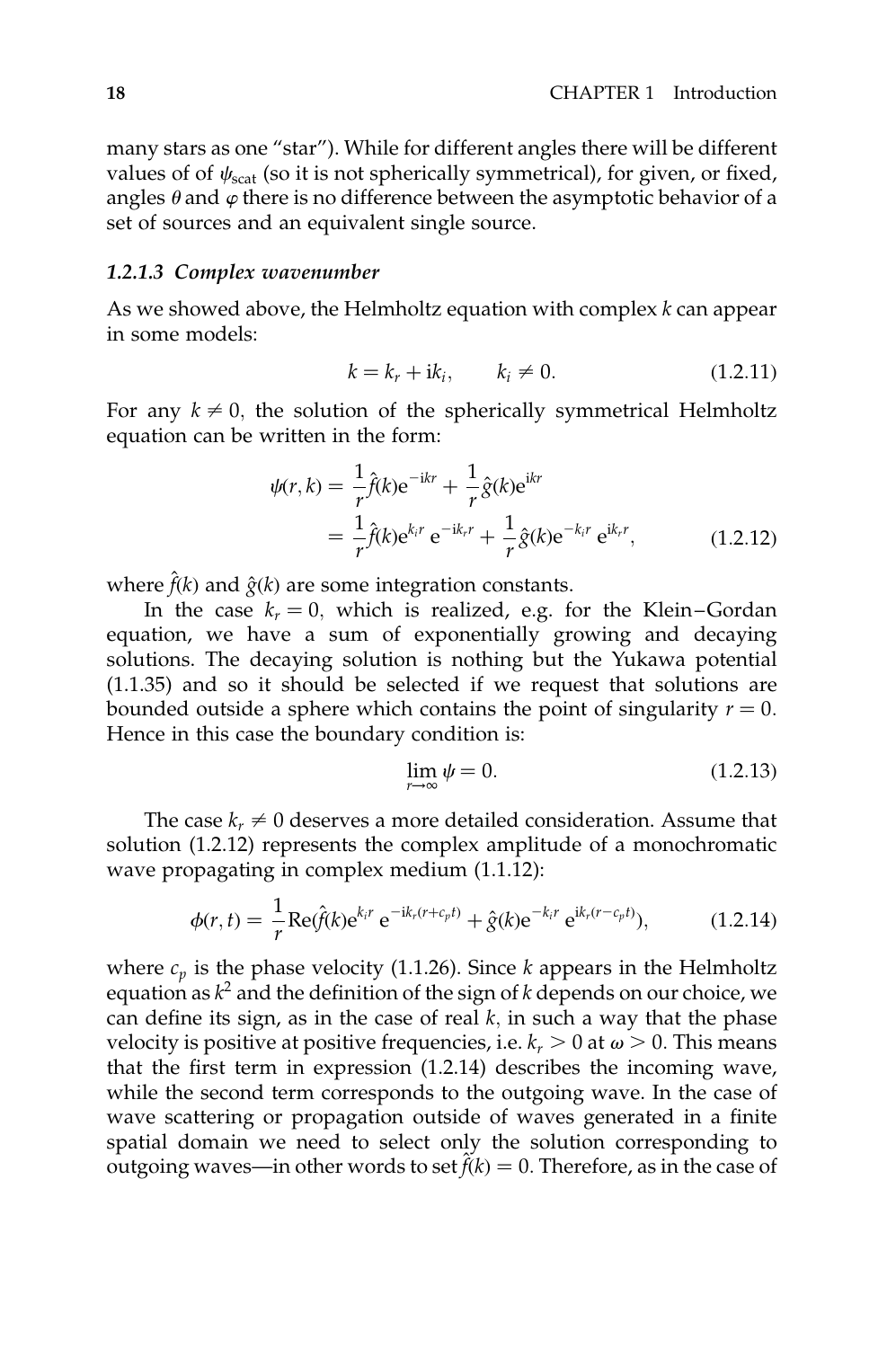real  $k$ , we impose the following condition for asymptotic behavior as  $r \rightarrow \infty$  of solutions of the Helmholtz equation:

$$
\psi(\mathbf{r},k) \sim \frac{1}{r} \mathrm{e}^{\mathrm{i}kr}.\tag{1.2.15}
$$

Now we note that if  $k_i > 0$  this solution is decaying at  $r \rightarrow \infty$ , so it can be replaced with condition (1.2.12). This is the case for dissipative media, which means that small perturbations should not grow as they propagate in the medium. For example, for relaxating media with a dispersion relationship (1.1.23) the root corresponding to  $k_r > 0$  at  $\omega > 0$  is:

$$
k = \frac{\omega}{c(1 + \tau_\rho^2 \omega^2)^{1/2}} (1 + i\omega \tau_\rho)^{1/2}, \qquad k_i > 0.
$$
 (1.2.16)

Therefore, condition (1.2.13) can be used in this case. The same holds for the diffusion equation, where for positive  $\omega$ ,  $k_r$ , and diffusivity  $\kappa$ , Eq. (1.1.30) yields:

$$
k = (1 + i) \left(\frac{\omega}{2\kappa}\right)^{1/2}, \qquad k_i > 0.
$$
 (1.2.17)

Despite the situation where  $k_i < 0$  at  $\omega/k_r > 0$  being rather unusual, it is not impossible. In this case we can see that the outgoing wave should grow in amplitude as it propagates in the medium. The unperturbed state of such media should be characterized as linearly unstable, since any small perturbation will exponentially (explosively) grow as it propagates. The examples of media of such type can be found in the theory of superheated liquids, active media, which can release energy under perturbations (explosives), etc. We can see that condition (1.2.12) is not applicable in this case, since the physical meaning requires to select a solution not decaying at infinity, but a growing solution. Our reasoning here is based on the causality principle.

#### 1.2.1.4 Silver–Müller radiation condition

The Silver–Müller radiation condition is a condition that is imposed on the scattered electromagnetic field when solving the Maxwell equations. It can be stated as:

$$
\lim_{r \to 0} (\mu^{1/2} \hat{\mathbf{H}}_{\text{scat}} \times \mathbf{r} - r\epsilon^{1/2} \hat{\mathbf{E}}_{\text{scat}}) = \mathbf{0},
$$
\n
$$
\lim_{r \to 0} (\epsilon^{1/2} \hat{\mathbf{E}}_{\text{scat}} \times \mathbf{r} + r\mu^{1/2} \hat{\mathbf{H}}_{\text{scat}}) = \mathbf{0},
$$
\n(1.2.18)

where  $\hat{\mathbf{E}}_{\rm scat}$  and  $\hat{\mathbf{H}}_{\rm scat}$  are the phasors of the scattered electric and magnetic fields arising from the decomposition of the total field in to the incident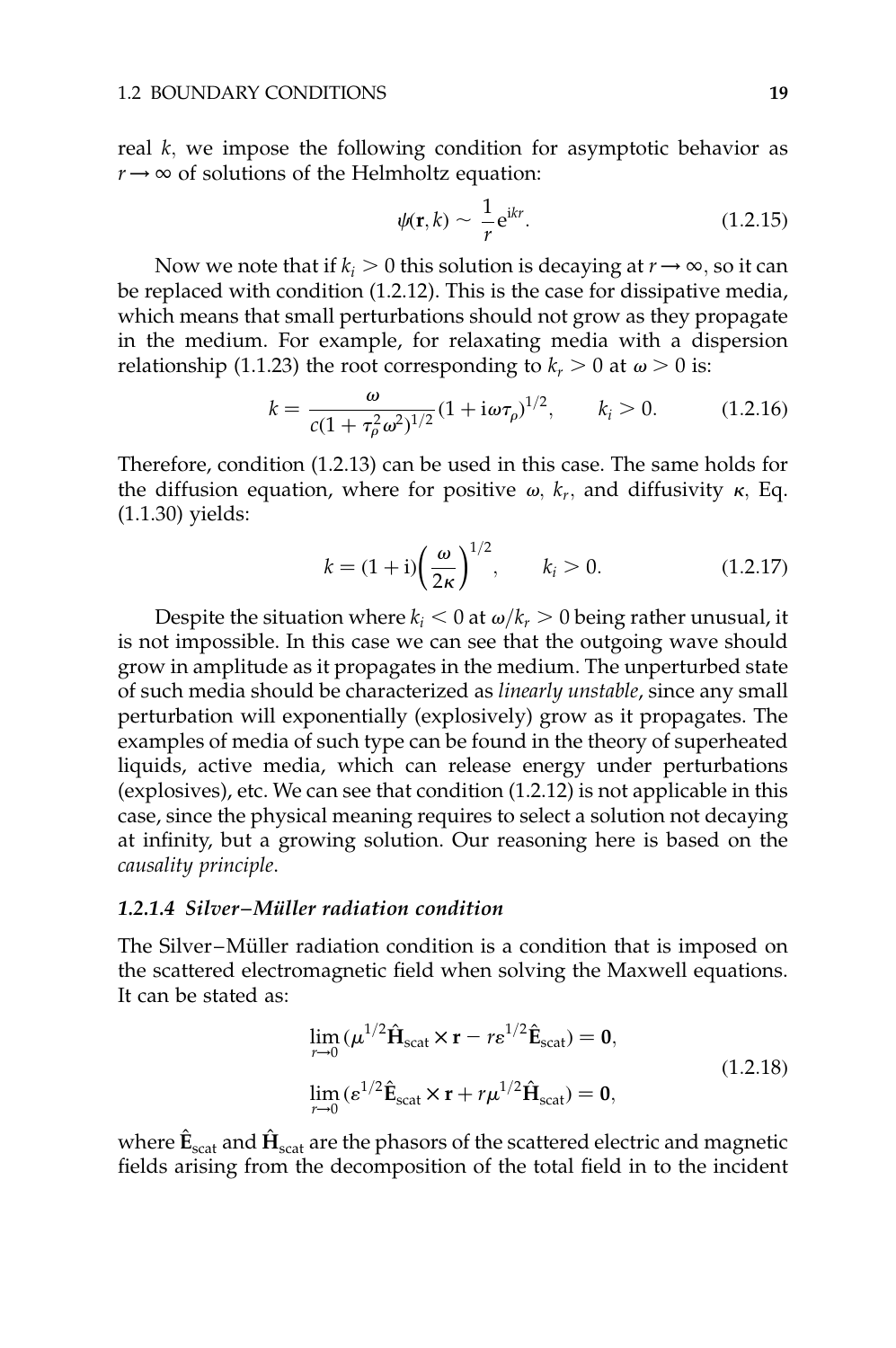and scattered fields:

$$
\hat{\mathbf{E}} = \hat{\mathbf{E}}_{in} + \hat{\mathbf{E}}_{scat}, \qquad \hat{\mathbf{H}} = \hat{\mathbf{H}}_{in} + \hat{\mathbf{H}}_{scat}.
$$

The physical meaning of these conditions is similar to those for the scalar field—they simply state that the scattered field consists of outgoing waves only. Indeed, if we consider a point  $\mathbf{r} = (r, \theta, \varphi)$  located on a very large sphere enclosing all the scatterers, we can see that quantities  $\hat{E}_{\text{scat}}$ and  $\hat{H}_{\text{scat}}$  represent plane waves propagating in the radial direction from the center of the sphere, whose amplitude decays as  $r^{-1}$  due to the sphericity.

Consider now a plane wave solution of Maxwell equations. Let unit vector  $s$ ,  $|s| = 1$ , characterize the direction of the plane wave propagation. In this case

$$
\hat{\mathbf{E}} = \mathbf{c} e^{i k \mathbf{s} \cdot \mathbf{r}},\tag{1.2.19}
$$

satisfies the vector Helmholtz equation  $(1.1.42)$  and vector c should be orthogonal to s to satisfy the divergence free condition,  $\mathbf{c} \cdot \mathbf{s} = 0$ . This condition can be enforced if we take  $c = s \times q$ , where q is an arbitrary vector. So the plane wave solution of Maxwell equations can be written in the form:

$$
\hat{\mathbf{E}} = (\mathbf{s} \times \mathbf{q})e^{i\mathbf{k}\mathbf{s}\cdot\mathbf{r}}.\tag{1.2.20}
$$

From relation (1.1.55) we can then determine the phasor of the magnetic field vector:

$$
i\omega\mu\hat{H} = \nabla \times [(s \times q)e^{iks \cdot r}] = ik[s \times (s \times q)]e^{iks \cdot r} = iks \times \hat{E}.
$$
 (1.2.21)

Due to the vector identity

$$
[\mathbf{s} \times (\mathbf{s} \times \mathbf{q})] \times \mathbf{s} = [(\mathbf{s} \cdot \mathbf{q})\mathbf{s} - \mathbf{q}] \times \mathbf{s} = (\mathbf{s} \times \mathbf{q}), \quad (1.2.22)
$$

we can see that

$$
i\omega\mu\hat{H}\times s = ik\{ [s \times (s \times q)] \times s \}e^{iks \cdot r} = ik(s \times q)e^{iks \cdot r} = ik\hat{E}.
$$
 (1.2.23)

This shows that for plane waves propagating in direction s we have:

$$
\mu^{1/2}\hat{\mathbf{H}} \times \mathbf{s} - \varepsilon^{1/2}\hat{\mathbf{E}} = \mathbf{0}, \qquad \varepsilon^{1/2}\hat{\mathbf{E}} \times \mathbf{s} + \mu^{1/2}\hat{\mathbf{H}} = \mathbf{0},
$$
  

$$
c = \frac{\omega}{k} = \frac{1}{\sqrt{\mu\varepsilon}}.
$$
 (1.2.24)

From the above arguments as  $r \rightarrow \infty$ , we can see that if we replace  $\mathbf{s} = \mathbf{r}/r$ in relations (1.2.24) and take into account that for a given direction  $(\theta, \varphi)$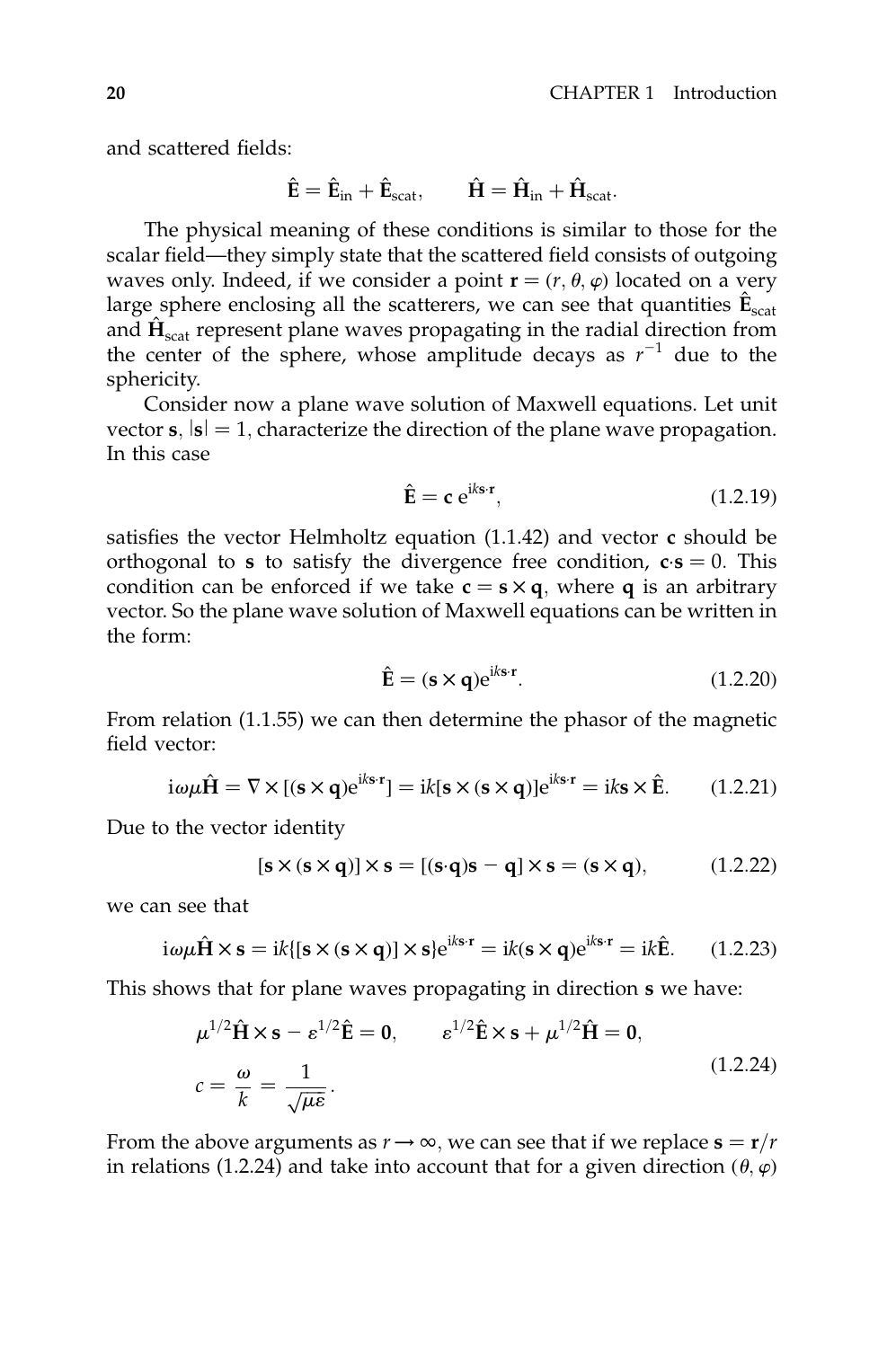the principal term of the scattered field is proportional to  $r^{-1}$  then we obtain the Silver–Müller conditions (1.2.18).

Note that these conditions are not necessary when considering the reduction of Maxwell equations to the scalar Helmholtz equations. If the scalar potentials satisfy the Sommerfield radiation conditions, the Silver– Müller conditions hold automatically, since both state the same physical fact.

## 1.2.2 Transmission conditions

Real systems can be considered as a unity of domains occupied by relatively homogeneous media. While the physical properties of different substances can differ substantially (say, air and rigid particles), one should keep in mind that waves of different nature can propagate in any substance (e.g. acoustic waves) and, therefore, wave-type equations can be used for their description. Owing to the difference in properties, the speed of propagation of perturbations is different for different media. Therefore, for descriptions of waves in each domain we can apply the wave equation with the speed of sound or light corresponding to the medium that occupies that domain. The problem then is to provide sufficient conditions on the domain boundaries that enable us to match solutions in different domains and build solutions for the corresponding wave equation. These conditions are known as transmission conditions, which can also be interpreted as jump conditions or conditions for discontinuities, since the wave function and/or its derivatives may jump on the contact boundaries. In general, the jump conditions can be derived from the same conservation equations that lead to the governing equations. The form of these conservation laws should be written in integral form to allow discontinuities and then the conditions arise after shrinking the domain to the contact surfaces. Below we provide examples of transmission conditions for acoustic and electromagnetic waves.

#### 1.2.2.1 Acoustic waves

In acoustics we usually consider problems when the boundaries of the domains are either immovable or move with velocities much smaller than the speed of sound. We also consider the case when the amplitude of pressure perturbations is small and perturbations of the mass velocity are small as well. In the linear approximation, this results in the following two conditions on a contact surface  $S$  with normal  $n$  separating two media marked as 1 and 2:

$$
\mathbf{v}'_1 \cdot \mathbf{n} = \mathbf{v}'_2 \cdot \mathbf{n}, \qquad p'_1 = p'_2. \tag{1.2.25}
$$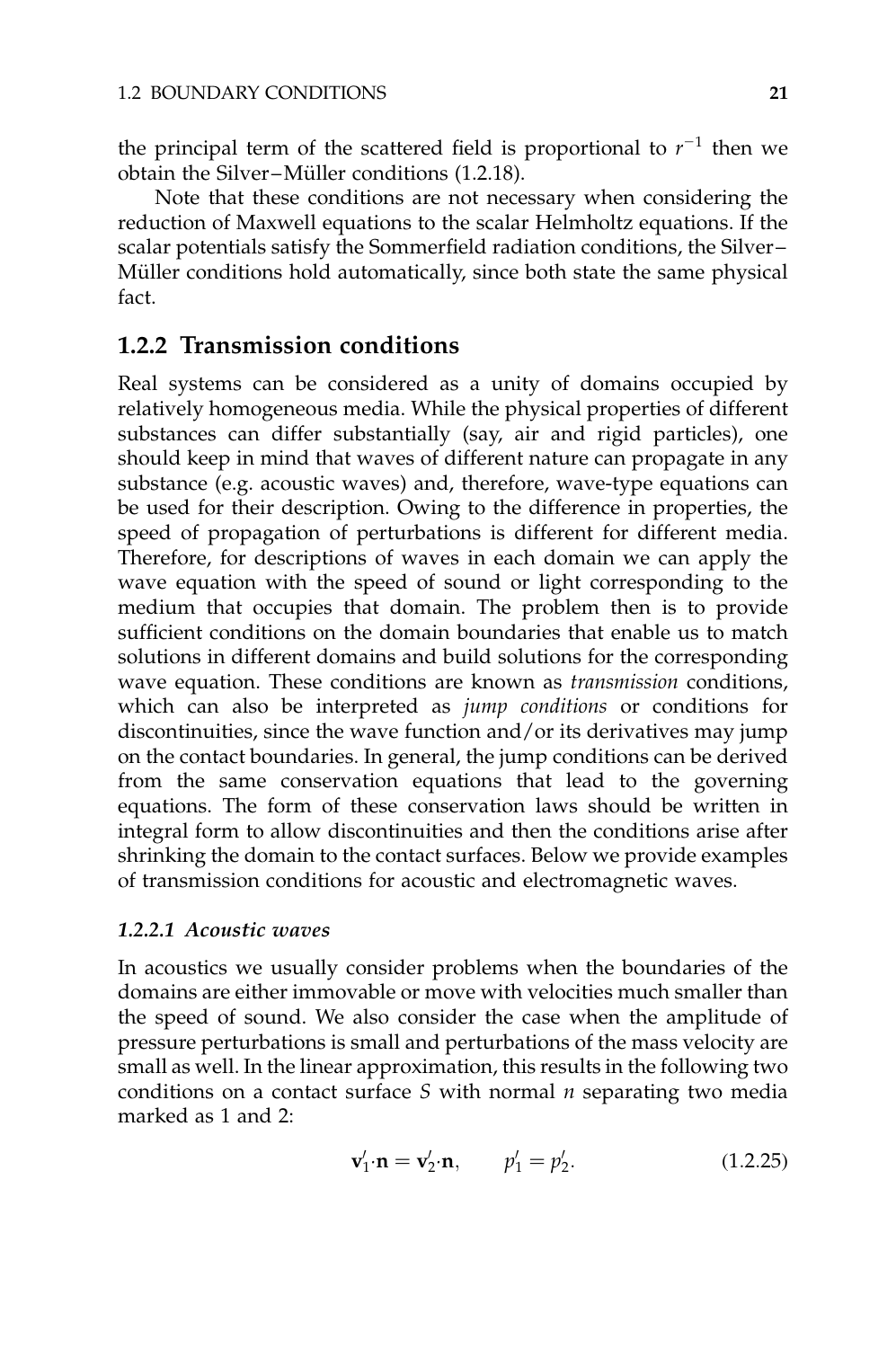The first condition states that the velocities normal to the surface are the same. In fluid mechanics this is known as kinematic condition. In fact, it follows from the mass conservation equation in its assumption that there is no mass transfer through the surface S. The second condition, sometimes called dynamic conditions, follows from the momentum conservation equation and is valid if there are no surface forces. As follows from this description, these conditions should be modified if mass is transferred through the surface (say, owing to phase transitions), and if there are some appreciable surface forces (for example, surface tension). These conditions are sufficient to match solutions of the wave or Helmholtz equation in two domains.

Depending on the problem to be solved (wave equation for pressure or for the velocity potential), conditions (1.2.25) can be written in terms of pressure or velocity potential and their derivatives only. Consider first the pressure equations. As follows from the momentum conservation equation (1.1.3) written in the frequency domain, the phasors of pressure and velocity perturbations,  $\hat{p}^{\prime}$  and  $\hat{\mathbf{v}}^{\prime}$ , satisfy equations

$$
-i\omega \rho_1 \hat{\mathbf{v}}'_1 + \nabla \hat{p}'_1 = \mathbf{0}, \qquad -i\omega \rho_2 \hat{\mathbf{v}}'_2 + \nabla \hat{p}'_2 = \mathbf{0}.
$$
 (1.2.26)

Taking the scalar product of these equations with normal n; denoting the normal derivative  $\partial/\partial n = \mathbf{n} \cdot \nabla$ , and noticing that relations (1.2.25) also hold in the frequency domain (remember our assumption that the speed of the boundary is much smaller than the speed of sound!), we obtain the following transmission conditions for pressure perturbations applicable to matching solutions of the Helmholtz equation in domains 1 and 2:

$$
\frac{1}{\rho_1} \frac{\partial \hat{p}_1'}{\partial n} = \frac{1}{\rho_2} \frac{\partial \hat{p}_2'}{\partial n}, \qquad \hat{p}_1' = \hat{p}_2'. \tag{1.2.27}
$$

Here  $\rho_1$  and  $\rho_2$  are the respective medium densities.

Now consider the problem formulation for the Helmholtz equation written in terms of the velocity potential (1.1.11). The integral of the momentum equation (the expression in parentheses in equation  $(1.1.11)$ ) can be written in phasor space, where we use notation  $\psi$  for the phasor of  $\phi$  (see Eq. (1.1.14)) as:

$$
i\omega \rho_1 \psi_1 = p'_1
$$
,  $i\omega \rho_2 \psi_2 = p'_2$ . (1.2.28)

Hence, relations (1.2.25) lead to the following transmission conditions:

$$
\frac{\partial \psi_1}{\partial n} = \frac{\partial \psi_2}{\partial n}, \qquad \rho_1 \psi_1 = \rho_2 \psi_2. \tag{1.2.29}
$$

Comparing these conditions with relation (1.2.27) we can see that, in the case of the pressure formulation, the function which satisfies Helmholtz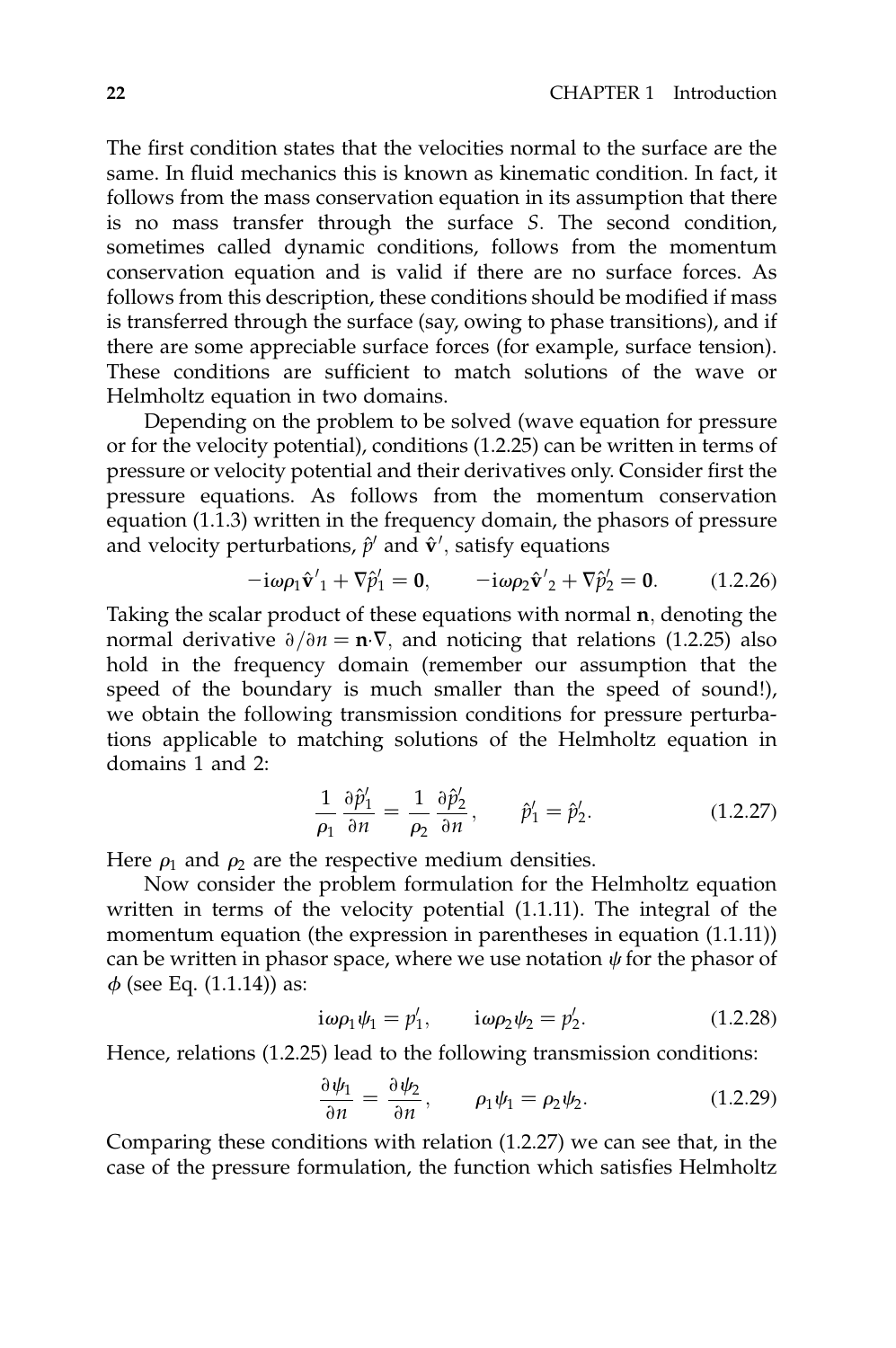equations in two different domains is continuous, while its normal derivatives have a discontinuity. The opposite situation, when the normal derivative is continuous while the wave function itself has a jump on the boundary, is the case in terms of the velocity potential.

Note that, for acoustic waves in complex media (dispersion, dissipation, relaxation), conditions (1.2.27) and (1.2.29) should be modified according to the model of the media. Proper transmission conditions in this case can be obtained from general mass and momentum conservation relations (1.2.25) and specific equations of state for the medium, such as Eq. (1.1.21), written in the frequency domain.

#### 1.2.2.2 Electromagnetic waves

Here we consider transmission conditions in the case when two dielectrics with electric permittivities  $\varepsilon_1$  and  $\varepsilon_2$  and magnetic permeabilities  $\mu_1$  and  $\mu_2$  are in contact over a surface S with normal **n**. To match two solutions of the Maxwell equation we require that the tangential components of the vectors of electric and magnetic fields are continuous. These components can be found by taking the cross product of the respective vectors with the normal, and therefore, can be written in the phasor space as:

$$
\mathbf{n} \times \hat{\mathbf{E}}_1 = \mathbf{n} \times \hat{\mathbf{E}}_2, \qquad \mathbf{n} \times \hat{\mathbf{H}}_1 = \mathbf{n} \times \hat{\mathbf{H}}_2. \tag{1.2.30}
$$

## 1.2.3 Conditions on the boundaries

Conditions on the boundaries of domain 1 are used when either the properties of the boundary material (medium 2) are very different from the properties of medium 1 or can be modeled or assumed. In the former case the transmission conditions can be simplified and provide sufficient conditions for solution of the Helmholtz equation. In the latter case, simplification of the general problem usually follows from consideration of some model problem by applying the results to a more general case. Since such modeling is outside the scope of this book, we mention here the following basic types of boundary conditions for scalar wave equation and Maxwell equations. Here we assume that the domain of consideration is medium 1 (we also call it the host, carrier, or just a medium with no index), and the material of the boundary has the properties of medium 2 (we will drop the indexing if it is clear from the context). The normal derivative in each case is taken inward in to the domain of the carrier medium (direction from medium 2 to medium 1).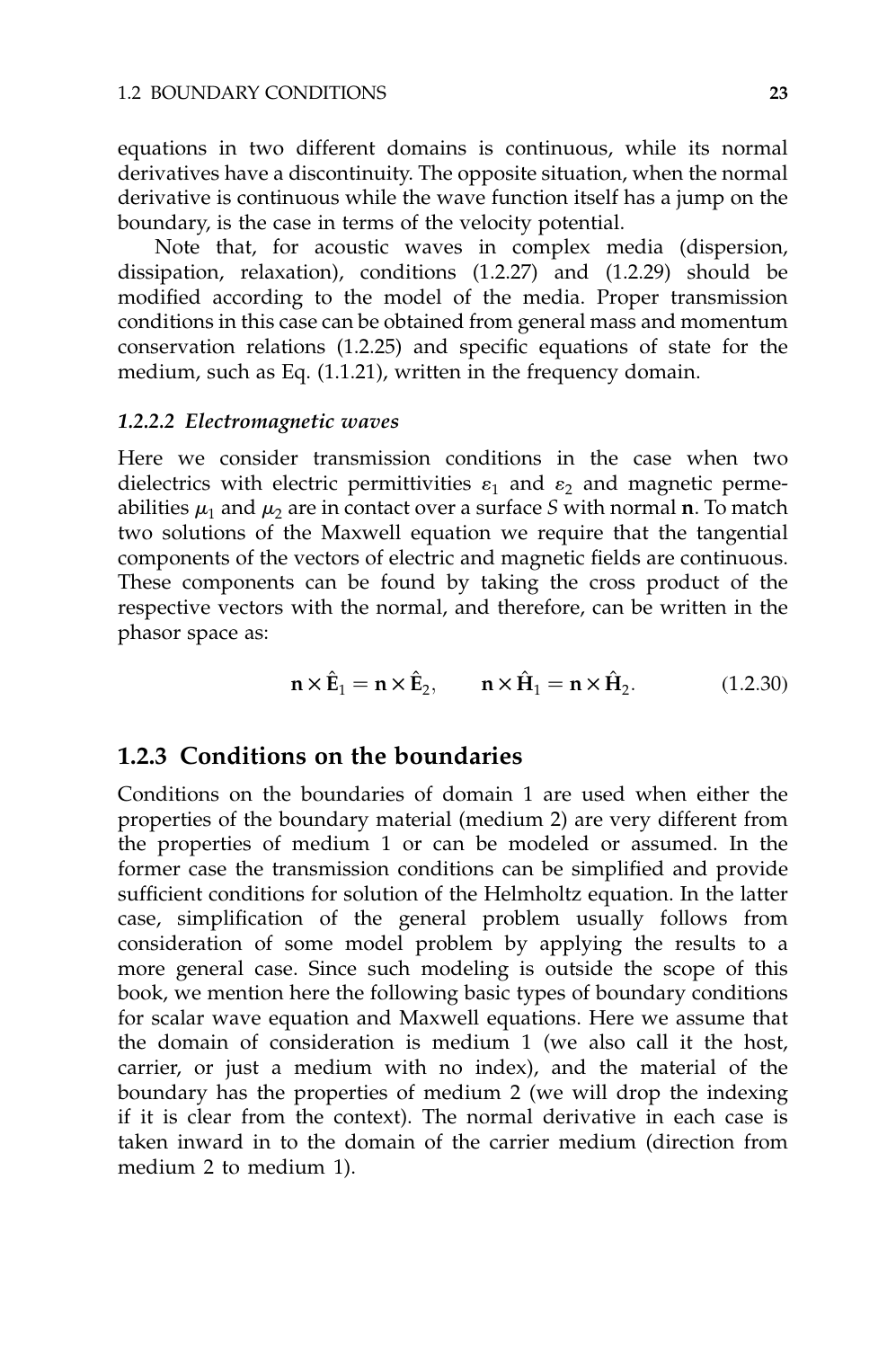#### 1.2.3.1 Scalar Helmholtz equation

• The Dirichlet boundary condition

$$
\psi|_{S} = 0 \tag{1.2.31}
$$

appears, e.g. for complex amplitude pressure in acoustics, when the surface material has a very low acoustic impedance compared to the acoustic impedance of the carrier medium  $(\rho_2 c_2 \ll \rho_1 c_1)$ . In this case the surface is called sound soft.

\* The Neumann boundary condition

$$
\left. \frac{\partial \psi}{\partial n} \right|_{S} = 0 \tag{1.2.32}
$$

in acoustics holds for complex amplitude of pressure, when the surface material has a much higher acoustic impedance than the acoustic impedance of the host medium  $(\rho_2 c_2 \gg \rho_1 c_1)$ . In this case the surface is called sound hard.

\* The Robin (or mixed, or impedance) boundary condition

$$
\left(\frac{\partial \psi}{\partial n} + i\sigma\psi\right)\Big|_{S} = 0\tag{1.2.33}
$$

in acoustics is used to model the finite acoustic impedance of the boundary. In this case  $\sigma$  is the admittance of the surface. Solutions of the Helmholtz equation with the Robin boundary condition in limiting cases  $\sigma \rightarrow 0$  and  $\sigma \rightarrow \infty$  turn into solutions of the same equation with the Neumann and Dirichlet boundary conditions, respectively.

The boundary value problems with those conditions are called the Dirichlet, Neumann, and Robin problems, respectively.

## 1.2.3.2 Maxwell equations

We mention here two cases important for wave scattering problems:

\* Perfect conductor boundary condition

$$
\mathbf{n} \times \hat{\mathbf{E}}|_{S} = 0. \tag{1.2.34}
$$

When we express the electric field vector via scalar potentials (1.1.53), this condition turns into

$$
\mathbf{n} \times \nabla \times [\mathbf{r}\psi_1 + \nabla \times (\mathbf{r}\psi_2)]|_S = 0. \tag{1.2.35}
$$

This can also be modified for the more general representation  $(1.1.54)$ .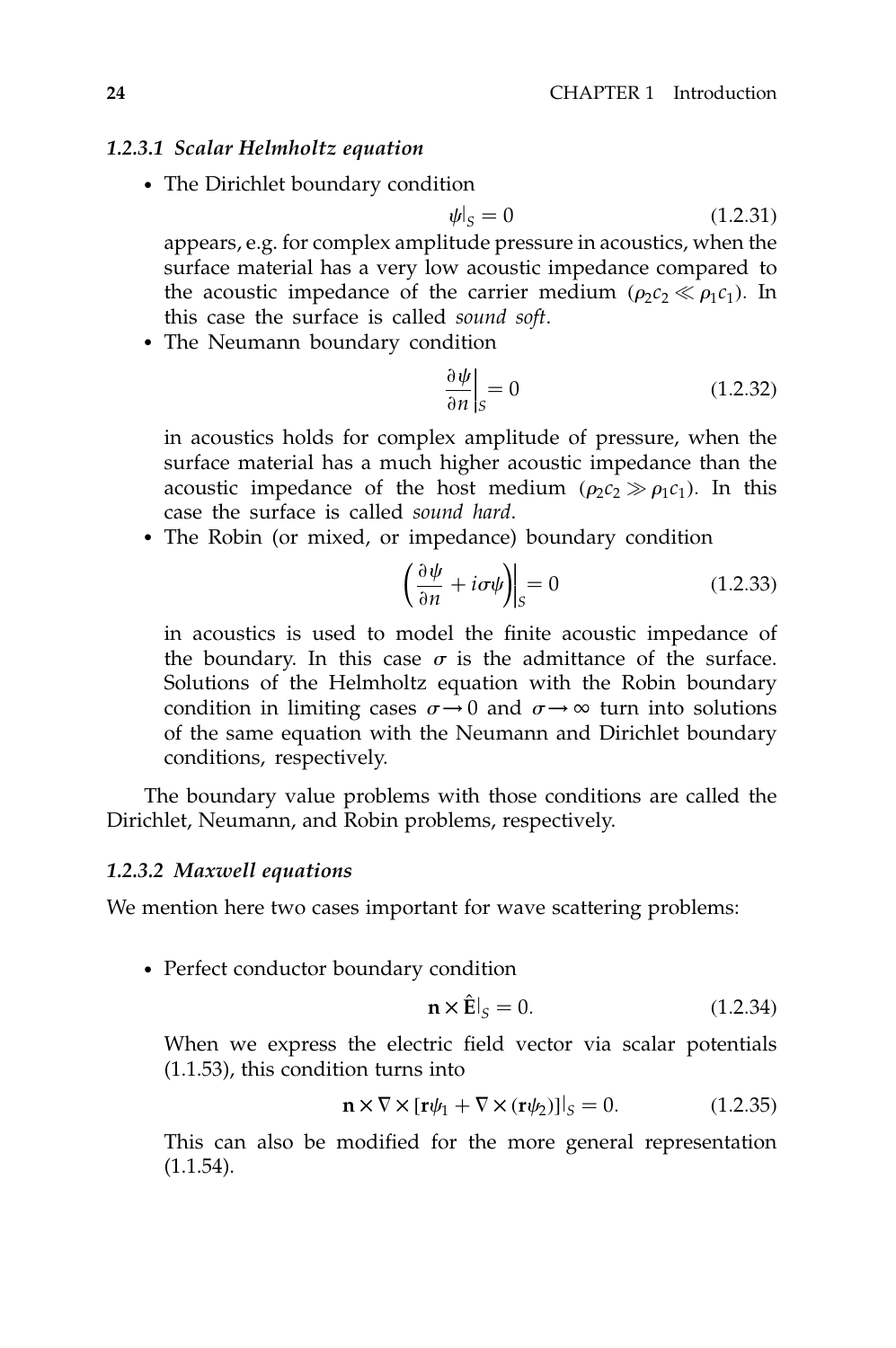• The Leontovich (or impedance) boundary condition

$$
[\mathbf{n} \times \hat{\mathbf{H}} - \lambda (\mathbf{n} \times \hat{\mathbf{E}}) \times \mathbf{n}]|_{S} = 0.
$$
 (1.2.36)

Here  $\lambda$  is a constant called boundary impedance. In terms of scalar potentials (1.1.53) and (1.1.56) this can be written as:

$$
\mathbf{n} \times \nabla \times [(\mathrm{i}\lambda' + \nabla \times)(\mathrm{r}\psi_1) + (k^2 + \mathrm{i}\lambda' \nabla \times)(\mathrm{r}\psi_2)]|_S = \mathbf{0},
$$
  
\n
$$
\lambda' = \mu c k \lambda.
$$
 (1.2.37)

Modification for more general forms can be achieved by substituting equations (1.1.54) and (1.1.57) into relation (1.2.36). We can also see that, in limiting case  $\lambda' \rightarrow \infty$ , condition (1.2.37) transforms to condition (1.2.35).

## 1.3 INTEGRAL THEOREMS

Integral equation approaches are fundamental tools in the numerical solution of the Helmholtz equation and equations related to it. These approaches have significant advantages for solving both external and internal problems. They also have a few disadvantages and we discuss both below.

A major advantage of these methods is that they effectively reduce the dimensionality of the domain over which the problem has to be solved. The integral equation statement reduces the problem to one of an integral over the surface of the boundary. Thus, instead of the discretization of a volume (or a region in 2D), we need only discretize surfaces (or curves in 2D). The problem of creating discretizations ("meshing") is well known to be a difficult task—almost an art—and the simplicity achieved by a reduction in dimensionality must not be underestimated. Further, the number of variables required to resolve a solution is also significantly reduced.

Another major advantage of the integral equation representation for external problems is that these ensure that the far-field Sommerfeld (or Silver-Müller conditions) are automatically exactly satisfied. Often volumetric discretizations must be truncated artificially and effective boundary conditions imposed on the artificial boundaries. While considerable progress has been made in developing so-called perfectly matched layers to imitate the properties of the far-field, these are relatively difficult to implement.

Despite these advantages the integral equation approaches have some minor disadvantages. The first is that their formulation is usually more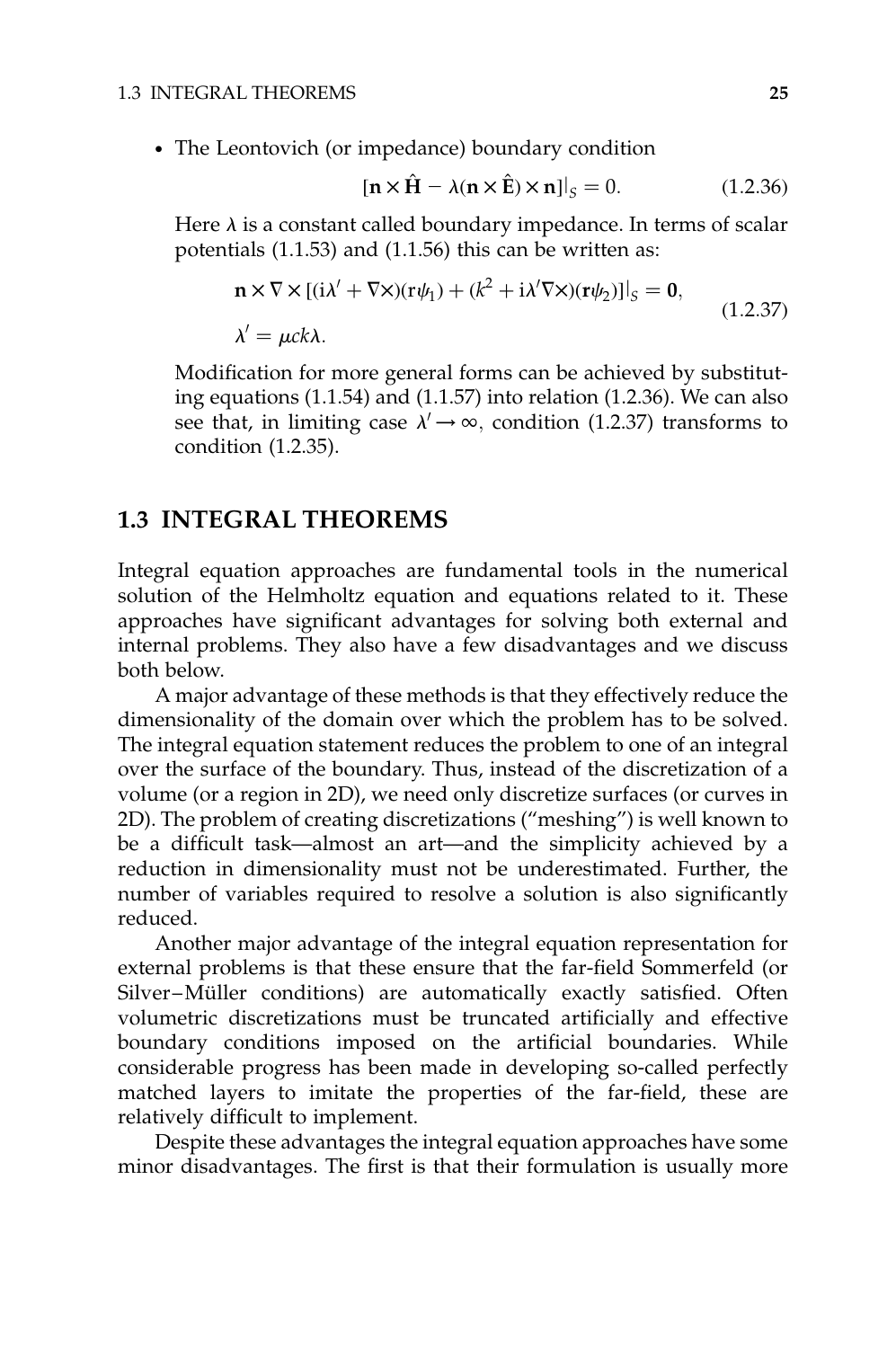complex mathematically. However, this need not be an obstacle to their understanding and implementation since there are many clear expositions of the integral equation approaches.

A second disadvantage of the integral equation approach is that it leads to linear systems with dense matrices. These dense matrices are expensive with which to perform computations. Many modern calculations require characterization of the scattering off complex shaped objects. While integral equation methods may allow such calculations, they can be relatively slow. The fast multipole methods discussed in this book alleviate this difficulty. They allow extremely rapid computation of the product of a vector with a dense matrix of the kind that arises upon discretization of the integral equation and go a long way towards alleviating this disadvantage.

Below we provide a brief introduction to the integral theorems and identities which serve as a basis for methods using integral formulations.

## 1.3.1 Scalar Helmholtz equation

## 1.3.1.1 Green's identity and formulae

## Green's function

The free-space Green's function G for the scalar Helmholtz equation in three dimensions is defined as:

$$
G(\mathbf{x}, \mathbf{y}) = \frac{\exp(ik|\mathbf{x} - \mathbf{y}|)}{4\pi|\mathbf{x} - \mathbf{y}|}, \qquad \mathbf{x}, \mathbf{y} \in \mathbb{R}^3.
$$
 (1.3.1)

As follows from the definition, this is a symmetric function of two spatial points x and y:

$$
G(\mathbf{x}, \mathbf{y}) = G(\mathbf{y}, \mathbf{x}),\tag{1.3.2}
$$

and is a distance function between points  $x$  and  $y$ . This function satisfies the equation:

$$
\nabla^2 G(\mathbf{x}, \mathbf{y}) + k^2 G(\mathbf{x}, \mathbf{y}) = -\delta(\mathbf{x} - \mathbf{y}), \tag{1.3.3}
$$

where  $\delta(x - y)$  refers to the Dirac delta function (distribution) which is defined as:

$$
\int_{\mathbb{R}^3} f(\mathbf{x}) \delta(\mathbf{x} - \mathbf{y}) dV(\mathbf{x}) = \begin{cases} f(\mathbf{y}), & \text{for } \mathbf{y} \in \mathbb{R}^3, \\ 0, & \text{otherwise.} \end{cases}
$$
 (1.3.4)

Here  $f(x)$  is an arbitrary function and integration is taken over the entire space. The Green's function is thus a solution of the Helmholtz equation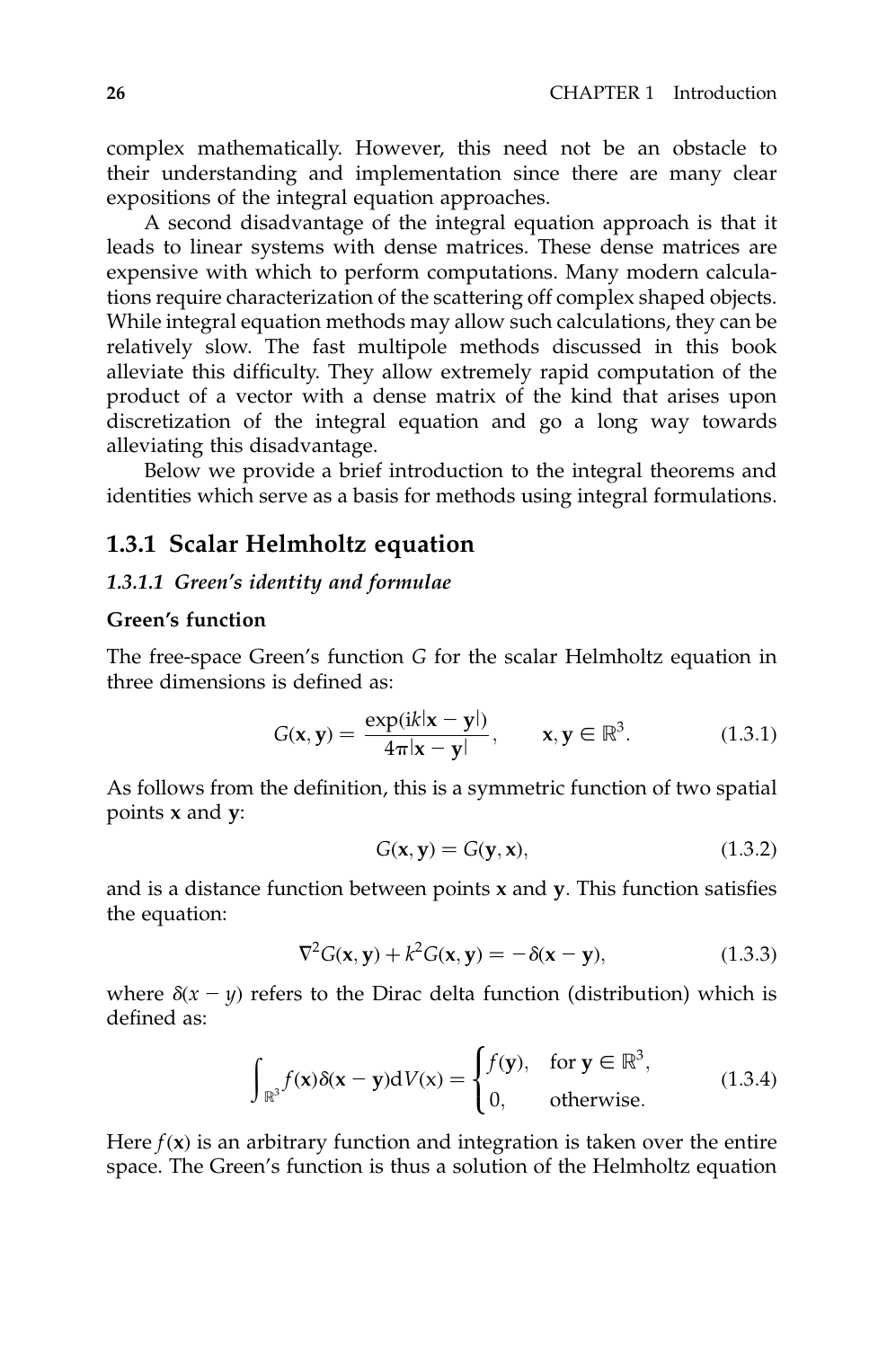in the domain  $\mathbf{x} \in \mathbb{R}^3 \setminus \mathbf{y}$  or  $\mathbf{y} \in \mathbb{R}^3 \setminus \mathbf{x}$ . Note that, in the entire space  $\mathbb{R}^3$ , the Green's function does not satisfy the Helmholtz equation, since the right-hand side of this equation is not zero everywhere. The equation which it satisfies is a non-uniform Helmholtz equation. Generally written as

$$
\nabla^2 \psi(\mathbf{r}) + k^2 \psi(\mathbf{r}) = -f(\mathbf{r}),\tag{1.3.5}
$$

it is a wave analog (in the frequency domain) of the Poisson equation (the case  $k = 0$ ), which has in the right-hand side some function  $f(\mathbf{r})$ responsible for the spatial distribution of charges (or sources).

This "impulse response" of the Helmholtz equation is a fundamental tool for studying the Helmholtz equation. It is also referred to as the point source solution or the fundamental solution.

#### Divergence theorem

The following theorem from Gauss relates an integral over a domain  $\Omega \subset \mathbb{R}^3$  to the surface integral over the boundary S of this domain:

$$
\int_{\Omega} (\nabla \cdot \mathbf{u}) dV = \int_{S} (\mathbf{n} \cdot \mathbf{u}) dS, \qquad (1.3.6)
$$

where  $\bf{n}$  is the normal vector on the surface S that is outward to the domain  $\Omega$ . This theorem holds for finite or infinite domains assuming that the integrals converge. In generalized informal form for  $n$ -dimensional space, the divergence theorem can be written as:

$$
\int_{\Omega^n} (\nabla \circ \mathbf{A}) dV = \int_{\partial \Omega^n} (\mathbf{n} \circ \mathbf{A}) dS, \qquad \Omega^n \subset \mathbb{R}^n, \tag{1.3.7}
$$

where  $\circ$  is any operator and **A** is a scalar or vector quantity for which  $\circ$  is defined.

#### Green's integral theorems

These theorems play a role analogous to the familiar "integration by parts" in the case of integration over the line. Recall that, for integrals over a line, we can write:

$$
\int_{a}^{b} u \, dv = -\int_{a}^{b} v \, du + (uv)|_{a}^{b}.
$$
 (1.3.8)

Green's first integral theorem states that for a domain  $\Omega$  with boundary S, given two functions  $u(\mathbf{x})$  and  $v(\mathbf{x})$ , we can write:

$$
\int_{\Omega} (u\nabla^2 v + \nabla u \cdot \nabla v) dV = \int_{\Omega} \nabla \cdot (u\nabla v) dV = \int_{S} \mathbf{n} \cdot (u\nabla v) dS, \qquad (1.3.9)
$$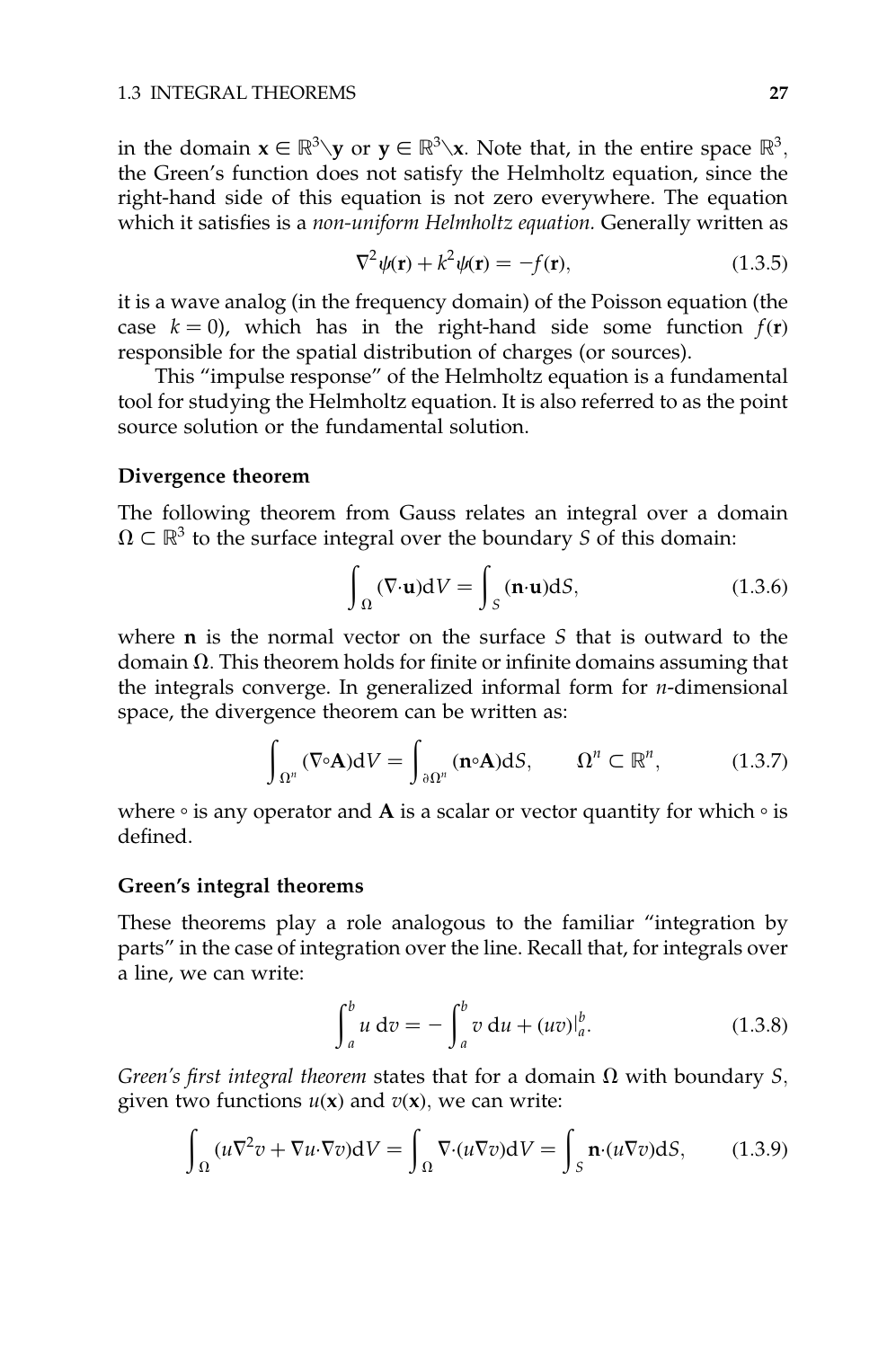where we have used the divergence theorem on the quantity  $u\nabla v$ . This formula may be put into a form that is reminiscent of the formula of integration by parts by rearranging terms

$$
\int_{\Omega} u \nabla \cdot (\nabla v) dV = -\int_{\Omega} \nabla u \cdot \nabla v dV + \int_{S} u(\mathbf{n} \cdot \nabla v) dS, \qquad (1.3.10)
$$

where we observe that the derivative operator has been exchanged from the function  $v$  to the function  $u$ , and that the boundary term has appeared.

To derive Green's second integral theorem, we write Eq. (1.3.9) by exchanging the roles of  $u$  and  $v$ , as:

$$
\int_{\Omega} (v\nabla^2 u + \nabla u \cdot \nabla v) dV = \int_{S} v(\mathbf{n} \cdot \nabla u) dS, \qquad (1.3.11)
$$

and subtract it from Eq. (1.3.9). This yields:

$$
\int_{\Omega} (u\nabla^2 v - v\nabla^2 u) dV = \int_{S} \mathbf{n} \cdot (u\nabla v - v\nabla u) dS.
$$
 (1.3.12)

This equation can also be written as:

$$
\int_{\Omega} u \nabla^2 v \, dV = \int_{\Omega} v \nabla^2 u \, dV + \int_{S} \mathbf{n} \cdot (u \nabla v - v \nabla u) dS.
$$
 (1.3.13)

## Green's formula

Let us consider a domain  $\Omega$  with boundary S. Using the sifting property of the delta function (1.3.4) we may write for a given function  $\psi$  at a point  $y \in \Omega$ :

$$
\int_{\Omega} \psi(x)\delta(x-y)dV(x) = \psi(y), \qquad y \in \Omega.
$$
 (1.3.14)

Using Eq. (1.3.3) the function may be written as:

$$
\psi(\mathbf{y}) = -\int_{\Omega} \psi(\mathbf{x}) [\nabla_{\mathbf{x}}^2 G(\mathbf{x}, \mathbf{y}) + k^2 G(\mathbf{x}, \mathbf{y})] dV(\mathbf{x}), \quad (1.3.15)
$$

where  $\nabla_x$  is the nabla operator with respect to variable x. Using Green's second integral theorem (1.3.13), where we set  $u = \psi$  and  $v = G$ , we can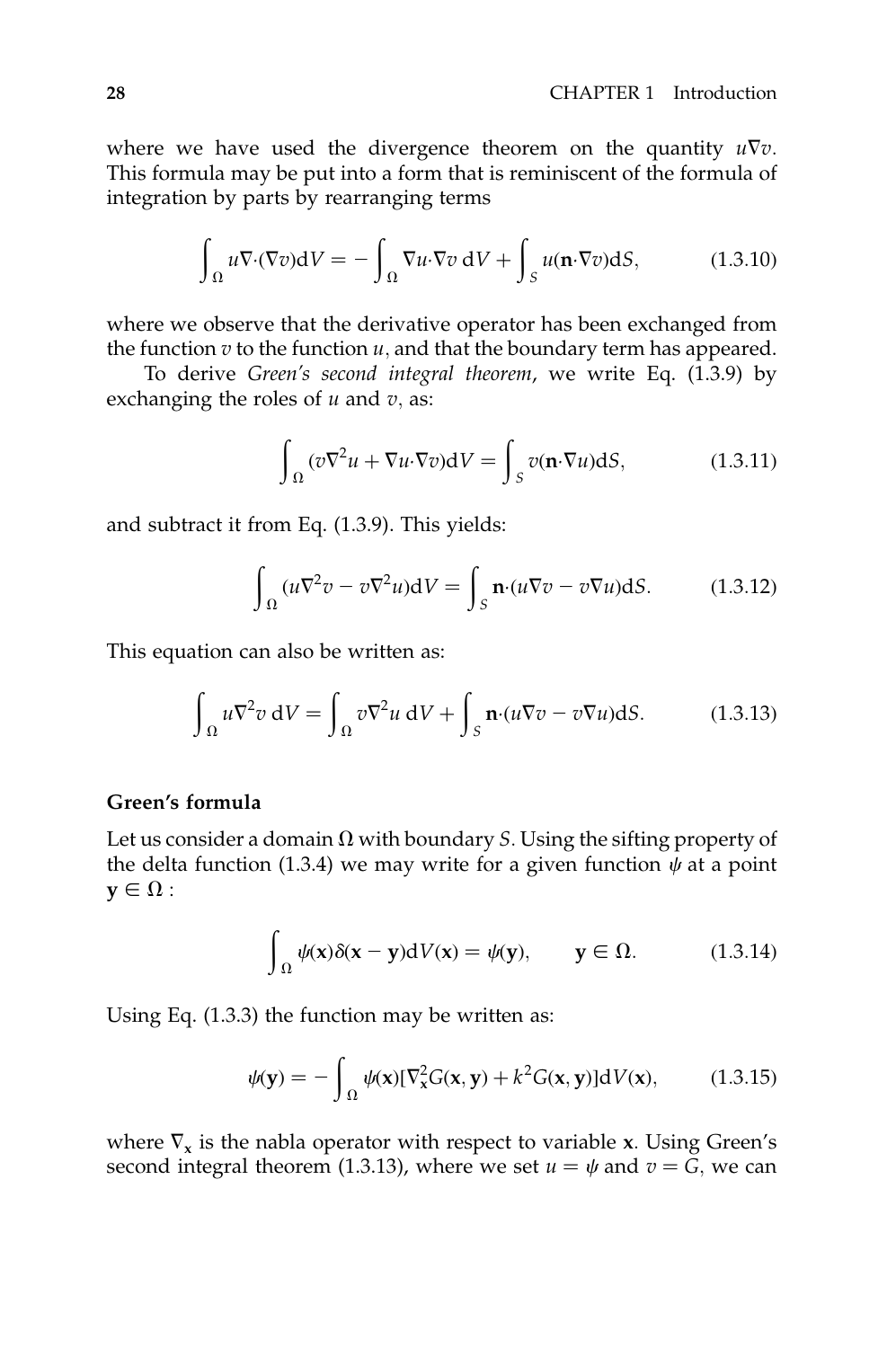write the above as:

$$
\psi(\mathbf{y}) = -\int_{\Omega} k^2 \psi(\mathbf{x}) G(\mathbf{x}, \mathbf{y}) dV(\mathbf{x}) - \int_{\Omega} G(\mathbf{x}, \mathbf{y}) (\nabla_{\mathbf{x}}^2 \psi) dV(\mathbf{x})
$$

$$
- \int_{S} \mathbf{n} \cdot [\psi(\mathbf{x}) \nabla_{\mathbf{x}} G(\mathbf{x}, \mathbf{y}) - G(\mathbf{x}, \mathbf{y}) \nabla_{\mathbf{x}} \psi(\mathbf{x})] dS(\mathbf{x})
$$

$$
= -\int_{\Omega} [\nabla_{\mathbf{x}}^2 \psi(\mathbf{x}) + k^2 \psi(\mathbf{x})] G(\mathbf{x}, \mathbf{y}) dV(\mathbf{x})
$$

$$
- \int_{S} \mathbf{n} \cdot [\psi(\mathbf{x}) \nabla_{\mathbf{x}} G(\mathbf{x}, \mathbf{y}) - G(\mathbf{x}, \mathbf{y}) \nabla_{\mathbf{x}} \psi(\mathbf{x})] dS(\mathbf{x}). \tag{1.3.16}
$$

Let us assume now that the function  $\psi(x)$  satisfies the non-uniform Helmholtz equation (1.3.5). Then we see that the solution to this equation can be written as:

$$
\psi(\mathbf{y}) = \int_{\Omega} f(\mathbf{x}) G(\mathbf{x}, \mathbf{y}) dV(\mathbf{x}) - \int_{S} \mathbf{n} \cdot [\psi(\mathbf{x}) \nabla_{\mathbf{x}} G(\mathbf{x}, \mathbf{y}) - G(\mathbf{x}, \mathbf{y}) \nabla_{\mathbf{x}} \psi(\mathbf{x})] dS(\mathbf{x}).
$$
\n(1.3.17)

If the domain has no boundaries, we see that the solution to the problem is obtained as a convolution of the right-hand side with the impulse response:

$$
\psi(\mathbf{y}) = \int_{\Omega} f(\mathbf{x}) G(\mathbf{x}, \mathbf{y}) \mathrm{d}V(\mathbf{x}). \tag{1.3.18}
$$

Let us consider the case when  $\psi$  in domain  $\Omega$  satisfies the Helmholtz equation, or Eq. (1.3.5) with  $f = 0$ . Then relation (1.3.17) provides us with the solution for  $\psi$  in the domain from its boundary values:

$$
\psi(\mathbf{y}) = \int_{S} \left[ G(\mathbf{x}, \mathbf{y}) \frac{\partial \psi(\mathbf{x})}{\partial n(\mathbf{x})} - \psi(\mathbf{x}) \frac{\partial G(\mathbf{x}, \mathbf{y})}{\partial n(\mathbf{x})} \right] dS(\mathbf{x}), \tag{1.3.19}
$$

 $y \in \Omega$ , n directed outside  $\Omega$ ,

where we denoted  $\partial/\partial n(\mathbf{x}) = \mathbf{n} \cdot \nabla_{\mathbf{x}}$ .

The obtained equation is valid for the case when  $y$  is in the domain (and not on the boundary). In the case of infinite domains, function  $\psi(\mathbf{y})$ satisfies the Sommerfeld condition as  $|y| \rightarrow \infty$ . This equation is also called the Helmholtz integral equation or the Kirchhoff integral equation. Note that we derived this equation assuming that n is the normal directed outward the domain  $\Omega$ . In the case of infinite domains, when S is the surface of some body (scatterer), usually the opposite direction of  $n$  is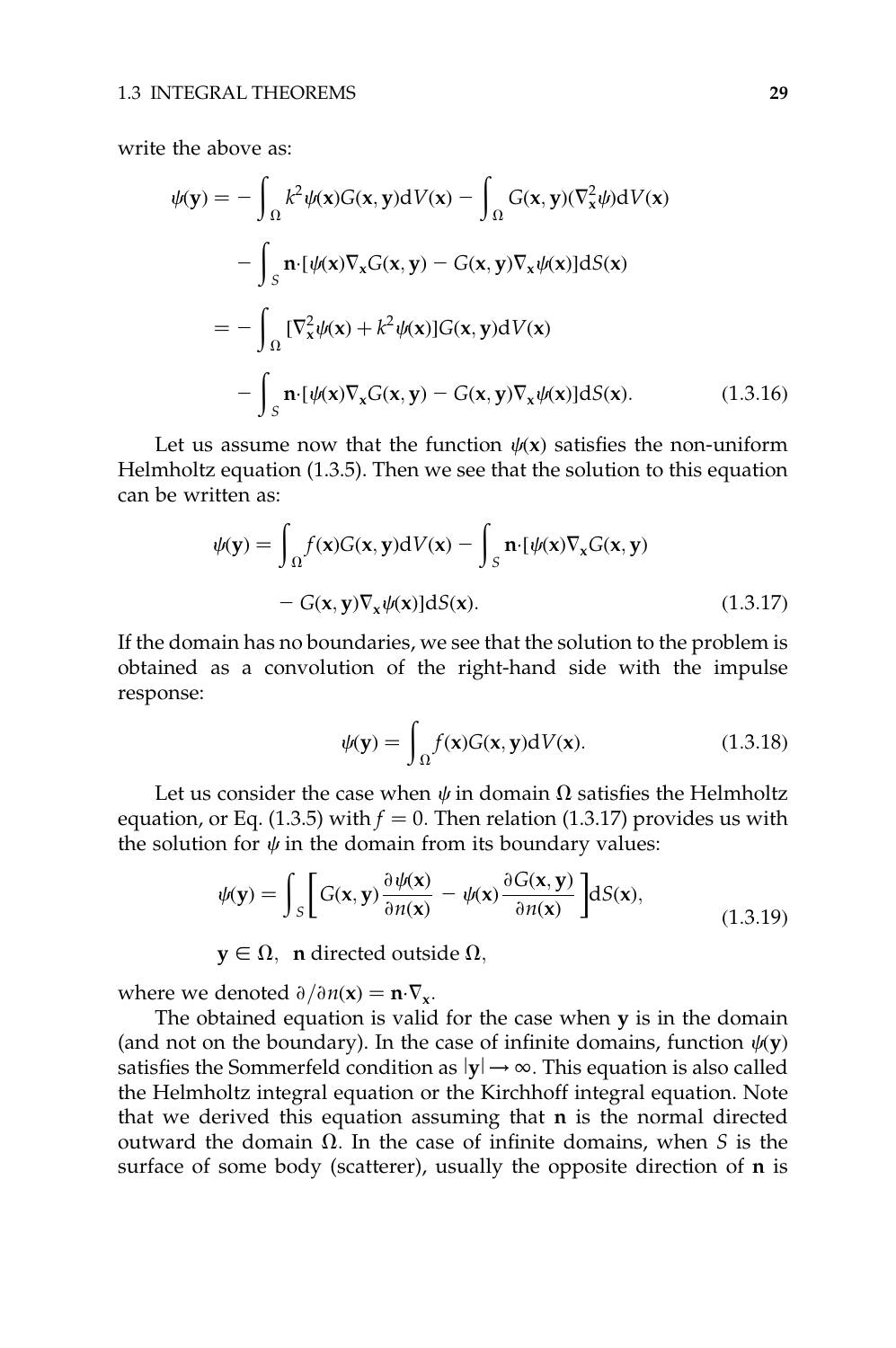used, since it is defined as a normal *outer to the body*. In the case of this definition of the normal, which we also accept for the solution of scattering problems, Green's formula is:

$$
\psi(\mathbf{y}) = \int_{S} \left[ \psi(\mathbf{x}) \frac{\partial G(\mathbf{x}, \mathbf{y})}{\partial n(\mathbf{x})} - G(\mathbf{x}, \mathbf{y}) \frac{\partial \psi(\mathbf{x})}{\partial n(\mathbf{x})} \right] dS(\mathbf{x}), \tag{1.3.20}
$$

 $y \in \Omega$ , n directed inside  $\Omega$ .

If  $\psi$  and  $\partial \psi / \partial n$  vanish at the boundary, or more generally in a region, the above equation says that  $\psi$  vanishes identically.

## 1.3.1.2 Integral equation from Green's formula for  $\psi$

In general a well-posed problem for  $\psi$  that satisfies Helmholtz equation will specify boundary conditions for  $\psi$  (Dirichlet boundary conditions (1.2.31)) or for its normal derivative  $\partial \psi / \partial n$  (Neumann boundary conditions (1.2.32)) or for some combination of the two (Robin or "impedance" boundary condition (1.2.33)), but not both  $\psi$  and  $\partial \psi / \partial n$ . Thus at the outset we will only know either  $\psi$  or  $\frac{\partial \psi}{\partial n}$  or a combination of them on the boundary, but not both. However, to compute  $\psi$  in the domain using Eq. (1.3.20), both  $\psi$  and  $\partial \psi / \partial n$  are needed on the boundary.

To obtain both these quantities, we can take the  $\psi$  on the right-hand side to lie on the boundary. However, there are two issues with this. First, the Green's function G is singular when  $x \rightarrow y$  so we need to consider the behavior of the integrals involving  $G$  and  $\mathbf{n} \cdot \nabla G$  for y on the boundary and as  $x \rightarrow y$ . Second, we derived this formula using the definition of the  $\delta$ function, where we assumed that the point y was in the domain.

Our intuition would be that, if the point y were on a smooth portion of the boundary, it would include half the effect of the  $\delta$  function. If y were at a corner it would include a fraction of the local volume determined by the solid angle,  $\gamma$ , subtended in the domain by that point. In fact the analysis will mostly bear out this intuition, and the equation for  $\psi$  when y is on the boundary is:

$$
\alpha \psi(\mathbf{y}) = \int_{S} \left( \psi(\mathbf{x}) \frac{\partial G(\mathbf{x}, \mathbf{y})}{\partial n(\mathbf{x})} - G(\mathbf{x}, \mathbf{y}) \frac{\partial \psi(\mathbf{x})}{\partial n(\mathbf{x})} \right) dS(\mathbf{x}),
$$
  
\n
$$
\alpha = \begin{cases}\n1/2 & y \text{ on a smooth part of the boundary} \\
\gamma/4\pi & y \text{ at a corner on the boundary} \\
1 & y \text{ inside the domain}\n\end{cases}
$$
\n(1.3.21)

Using the boundary condition for  $\psi$  or  $\partial \psi / \partial n$ , we can solve for the unknown component on the boundary. Once the boundary values are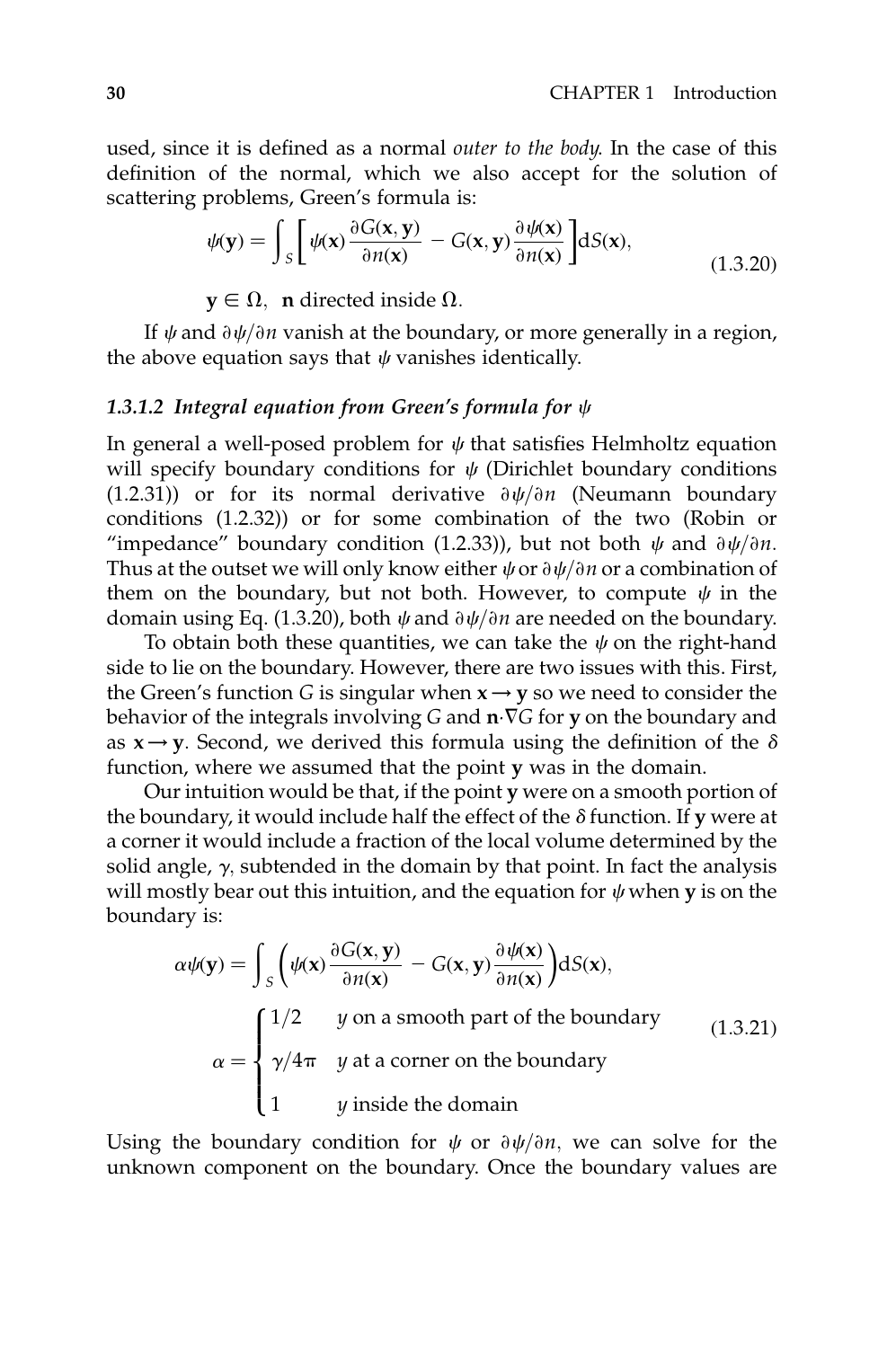known we can obtain  $\psi$  elsewhere in the domain. The only caveat is that, for a given boundary condition, there are some wavenumbers k at which the integral on the boundary vanishes, even though the solution exists.

The theory of layer potentials provides a way to study these integrals, identify the problems associated with them, and avoid these problems.

## 1.3.1.3 Solution of the Helmholtz equation as distribution of sources and dipoles

## Distribution of sources

The Green's function  $G(x, y)$  can be interpreted in acoustics as the potential or free space field measured at point y and generated by a point source of unit intensity located at x: Due to symmetry of Green's function with respect to its arguments, the locations of the field point and the source can be exchanged. This gives rise to the so-called reciprocity principle, which can be written in more general terms, but we do not proceed with this issue here. If we are interested in solutions of the Helmholtz equation in some domain  $\Omega$  to which y belongs, owing to the linearity of this equation we can decompose the solution to a sum of linearly independent functions, such that each function satisfies the Helmholtz equation in this domain. A set of Green's functions corresponding to sources located at various points *outside*  $\Omega$  is a good candidate for this decomposition.

Some problems naturally provide a distribution of sources. For example, if one considers computation of a sound field generated by N speakers which emit sound in all directions more or less uniformly (omnidirectional speakers), and the size of the speakers is much smaller than the scale of the problem considered, then the field can be modeled as:

$$
\psi(\mathbf{y}) = \sum_{j=1}^{N} Q_j G(\mathbf{x}_j, \mathbf{y}), \qquad \mathbf{y} \in \mathbb{R}^3 \setminus \{\mathbf{x}_j\},
$$
\n(1.3.22)

where  $Q_i$  and  $x_i$  are the intensity and location of the *j*th speaker, respectively.

In a more general case we can consider a continuous analog of these formulae and represent the solution in the form:

$$
\psi(\mathbf{y}) = \int_{\bar{\Omega}} q(\mathbf{x}) G(\mathbf{x}, \mathbf{y}) dV(\mathbf{x}), \qquad \mathbf{y} \in \Omega, \ \bar{\Omega} \cap \Omega = \emptyset. \tag{1.3.23}
$$

Here  $q(x)$  is the distribution of source intensities, or *volume density* of sources and integration is taken over domain  $\overline{\Omega}$ , which is outer to  $\Omega$ . In the case if  $\overline{\Omega}$  is finite and  $\Omega$  is infinite, the nice thing is that  $\psi(y)$  satisfies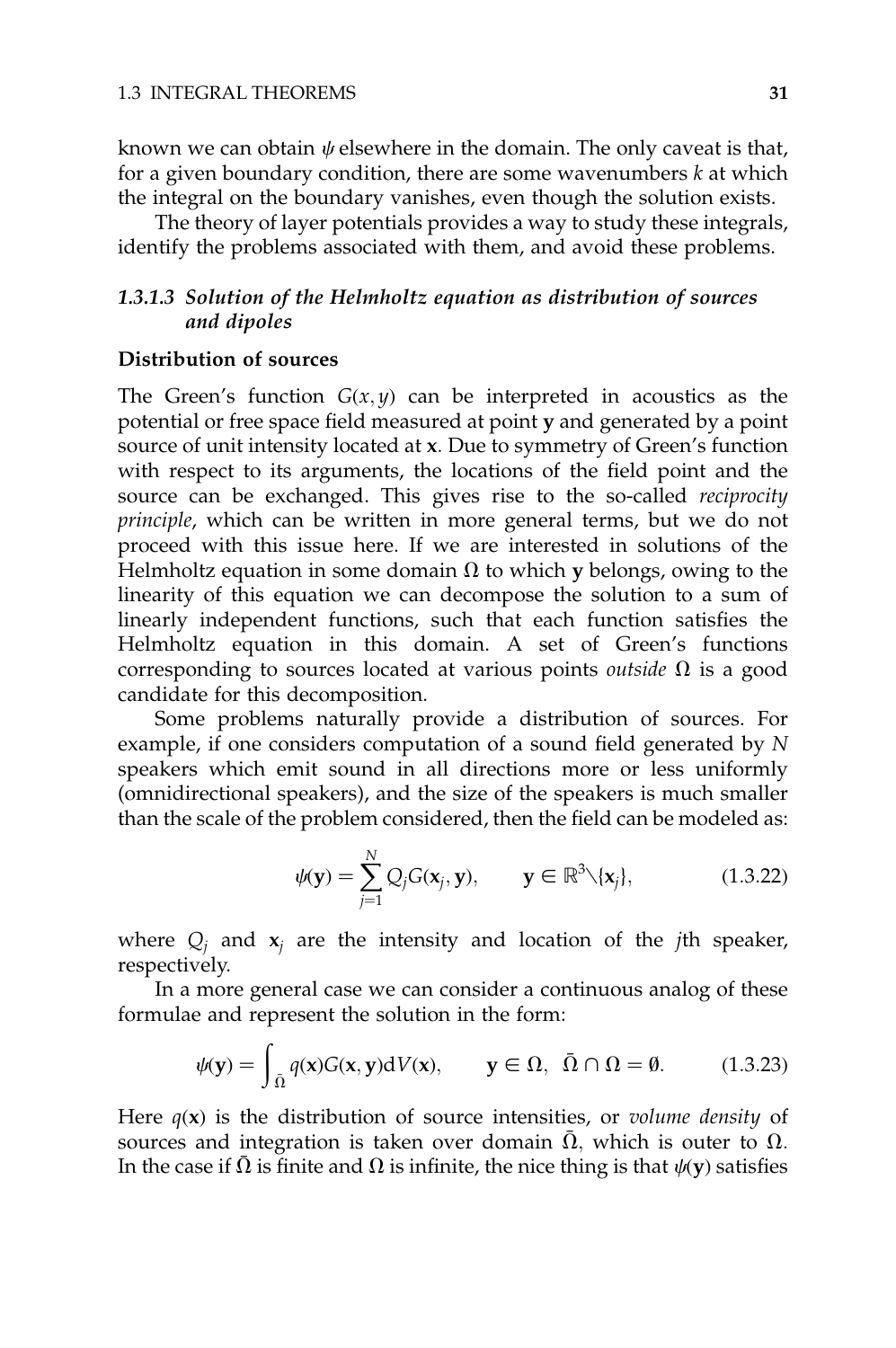the Sommerfield radiation conditions automatically. The problem then is to find an appropriate for particular problem distribution of sources  $q(x)$ . This can be done, say by solving appropriate integral equations.

#### Single layer potential

A particularly important case for construction of solutions of the Helmholtz equation is the case when all the sources are located on the surface S, which is the boundary of domain  $\Omega$ . In this case, instead of integration over the volume, we can sum up all the sources over the surface:

$$
\psi(\mathbf{y}) = \int_{S} q_{\sigma}(\mathbf{x}) G(\mathbf{x}, \mathbf{y}) \, dS(\mathbf{x}), \qquad \mathbf{y} \in \Omega, \ \ S = \partial \Omega. \tag{1.3.24}
$$

Function  $q_{\sigma}(\mathbf{x})$  is defined on the surface points and is called the surface *density* of sources. Being represented in this form, function  $\psi(\mathbf{y})$  is called the single layer potential. The term "single layer" is historical, and comes here to denote that we have only one "layer" of sources (one can imagine each source as a tiny ball and a surface covered by one layer of these balls).

## Dipoles

Once we have two sources of intensities  $Q_1$  and  $Q_2$  located at  $x_1$  and  $x_2$ , we can consider a field generated by this pair in the assumption that  $x_1$  and  $x_2$ are very close to each other. The field due to the pair is omnidirectional and we have:

$$
\psi(\mathbf{y}) = \lim_{x_1 \to x_2} [Q_1 G(\mathbf{x}_1, \mathbf{y}) + Q_2 G(\mathbf{x}_2, \mathbf{y})] = (Q_1 + Q_2) G(\mathbf{x}_2, \mathbf{y}). \quad (1.3.25)
$$

Assume now that  $Q_1 = -Q_2 = 1$ . The above equation shows that in this case  $\psi(y) \equiv 0$ . Since  $\psi(y)$  is not zero at  $x_1 \neq x_2$  and zero otherwise, we can assume that it is proportional to the distance  $|x_1 - x_2|$  (the validity of this assumption is clear from the further consideration):

$$
\psi(\mathbf{y}) = |\mathbf{x}_2 - \mathbf{x}_1| M(\mathbf{x}_2, \mathbf{y}) + o(|\mathbf{x}_2 - \mathbf{x}_1|), \qquad |\mathbf{x}_2 - \mathbf{x}_1| \to 0 \tag{1.3.26}
$$

Then we can determine the first order term as:

$$
M^{(p)}(x_2, y) = \lim_{x_1 \to x_2} \frac{G(x_1, y) - G(x_2, y)}{|x_2 - x_1|} = -p \cdot \nabla_x G(x_2, y),
$$
  
\n
$$
p = \frac{x_2 - x_1}{|x_2 - x_1|}.
$$
\n(1.3.27)

The obtained solution is called dipole ("two poles"). While this function satisfies the Helmholtz equation at  $x \neq y$ , we can see that, in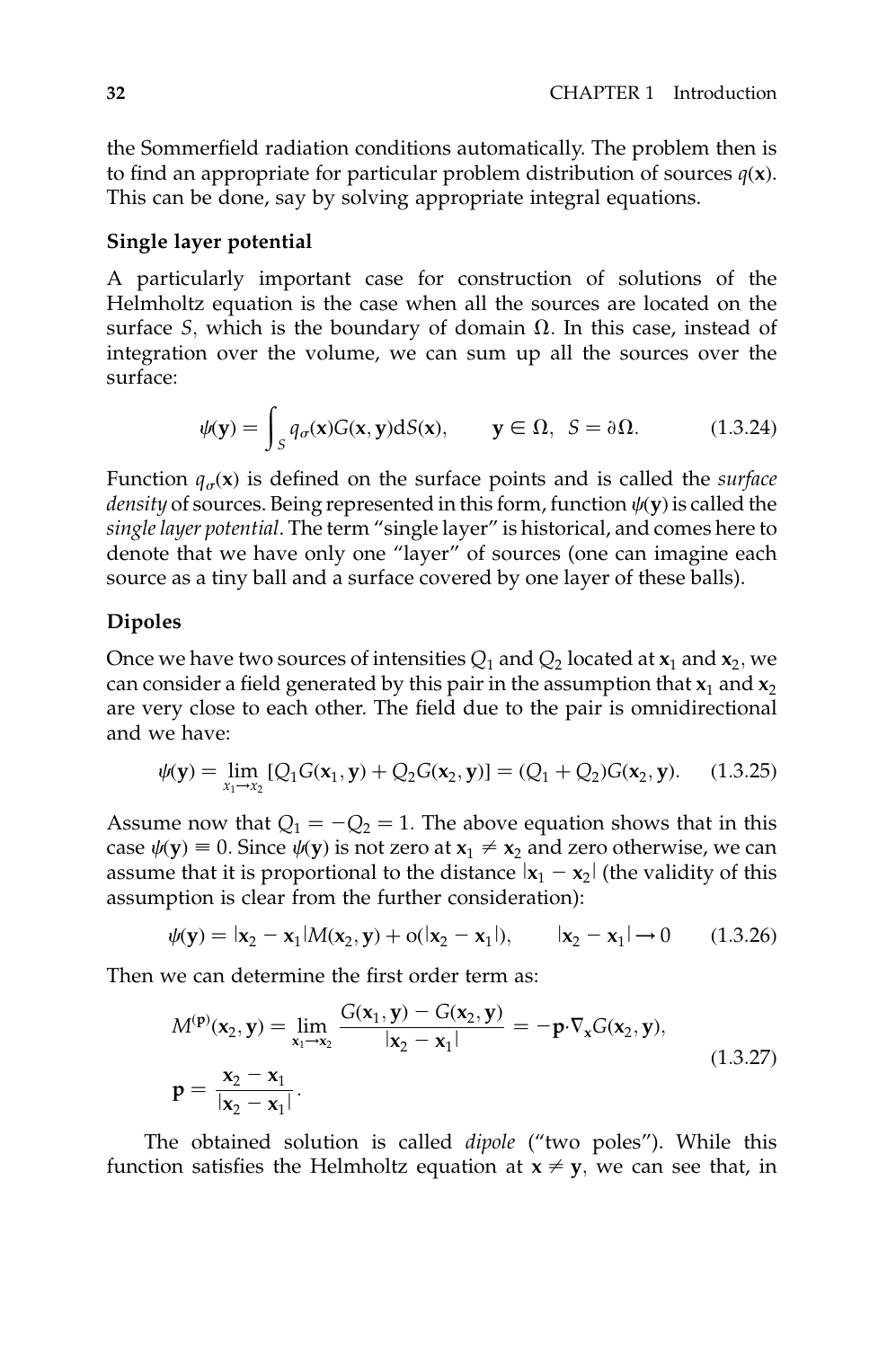contrast to the source, the field of the dipole is not omnidirectional, but has one preferred direction specified by vector  $p$ , which is called the *dipole* moment. As we can see, this direction is determined by the relative location of the positive and negative sources generating the multipole.

## Distribution of dipoles and double layer potential

The field of the dipole is different from the field of the monopole, so the dipole  $M^{(p)}(x, y)$  presents another solution of the Helmholtz equation, singular at  $x = y$ . As earlier, we can then construct a solution of the Helmholtz equation as a sum of dipoles with different intensities and moments distributed in space. As in the case with omnidirectional speakers, some problems can be solved immediately if the singularity is modeled as a dipole. By the way, in modeling of speakers, dipoles are also used to model the fact that the sound from the speaker comes in a certain direction. So the sound field generated by a set of N-directional speakers with intensities  $Q_i$  and dipole moments  $p_i$  will be:

$$
\psi(\mathbf{y}) = \sum_{j=1}^{N} Q_j M^{(\mathbf{p}_j)}(\mathbf{x}_j, \mathbf{y}), \qquad \mathbf{y} \in \mathbb{R}^3 \setminus {\mathbf{x}_j}.
$$
 (1.3.28)

This can be generalized for continuous distributions. The case of particular interest is the field generated by a set of dipoles which are distributed over the boundary of the domain whose moments are directed as the normal to the surface. The potential of the field in this case is called the *double layer potential* and can be written according to definition (1.3.27) as:

$$
\psi(\mathbf{y}) = \int_{S} q_{\mu}(\mathbf{x}) \frac{\partial G(\mathbf{x}, \mathbf{y})}{\partial n(\mathbf{x})} dS(\mathbf{x}), \qquad \mathbf{y} \in \Omega, \qquad S = \partial \Omega. \tag{1.3.29}
$$

Here function  $q_u(\mathbf{x})$  is a distributed strength of the dipoles or the surface density of dipoles. The term "double layer" is clear in the context of the representationofadipoleasasuperpositionofthefieldsduetonegativeand positive sources (so if one imagines each source as a tiny ball, then the surface should be covered by two layers, positive and negative, of these balls).

## Connection to the Green's formula

Green's formula (1.3.20) provides an amazing finding that any solution  $\psi(y)$  of the Helmholtz equation in an arbitrarily shaped domain can be represented as a sum of single and double layer potentials (1.3.24) and (1.3.29) with surface densities  $q_{\sigma}(\mathbf{x}) = -\partial \psi / \partial n(\mathbf{x})$  and  $q_{\mu}(\mathbf{x}) = \psi(\mathbf{x})$ , respectively. The surface densities here are expressed via the values of the function itself.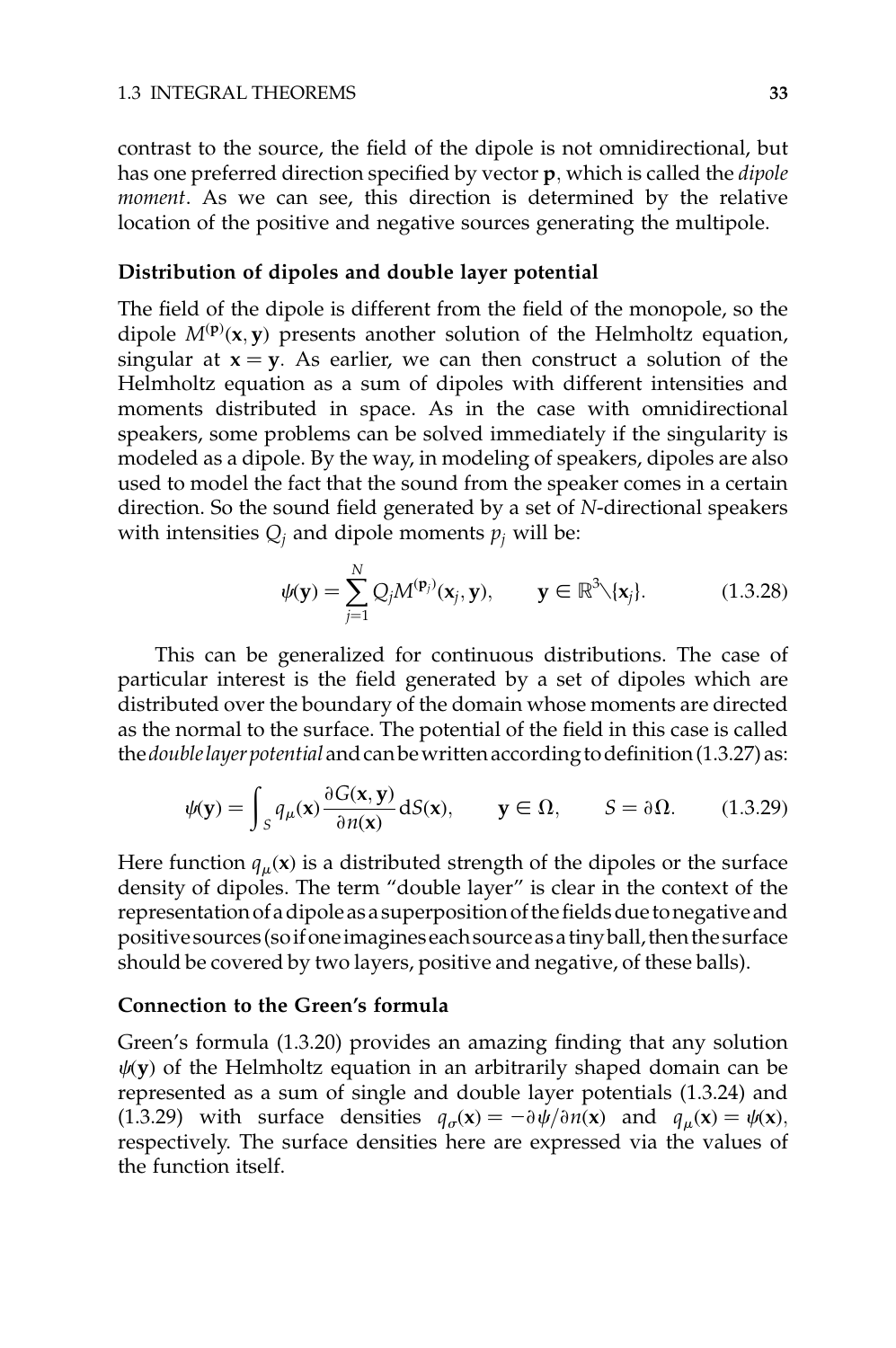## 1.3.2 Maxwell equations

In the case of Maxwell equations, which can be reduced to two vector Helmholtz equations for the phasors of the electric and magnetic field vectors with additional conditions that the fields should be solenoidal, the concept of Green's function can be generalized to handle the vector case and represent the field as a sum of corresponding vector (in fact, tensor) Green's functions.

To derive the Green's function for the Maxwell equation, we remind ourselves that the Green's function is not a solution of the Helmholtz or Maxwell equations in the entire space, since this function is singular at the location of a charge (or source). The Maxwell equations as written in form (1.1.36) do not have any terms which generate the electromagnetic field and describe the propagation of waves generated somewhere in the source/current free domain. These equations can be modified to include generators of the electromagnetic field. In fact, for homogeneous media  $(\mu, \varepsilon = \text{const})$ , we can modify only the second and the third equations in Eq. (1.1.36) as:

$$
\nabla \times \mathbf{H} = \varepsilon \frac{\partial \mathbf{E}}{\partial t} + \mathbf{J}, \qquad \varepsilon \nabla \cdot \mathbf{E} = \rho, \tag{1.3.30}
$$

where J is the current density and  $\rho$  is the charge density. These equations in the frequency domain take the form:

$$
\nabla \times \hat{H} = -i\omega \varepsilon \hat{E} + \hat{J}, \qquad \varepsilon \nabla \cdot \hat{E} = \hat{\rho}, \qquad (1.3.31)
$$

where  $\hat{\textbf{J}}$  and  $\hat{\rho}$  are the phasors of **J** and  $\rho$ . Taking the divergence of the first equation and using the second equation, we can see that:

$$
\mathbf{0} = -\mathrm{i}\omega\varepsilon\nabla\cdot\hat{\mathbf{E}} + \nabla\cdot\hat{\mathbf{J}} = -\mathrm{i}\omega\hat{\rho} + \nabla\cdot\hat{\mathbf{J}}.\tag{1.3.32}
$$

To obtain a single equation for  $\hat{E}$  we substitute expression of the magnetic field phasor (1.1.55) via  $\hat{E}$  into the first equation (1.3.31). This yields

$$
\nabla \times \nabla \times \hat{\mathbf{E}} - k^2 \hat{\mathbf{E}} = i\omega \mu \hat{\mathbf{J}}.
$$
 (1.3.33)

Owing to vector identity  $\nabla \times \nabla \times = -\nabla^2 + \nabla(\nabla \cdot)$  we have from this equation and Eq. (1.3.32):

$$
\nabla^2 \hat{\mathbf{E}} + k^2 \hat{\mathbf{E}} = \frac{1}{\varepsilon} \nabla \hat{\rho} - i\omega \mu \hat{\mathbf{j}} = -i\omega \mu \left[ \hat{\mathbf{j}} + \frac{1}{\varepsilon \mu \omega^2} \nabla (\nabla \cdot \hat{\mathbf{j}}) \right]
$$
  
=  $-i\omega \mu \left( \mathbf{I} + \frac{1}{k^2} \nabla \nabla \right) \cdot \hat{\mathbf{j}}.$  (1.3.34)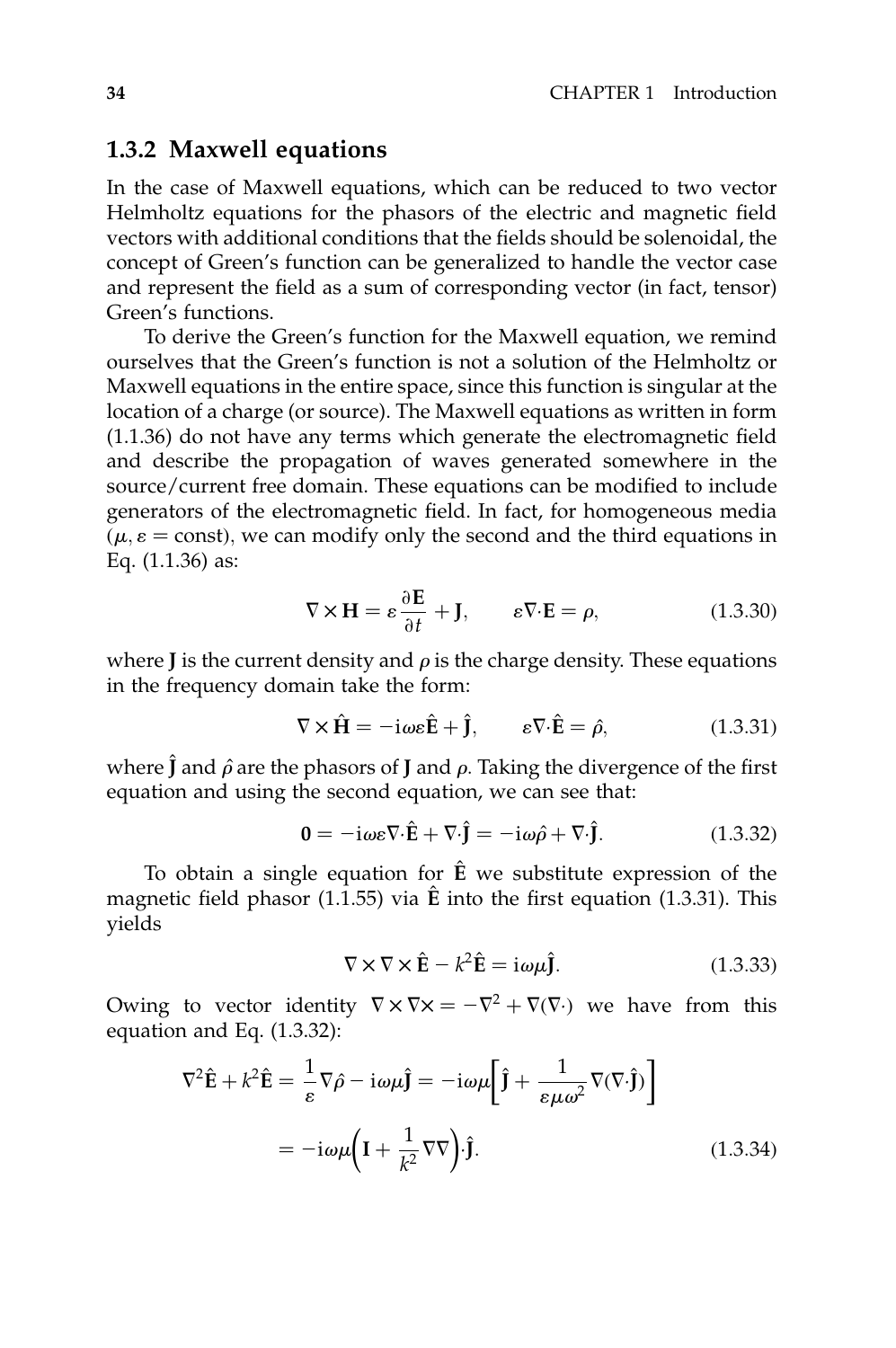Here, assuming that the reader is familiar with elements of tensor analysis (otherwise we recommend reading definitions from appropriate handbooks), we introduced notation I and  $\nabla \nabla$  for second rank tensors, or dyadics, which are represented in the three-dimensional case by the following  $3 \times 3$  symmetric matrices in the basis of Cartesian coordinates:

$$
\mathbf{I} = \begin{pmatrix} 1 & 0 & 0 \\ 0 & 1 & 0 \\ 0 & 0 & 1 \end{pmatrix}, \qquad \nabla \nabla = \begin{pmatrix} \frac{\partial^2}{\partial x^2} & \frac{\partial^2}{\partial x \partial y} & \frac{\partial^2}{\partial x \partial z} \\ \frac{\partial^2}{\partial x \partial y} & \frac{\partial^2}{\partial y^2} & \frac{\partial^2}{\partial y \partial z} \\ \frac{\partial^2}{\partial x \partial z} & \frac{\partial^2}{\partial y \partial z} & \frac{\partial^2}{\partial z^2} \end{pmatrix}.
$$
 (1.3.35)

There are two ways to proceed with the representation of solutions of the non-uniform Maxwell equations. In fact, they lead to the same result, and the difference is from a methodological point of view. The first way is based simply on a notice that the vector non-uniform Helmholtz equation (1.3.34) is nothing but a set of three scalar equations for each Cartesian component of the phasor of the electric field vector. For example, taking a scalar product with  $\mathbf{i}_x$  of each term of Eq. (1.3.34), we obtain the following scalar equation for the  $x$  component:

$$
\nabla^2 \hat{E}_x + k^2 \hat{E}_x = -i\omega \mu \left[ \left( \mathbf{I} + \frac{\nabla \nabla}{k^2} \right) \hat{\mathbf{j}} \right] \cdot \mathbf{i}_x = -i\omega \mu \left[ \hat{\mathbf{j}}_x + \frac{\partial}{\partial x} (\nabla \cdot \hat{\mathbf{j}}) \right],
$$
\n
$$
\hat{E}_x = \hat{\mathbf{E}} \cdot \mathbf{i}_x, \qquad \hat{\mathbf{j}}_x = \hat{\mathbf{j}} \cdot \mathbf{i}_x.
$$
\n(1.3.36)

The solution of this equation for free space, which is Eq. (1.3.5), can be obtained using the scalar Green's function (1.3.18):

$$
\hat{E}_x(\mathbf{y}) = i\omega\mu \int_{\Omega} \left[ \hat{J}_x(\mathbf{x}) + \frac{\partial}{\partial x} (\nabla_x \cdot \hat{\mathbf{J}}(\mathbf{x})) \right] G(\mathbf{x}, \mathbf{y}) dV(\mathbf{x}). \tag{1.3.37}
$$

Here we assumed that, in domain  $\Omega$ , which is outside some domain  $\overline{\Omega}$ , there are no imposed currents,  $\hat{\mathbf{j}}(\mathbf{x}) = \mathbf{0}$ . Writing similar equations for the other two components of  $\hat{E}$ , we can summarize the result in one vector formula:

$$
\hat{\mathbf{E}}(\mathbf{y}) = i\omega\mu \int_{\tilde{\Omega}} \left[ \hat{\mathbf{j}}(\mathbf{x}) + \nabla_{\mathbf{x}} (\nabla_{\mathbf{x}} \cdot \hat{\mathbf{j}}(\mathbf{x})) \right] G(\mathbf{x}, \mathbf{y}) dV(\mathbf{x}). \tag{1.3.38}
$$

If **y** is from a domain free of imposed currents,  $y \in \Omega$ ,  $\Omega \cap \Omega = \emptyset$ , then, as follows from Eqs. (1.3.32) and (1.3.34), the phasor of the electric field vector satisfies uniform Maxwell equations (1.1.42). This is a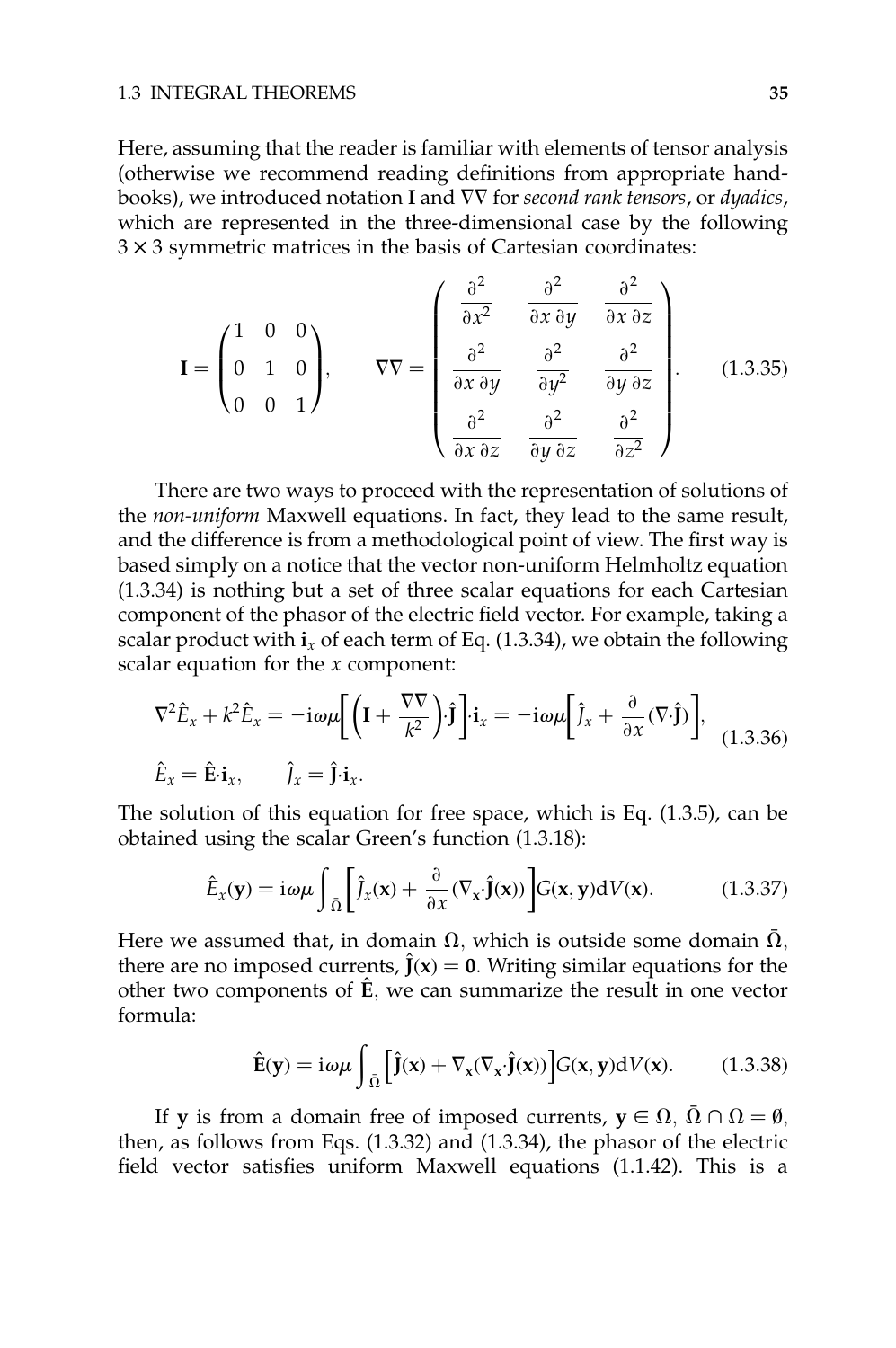situation, similar to the scalar case (1.3.23), where we constructed a solution of the Helmholtz equation by placing sources outside the domain. In the case of Maxwell equations, instead of some scalar field  $q(x)$ characterizing the source density distribution, we have a vector field  $\hat{\mathbf{j}}(\mathbf{x})$ or current density distribution. As in the scalar case, the problem is to determine this unknown distribution and this can be done by different methods, including boundary integral equations. Indeed, we can derive these equations in the same way as we derived Eq. (1.3.38) by considering scalar equations for each component of the electric field vector.

The second way is to introduce dyadic Green's function immediately as a solution of Maxwell equations (1.1.42) everywhere in free space except for one singular point, where the solution blows up. This is the way we introduced the scalar Green's function (1.3.3). The "impulse response" of Maxwell equations can be found by solving the following equation for dyadic Green's function:

$$
-\nabla \times \nabla \times \mathbf{G}(\mathbf{x}, \mathbf{y}) + k^2 \mathbf{G}(\mathbf{x}, \mathbf{y}) = -\mathbf{I}\delta(\mathbf{x} - \mathbf{y}). \tag{1.3.39}
$$

This form is dictated first by Eq. (1.3.33), where we should assume that the source term is due to currents in the domain, which can be contracted into one point. Second, representing  $\hat{\mathbf{E}}(\mathbf{y})$  as a convolution of  $\hat{\mathbf{J}}(\mathbf{x})$  with the impulse response function

$$
\hat{\mathbf{E}}(\mathbf{y}) = -i\omega\mu \int_{\Omega} \mathbf{G}(\mathbf{x}, \mathbf{y}) \cdot \hat{\mathbf{j}}(\mathbf{x}) dV(\mathbf{x}), \qquad (1.3.40)
$$

we can see, comparing this result with relation (1.3.38), that  $G(x, y)$  should be a second rank tensor.

Function  $G(x, y)$  defined by Eq. (1.3.39) can be related to scalar Green's function (1.3.1). The relation is:

$$
\mathbf{G}(\mathbf{x}, \mathbf{y}) = \left(\mathbf{I} + \frac{1}{k^2} \nabla_{\mathbf{x}} \nabla_{\mathbf{x}}\right) G(\mathbf{x}, \mathbf{y}),\tag{1.3.41}
$$

and can be checked by substitution into Eq. (1.3.40) followed by integration by parts to obtain form (1.3.38). It is interesting to note that the dyadic Green's function for Maxwell equations involves not only  $G(x, y)$ , but also the second derivatives of this function. As will be shown in Chapter 2, the second derivatives of a *monopole*  $(G(x, y))$  can be expressed in terms of dipoles and quadrupoles.

However, if the statement of the problem allows determination of  $\hat{E}$ , then  $\hat{H}$  can be found simply from relation (1.1.55) and the problems for  $\hat{H}$ can be considered in terms of this vector only. This is due to an obvious symmetry between  $\hat{E}$  and  $\hat{H}$  in the free space Maxwell equations (one can replace these vectors taking care with constants and signs).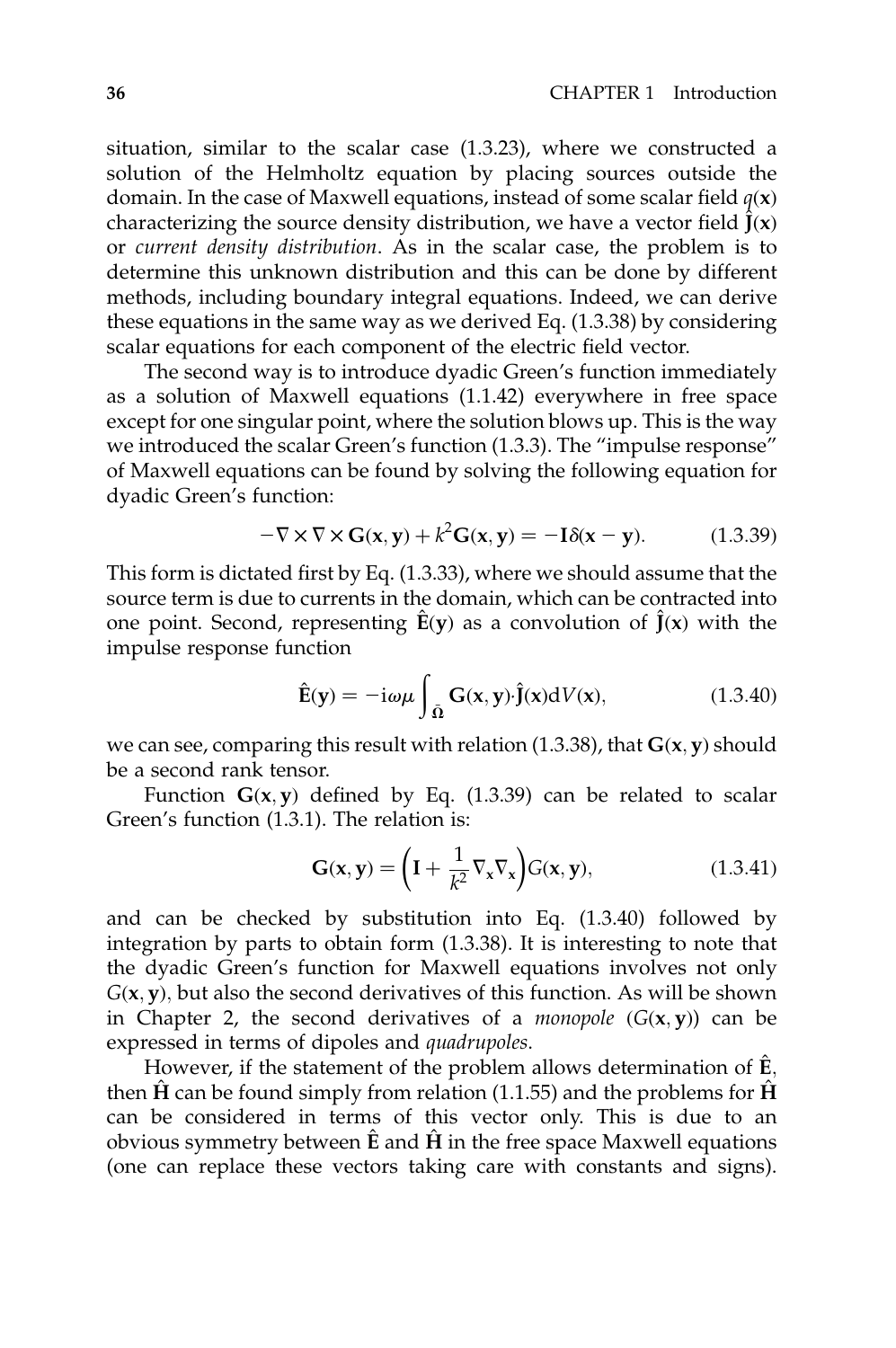Consideration of the solution for  $\hat{E}$  given above is physics based, since it operates with such terms as "charges" and "currents". It is noteworthy that, despite there being no magnetic charges in the Maxwell equations, one can nonetheless introduce "fictitious" magnetic charges and currents outside the domain, where solution of the free-field Maxwell equations should be obtained, as a *mathematical* trick. Indeed, relation (1.3.38) provides integral representation for solenoidal solutions of the vector Helmholtz equation in the domain free of charges ( $y \in \Omega$ ,  $\overline{\Omega} \cap \Omega = \emptyset$ ), which is the equation for solenoidal vector  $\hat{H}$ .

# 1.4 WHAT IS COVERED IN THIS BOOK AND WHAT IS NOT

The research field of acoustics and electromagnetics is huge and every year hundreds of publications in the form of papers, technical reports, monographs, and text books extend the knowledge in this field. Thus the objective of the book is far from giving a review of all these materials or the state of art in the entire field. We also did not have as an objective to provide the basics of wave theory, for which we can refer the reader to several well-written books on the fundamentals of acoustics [FHLB99, LL75, MI68] and electromagnetics [Che90, Jac75, LL60]. The book is also not about the field of differential equations or pure mathematics dedicated to the theory of elliptic equations and, particularly, the Helmholtz equation.

Trying to present some mathematical theory which can be applied to a solution of the Helmholtz equation, we focus on some issues that are important from the computational point of view, and therefore, miss several cases of this equation. For example, in the book we consider only the three-dimensional case for the scalar Helmholtz equation. The twodimensional Helmholtz equation has its own beauty and symmetries and, while the translation theory for this case appears to be simpler than in three dimensions, this case deserves separate consideration for fast computational methods.

Another item missed is the theory for Maxwell equations. While these equations can be reduced to a solution of scalar wave equations and solved with the methods described in this book, efficient application of multipole methods here seems to require a deeper study of operations with vector or tensor spherical harmonics. Despite the fact that the technique for fast operations with vector spherical harmonics and vector spherical basis functions is currently developed in many aspects, we considered that putting this technique in the present book will make it less transparent and,